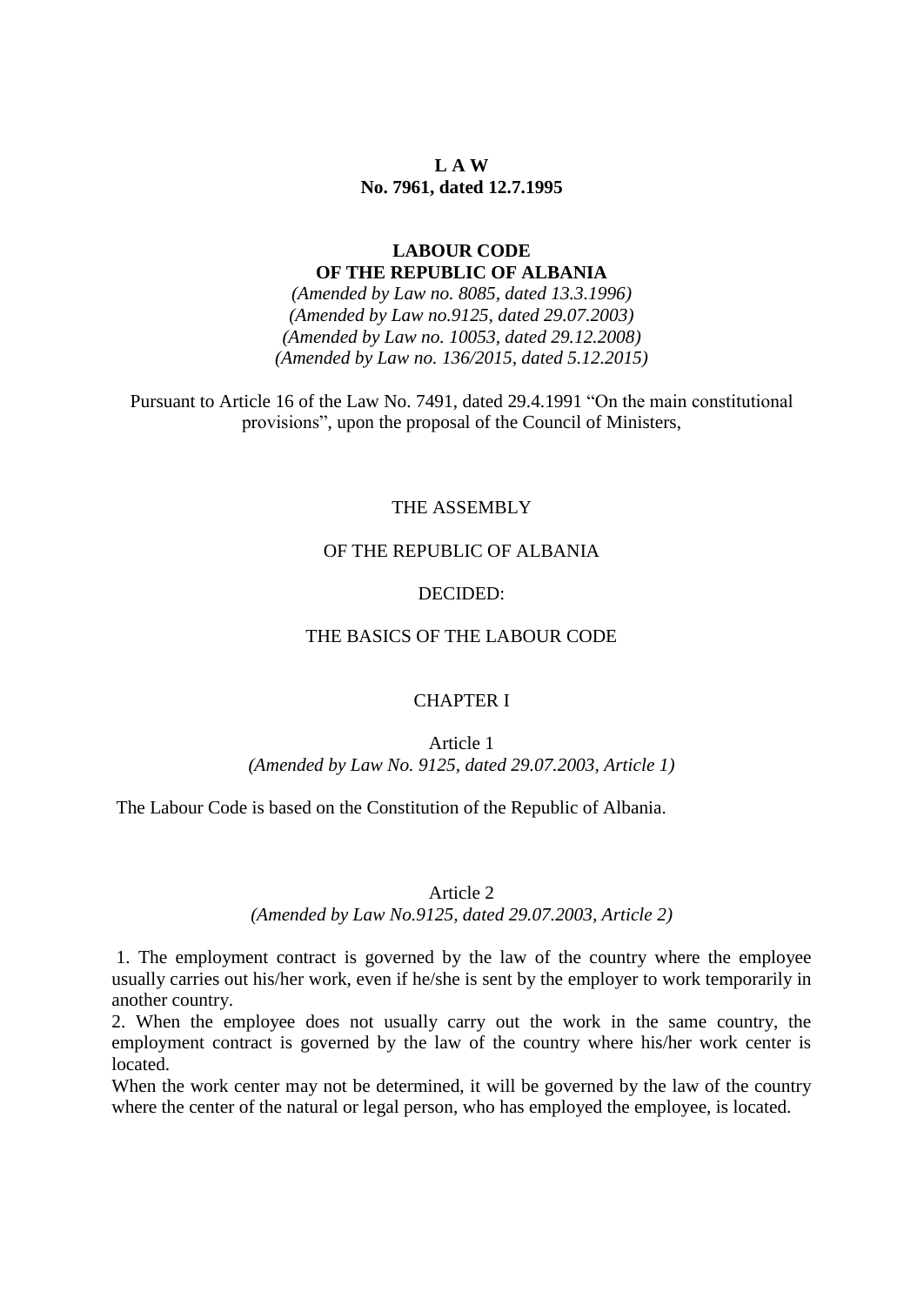### FIELD OF APPLICATION OF THE CODE

# CHAPTER II

# A. IN SPACE

#### Article 3

# *(Amended by Law No.8085, dated 13.3.1996, Article 1) (Amended by Law No.136/2015, dated 5.12.2015, Article 1)*

(1) The employment contract is governed by the law of the country where the employee usually carries out his work, and when he works temporarily in another country. Temporary employment of foreign employees in Albania is regulated in accordance with the provisions of this Code.

(2) When the employee does not usually carry out the work in the same country, the employment contract is governed by the law of the country where his/her work center is located.

(3) When, from the integrity of the circumstances, the employment contract is more closely connected with the law of another country, then this law shall apply.

(4) The parties, upon agreement, may choose to apply another law, other than as provided in the preceding paragraphs.

(5) Such election may not deprive the employee of the protection provided by the mandatory law provisions which will be applicable in the absence of an election. In the sense of this provision, mandatory are called all provisions which, based on law, should not be violated by a contract to the detriment of the employee.

#### Article 3/1

# **Temporary employment of foreign employees in Albania**

*(Added by Law No.136/2015, dated 5.12.2015, Article 2)*

1. This Article shall apply in cases where a foreign enterprise:

a) sends employees to Albania for a period of not more than 12 months, on its behalf and under its management, on the basis of a contract concluded between the delivery enterprise and the enterprise registered with the Albanian tax authorities, for which the works or services are intended, provided that, during the period of delivery, there is an employment relationship between the delivery enterprise and the employee; or

b) sends employees to an enterprise, its branch, in the territory of Albania, provided that, during the period of delivery, there is an employment relation between the delivery enterprise and the employee; or

c) being an agency for temporary work, it recruits an employee for a receiving enterprise, established or operating in the territory of Albania, provided that, during the period of delivery, there is an employment relation between the temporary employment agency or the employment agency and employees.

2. The employment relation, established according to the cases provided in paragraph 1 of this Article shall be governed by the provisions of the Albanian legislation relating:

a) the maximum working time and minimum rest time;

b) the minimum duration of the paid annual leave;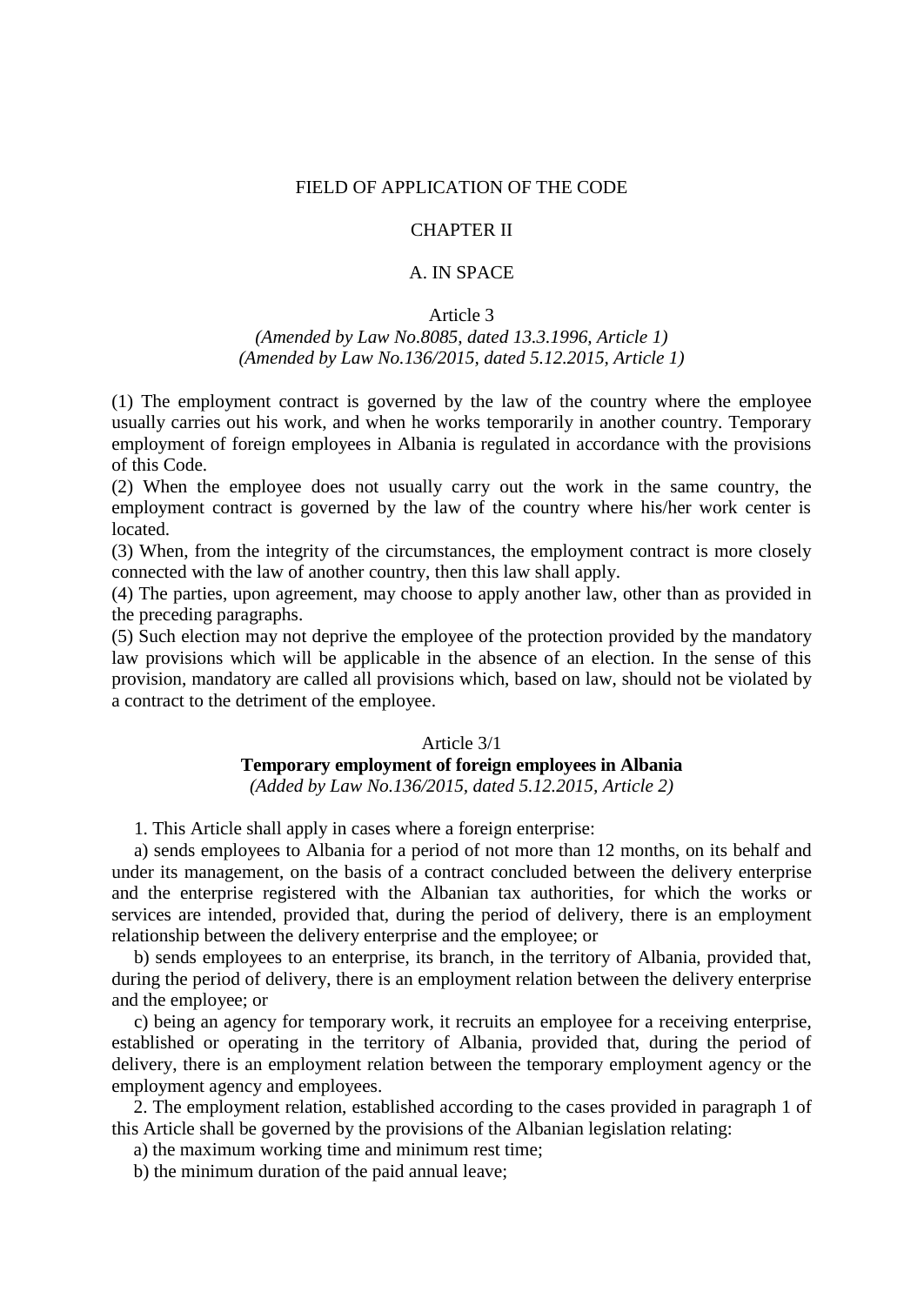c) the minimum wage level;

ç) the conditions for the temporary employment agency;

d) safety, health and hygiene at work;

dh) employment or employment conditions for pregnant women or women who have just had babies, for young people, children and persons with disabilities;

e) the principle of equal treatment, including the provisions of collective bargaining

3. If the adjustment made by the Albanian legislation regarding the elements set forth in paragraph 2 of this Article is less favorable than the legislation of the delivery country, the most favorable legislation for the employee shall be applied.

4. The adjustment for the elements determined in letters "a" and "c" of paragraph 2 of this Article shall not apply in the case of an employee who is sent to work temporarily in the territory of the Republic of Albania for the initial assembly or installation of equipment when such service is an integral part of the supply contract and is necessary for their operation, is performed by specialized employees of the supplying enterprise and when the service period is not more than 8 days.

The following are excluded from the regulation provided in the first paragraph of this employment item in the construction sector: maintenance, repair, deviation and demolition of buildings and, in particular, excavation works, leveling, assembling and dismantling of prefabricated elements, modification, repair, renewal, improvement, collapse, painting, cleaning.

5. The employment of commercial shipping sailors is excluded from the scope of regulation of this Article.

6. The duration of the temporary employment of a foreign employee for the purposes of this Article shall be calculated as a reference period of one calendar year from the date of the first delivery. For the calculation of the duration, the previous periods during which the employee was sent to be employed temporarily are taken into consideration.

# B. ACCORDING TO PERSONS

#### Article 4

### *(Amended by Law No.9125, dated 29.07.2003, Article 3)*

Excluded from the application scope of this Code will be:

- the employment of the persons, which is regulated by a special law. Special provisions of this Code shall be applicable even for the persons whose employment is regulated by a special law, if the special law does not provide the solution of problems connected with the employment relations.

### C. ACCORDING TO CONTENTS

#### Article 5

*(Amended by Law No.9125, datë 29.07.2003, Article 4) (Amended by Law No.136/2015, datë 5.12.2015, Article 5)*

Excluded from the application scope of this Code will be:

a) the activity restricted only to the exercise of the duty of the adviser or of the member of the administration body of the juridical person, which has the juridical form of a company, when this activity contains only the execution of the obligations stemming from this duty; b) Repealed;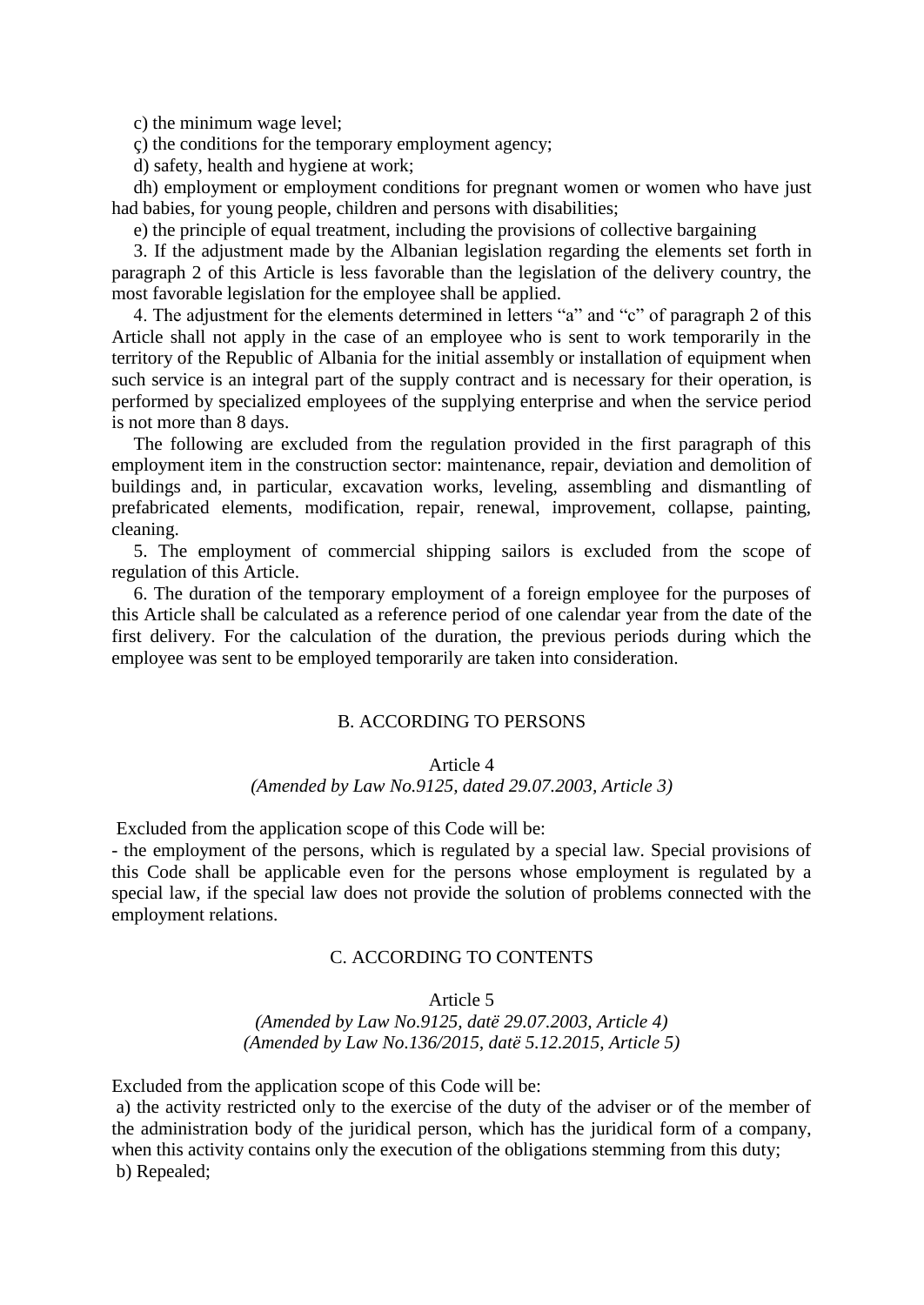c) family jobs that are carried out by: spouse, children and their spouses, co-habitation partners, their predecessors, including adopted individuals, for as long as they share the same household 3 with the employer, except for the cases where it is proved that the persons carrying them out are employees.

### D. IN TIME

#### Article 6

#### *(Amended by Law No.8085, dated 13.3.1996, Article 2)*

(1) The provisions of this Code are applicable to all employment contracts, which will be entered after it becomes effective.

(2) This Code is also applicable to employment contracts entered before its entry into force, but executed after this Code became effective. In all cases, the seniority at work of the employee is calculated from the start of employment relations.

(3) The same rules are applicable in the case of partial amendments to this Code.

(4) The Council of Ministers may decide that the provisions of this Code, which are related to health and safety protection, be executed progressively during a limited period in several enterprises, as defined by the decision of the Council of Ministers; these enterprises will be subject to special provisions.

# Article 7 **Land Competence** *(Amended by Law No.8085, dated 13.3.1996, Article 3)*

(1) Lawsuits against the persons living in the territory of Albania are filed at the court of the defendant's place of residence.

(2) A lawsuit is filed even in the country where the employee usually carries out his work. When the employee does not usually carry out his work in the same country, a lawsuit may be filed in the country where the works center that has employed him/her is located.

(3) The agreements related to the jurisdiction are valid only if they are defined after the conflict arises.

# FUNDAMENTAL RIGHTS

### CHAPTER III

#### A. PROHIBITION OF COMPULSORY LABOR

### Article 8

*(Amended by Law No.8085, dated 13.3.1996, Article 4)*

(1) All forms of compulsory labor are prohibited.

(2) Compulsory or forced labor means any jobs or services required by the individual against his/her will, threatening him/her through whatever punishment.

It is prohibited the use of compulsory labor, such as:

a) a coercive measure or sanction against persons that have or express beliefs contrary to the political, economic, social order in force;

b) a method of mobilization or exploitation of labor force for the purpose of economic development;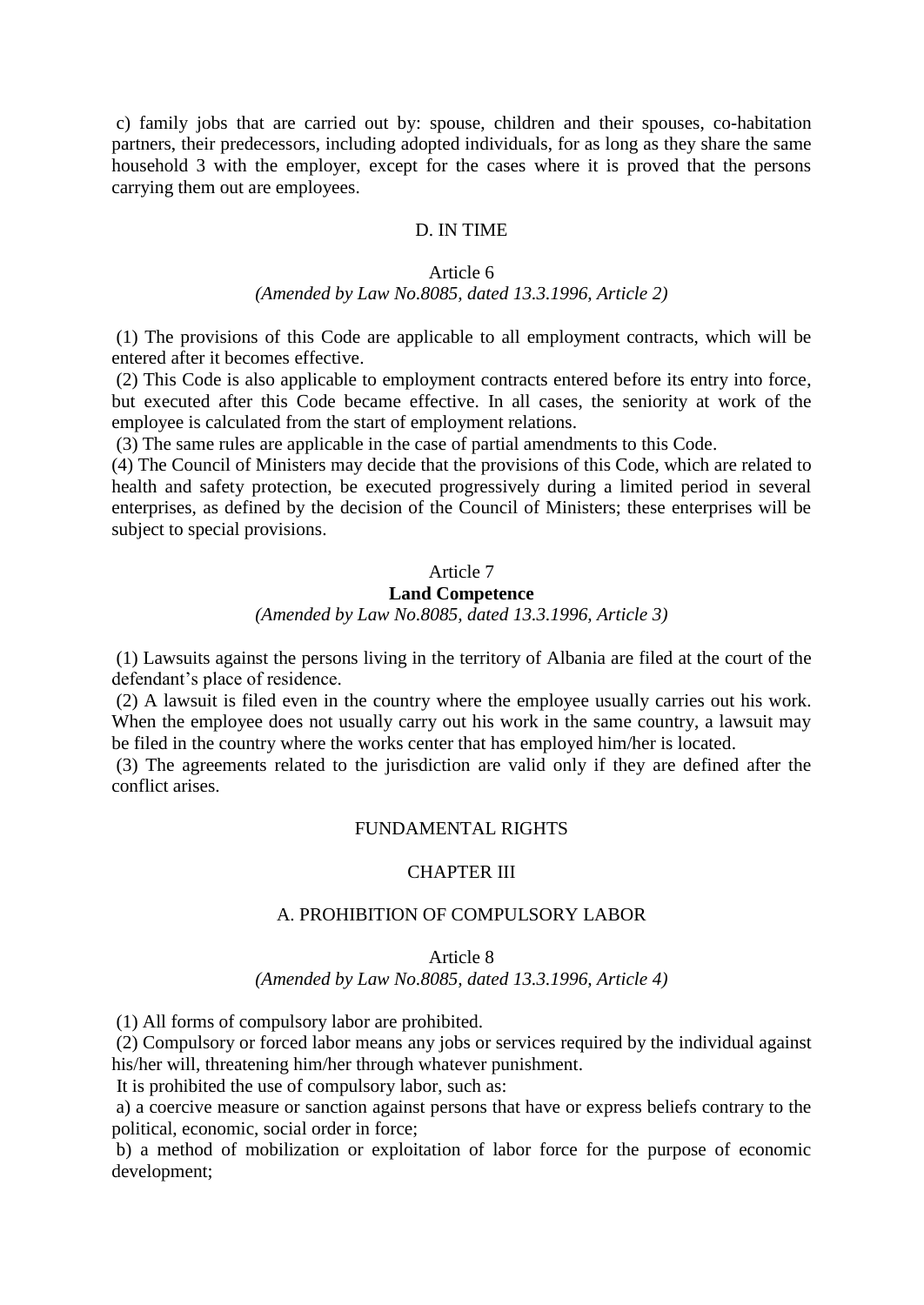c) a disciplinary measure at work;

d) a punishment for having participated in a strike;

e) a measure of racial, social, national or religious discrimination.

(3) The following are not considered to be compulsory labor:

a) any jobs or services required on the basis of the law on the Armed Forces of the Republic of Albania, which are related to work of genuine military character;

b) any jobs or services required by the individual as a punishment set by the court and during which the person is not put at the service of the citizens or private judicial persons, except for the cases provided in paragraph 2 of this Article.

c) any jobs required in case of war or because of major forces, natural disasters, especially in case of fire, floods, starvation, earthquake, epidemics or all circumstances threatening life or normal living conditions of the entire population or of one part of it.

#### PROHIBITION OF DISCRIMINATION

#### Article 9

# *(Amended by Law No.8085, dated 13.03.1996, Article 5) (Amended by Law No.9125, datë 29.07.2003, Article 4)*

1. Any kind of discrimination in the field of employment or profession is prohibited, as provided in this Code and in the special legislation on protection from discrimination.

2. "Discrimination" means any differences, exclusions, restrictions or preferences based on gender, race, color, ethnicity, language, gender identity, sexual orientation, political, religious and philosophical beliefs, economic, educational or social situation, pregnancy, parental affiliation, parental responsibility, age, family situation or marriage status, civil status, place of residence, health condition, genetic predispositions, disability, living with HIV/AIDS, joining or affiliation with trade union organization, affiliation with a special group or any other cause, aiming at or a consequence to obstruct or make impossible to practice the right for employment and profession, in the same way as others.

3. The prohibition of discrimination established by this Code shall not apply unless there is a reasonable and objective justification.

4. Differences, restrictions, exclusions or preferences based on a characteristic related to the causes referred to in paragraph 2 of this Article do not constitute discrimination when, because of the nature of the professional activities or the conditions in which the profession or activity is exercised, these characteristics constitute an indispensable, genuine and professional requirement, provided that the purpose of the different treatment is justified and the requirement does not overcome what is necessary for its realization.

5. For the purpose of this Article, the prohibition of discrimination and the application of the principle of equal treatment in the exercise of the right to employment and profession shall apply in respect of:

a) opportunity for employment, self-employment and occupation, including the selection criteria and recruitment conditions, of any branch of activity and at all levels of the professional hierarchy, and promotion;

b) access to all types and levels of professional orientation, vocational training, advanced vocational training and retraining, including work experience in practice;

c) working and employment conditions, including termination of employment contract and salary;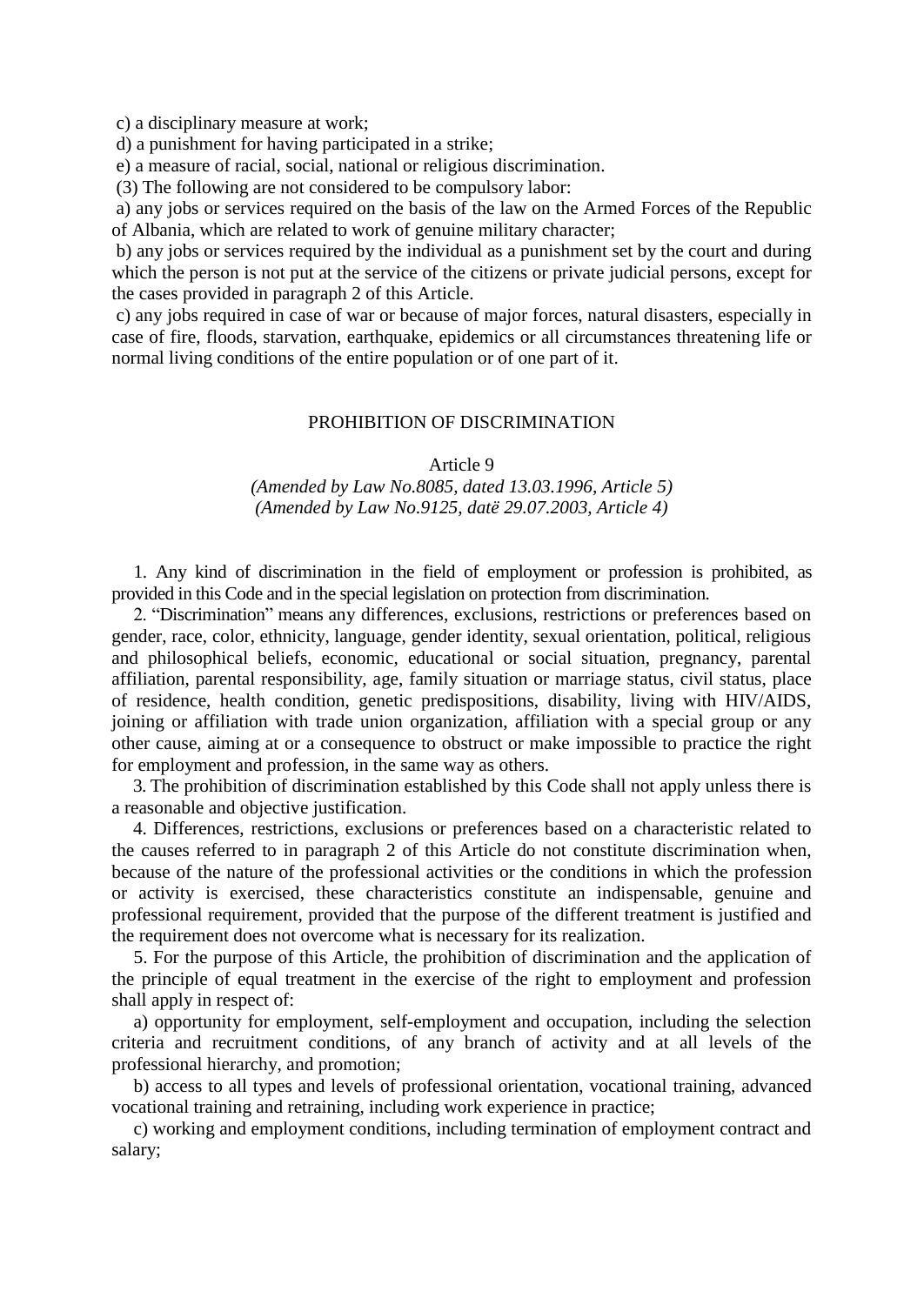ç) membership and activism in trade union organizations and employers' organizations, or any organization, whose members exercise a particular profession, including the benefits provided by these organizations;

6. In accordance with the principle of equal treatment, all employees and each group of employees should be treated with the same respect and care and their special circumstances shall be also respected.

7. The employer may take temporary and special measures aimed at accelerating the real establishment of equality in the exercise of the right to employment and occupation, when the lack of equality is caused by discrimination for any cause referred to in this Article. This measure is terminated as long as the objectives of treatment and provision of equal opportunities are achieved.

8. The employer is obliged to ensure a reasonable adaptation of the workplace for persons with disabilities or persons under other conditions, mentioned in paragraph 2 of this Article. In order to ensure reasonable adjustment, the employer must make the necessary and appropriate modifications and adjustments that are needed in specific cases and do not impose an excessive burden on them, in order to guarantee such enjoyment or exercise to these persons, under conditions equal with others, the right to employment and occupation. Such burden is not considered excessive for the employer, when the level of reasonable accessibility required is guaranteed by the applicable legal and sub-legal acts. Denial of reasonable adjustment by the employer constitutes discrimination.

9. In the case when a person claims to have been prejudiced by non-observance of the principle of equal treatment in the exercise of the right to employment and profession, according to this Code, the appeal procedure, as set forth in the special law on protection from discrimination

10. In all appeal procedures that are conducted according to paragraph 9 of this Article, if the complainant or plaintiff presents facts, from which it may be claimed that he has been discriminated in the exercise of the right to employment and profession, the person against whom the appeal has been filed or the defendant is forced to prove that the principle of equal treatment has not been violated.

# B. TRADE UNION LIBERTY. COLLECTIVE CONVERSATIONS

# Article 10

(1) Trade union liberty is defended by law.

(2) No one has the right:

a) to condition the employment of the employee if he is or not or ceases to be a member of a trade union established on the basis of law;

b) to cease or violate the right of the employee because of his/her being or not a member of a trade union established on the basis of law or his/her participation in a trade union activity by complying with the legislation in force.

#### Article 10/1

Protection for employees denouncing corruption *(Added by Law No. 10053, dated 29.12.2008, Article 1)*

1. Any unjustified administrative measure or sanction, which has been taken against employees, who have reason to suspect corruption, and who present such suspicion to the responsible persons or to the competent authorities, is invalid.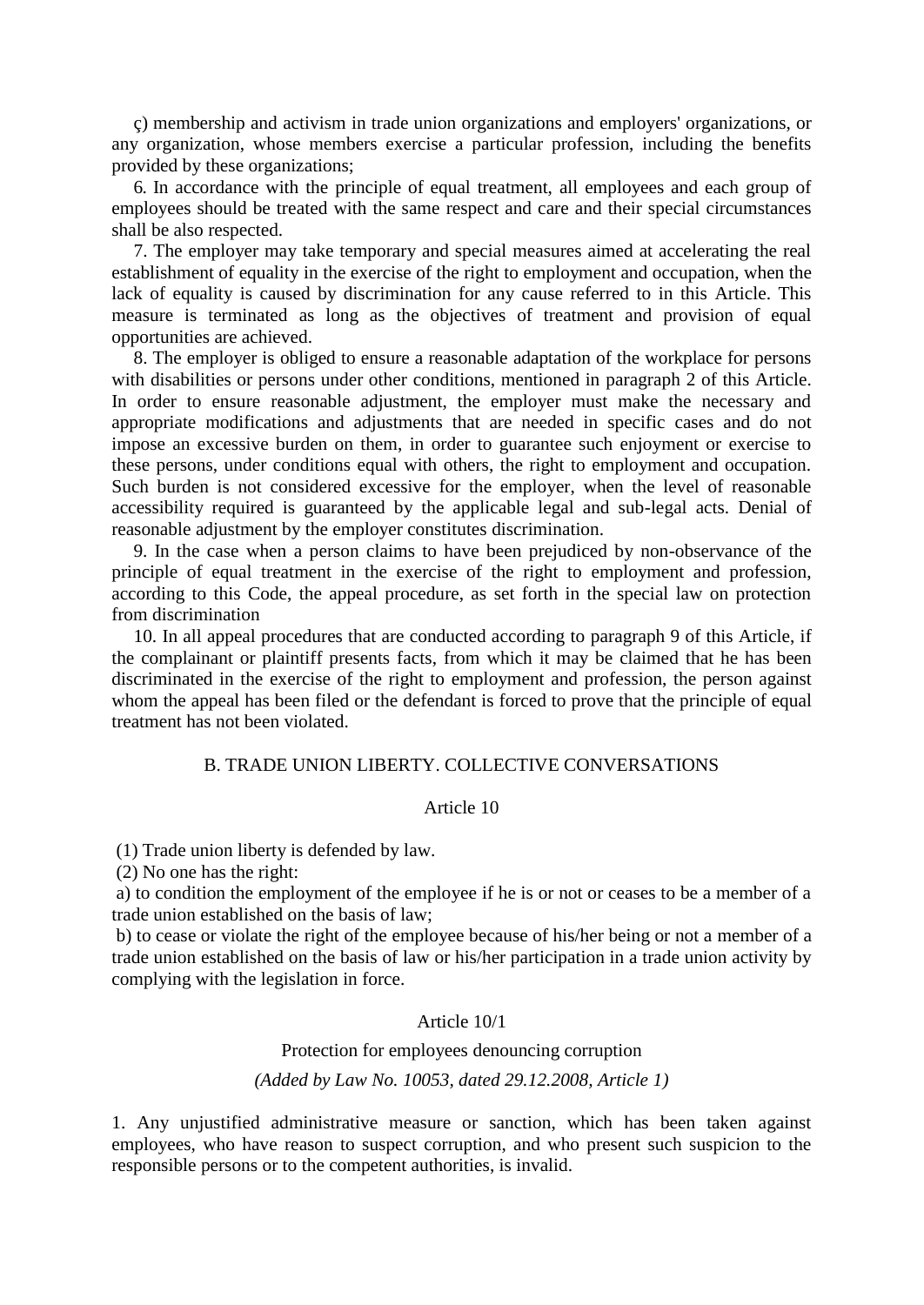2. Against the unjustified decision for the above reason, the employee has the right to appeal to the court.

3. The reporting of facts related to corruption does not constitute a violation of the obligation for professional secrecy.

# PRIORITY OF THE LAW-RELATED NORMS

#### CHAPTER IV

#### Article 11

*(Amended by Law No.8085, dated 13.03.1996, Article 6) (Amended by Law No.9125, dated 29.07.2003, Article 5) (Amended by Law No.136/2015, dated 5.12.2015, Article 5)*

(1) The rights and obligations relating labor relations are regulated in order of priority by the following sources:

a) The Constitution of the Republic of Albania.

b) The international conventions ratified by the Republic of Albania.

c) This Code and its sub-legal acts.

d) The collective employment contract

e) The individual employment contract

f) The internal regulation

g) The local and occupational customs.

(2) The sub-legal acts are designed to complement and implement the provisions provided by this Code.

They may determine employment conditions for the employees, which are less favorable than those provided by this Code, only when this is explicitly defined in the latter.

(3) Any provisions violating a provision of of a higher instance, is invalid. However, valid are only those provisions that improve the employee's position.

(4) The employee may not waive the rights stemming from the mandatory provisions of this Code or collective employment contracts. Valid will be the agreements made in the presence of the labor inspector or in the form provided in the collective labor contract, with the aim of avoiding with reconciliation a conflict, by making mutual tolerances accepted by both parties with free will. The abovementioned agreements do not apply to paid annual leaves.

(5) Occupational customs are applied only in absence of legal provisions, provisions in agreements, a contract, and when the legal provisions refer to the occupational customs explicitly.

### Article 11/1 Confidentiality

# *(Added by Law No.136/2015, dated 5.12.2015, Article 6)*

In the exercise of rights and fulfillment of obligations, the employers, the representatives of employers, the employees and the representatives of employees should be guided by the principle of trust, justice and cooperation with one another. They inform each other of all the facts, conditions, and their changes, which are important for the exercise of rights and fulfillment of obligations.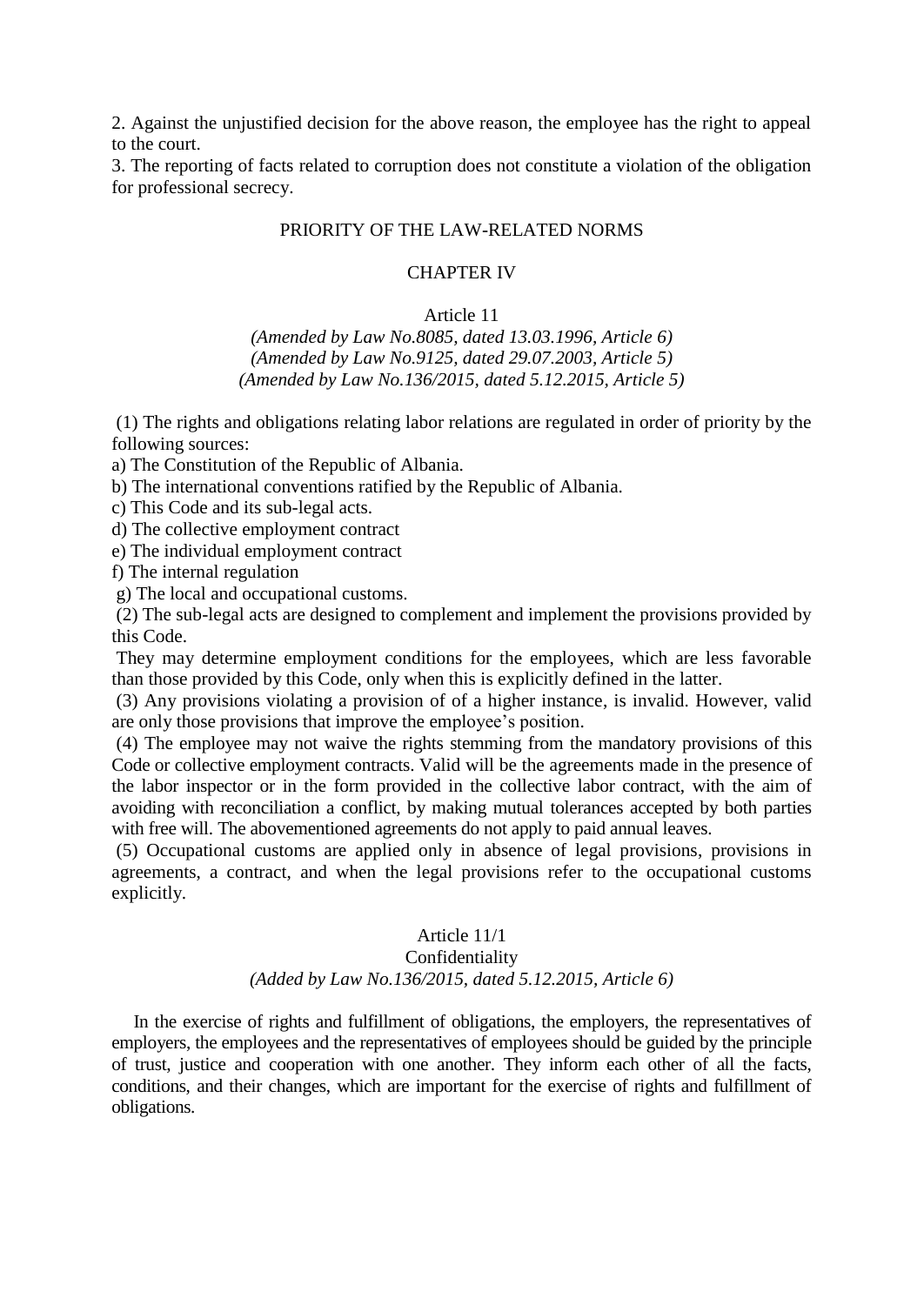#### ESTABLISHMENT OF INDIVIDUAL WORK RELATIONS

#### CHAPTER V

### A. DEFINITION

#### EMPLOYMENT CONTRACT

Article 12

*(Amended by Law No.8085, dated 13.03.1996, Article 7) (Amended by Law No.9125, dated 29.07.2003, Article 6) (Amended by Law No.136/2015, dated 5.12.2015, Article 7)*

The employment contract is an agreement between the employee and the employer, which regulates the employment relationship and contains the rights and obligations of the parties. In the employment contract, the employee undertakes to offer his work or service for a fixed or indefinite period, in the framework of the organization and orders of another person, called employer, who undertakes to pay a certain remuneration. When the relations between the two parties are not clearly defined, the competent court or the Temporary Employment Agency shall, at the request of the parties, determine the true nature of the relations between them, based on the provisions of this Code, and the facts related to the ability at work and remuneration of the employee.

#### GROUP CONTRACT

Article 13

*(Amended by Law No.136/2015, dated 5.12.2015, Article 8)*

Repealed.

#### PART-TIME WORK

Article 14

#### *(Amended by Law No.136/2015, dated 5.12.2015, Article 9)*

(1) Through the part-time employment contract, the employee accepts to work on the basis of hours, half or complete working days for a normal weekly or monthly duration, which is shorter than that of full-time employees working under the same conditions.

(2) Part-time employees enjoy the same rights as full-time employees performing the same job. If the conditions of employment are directly related to the employee's working time, the part-time employee enjoys proportional rights with the full-time employees.

3. The employer informs the part-time employee of the vacancies and provides equal opportunities with the other employees and/or jobseekers, in order to be employed in a full-time job. In addition, the employer informs the full-time employee of the vacancies and provides equal opportunities with the other employees and/or jobseekers to be employed in a part-time job.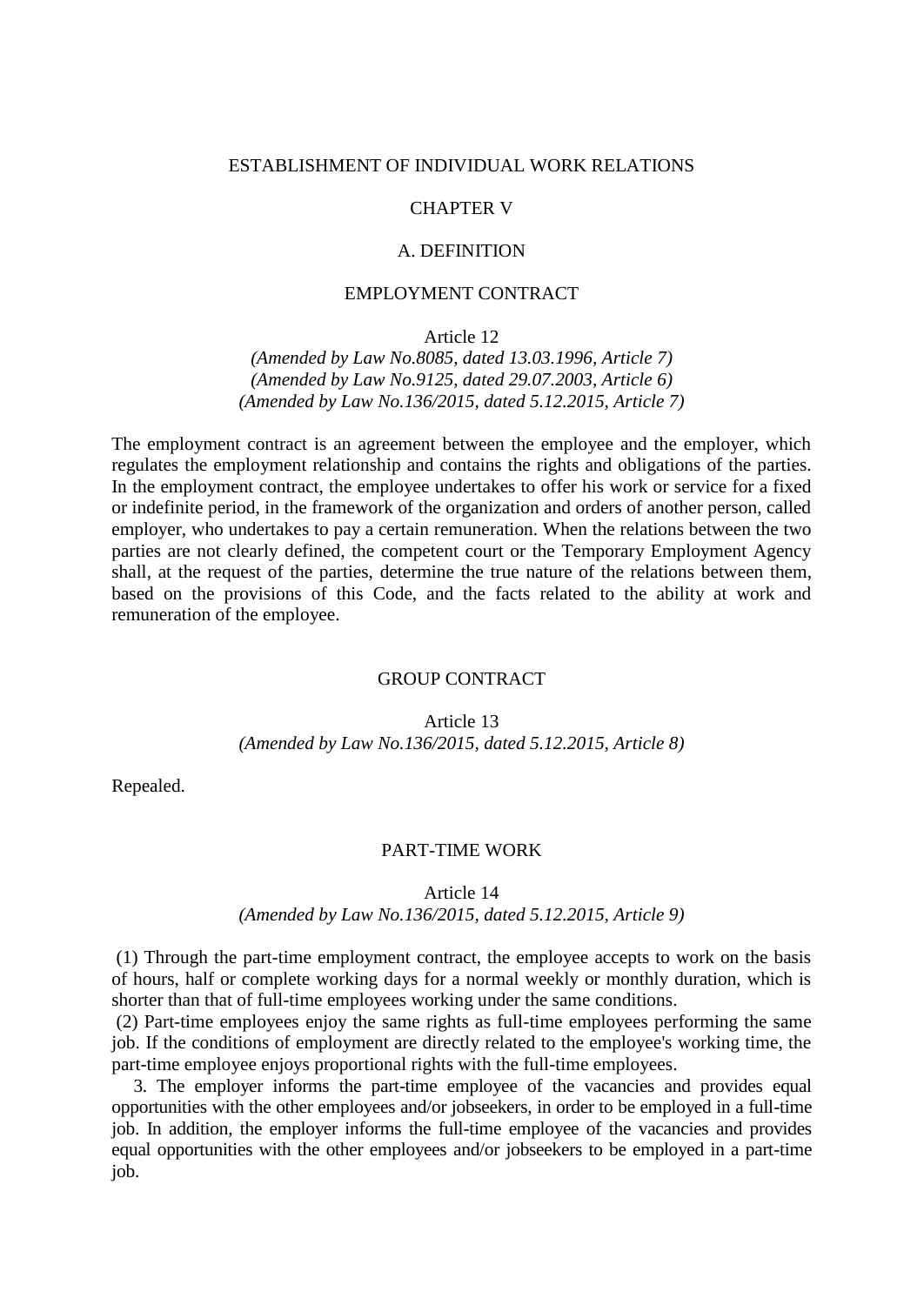### WORK AT HOME

#### Article 15

# **Work-from-home and teleworking**

*(Amended by Law No.136/2015, dated 5.12.2015, Article 10)*

1. With the work-from-home contract, the employee performs his/her work at home or in another place designated in agreement with the employer, under the terms agreed between them in the employment contract.

2. With the teleworking contract, the employee carries out his/her work at home or in another place designated in agreement with the employer, using the information technology, within the working time determined by the employee, under the terms agreed between them in the employment contract.

3. Provisions of this Code shall also apply to employment contracts, as defined in paragraphs 1 and 2 of this Article, with the exception of:

a) provisions for regulating weekly working and rest time, overtime, work on official holidays and night work;

b) provisions regulating the right to compensation for work difficulties.

4. Working conditions for employees who work at home or teleworking may not be less favorable than those of other employees who perform the same or comparable job. For this reason, the employer should take measures:

a) to facilitate teleworking by making available, installing and maintaining the necessary computer equipment for its execution, unless the employee performing teleworking uses personal equipment;

b) to prevent the isolation of the employee, establishing conditions to meet with the other employees.

5. It shall not be considered that the employee carries out "work-from-home" or "teleworking" if he or she works in another place from the one agreed in the agreement with the employer or, in special circumstances, with his consent or under an agreement with him, performs another type of work, provided in the contract.

# INDEPENDENT AGENT (Comissioners)

#### Article 16

#### *(Amended by Law No.8085, dated 13.03.1996, Article 8)*

(1) Upon the employment contract of the commercial agent, the employee (commercial agent) is obliged, upon payment, to enter into negotiations or to conclude an agreement for activities of any kind whatever, outside the enterprise, in accordance with the orders and on behalf of the employer.

(2) It is not considered as a commercial agent exercising this activity independently.

(3) The provisions of this Code shall also apply to the contract of a commercial agent as an employee.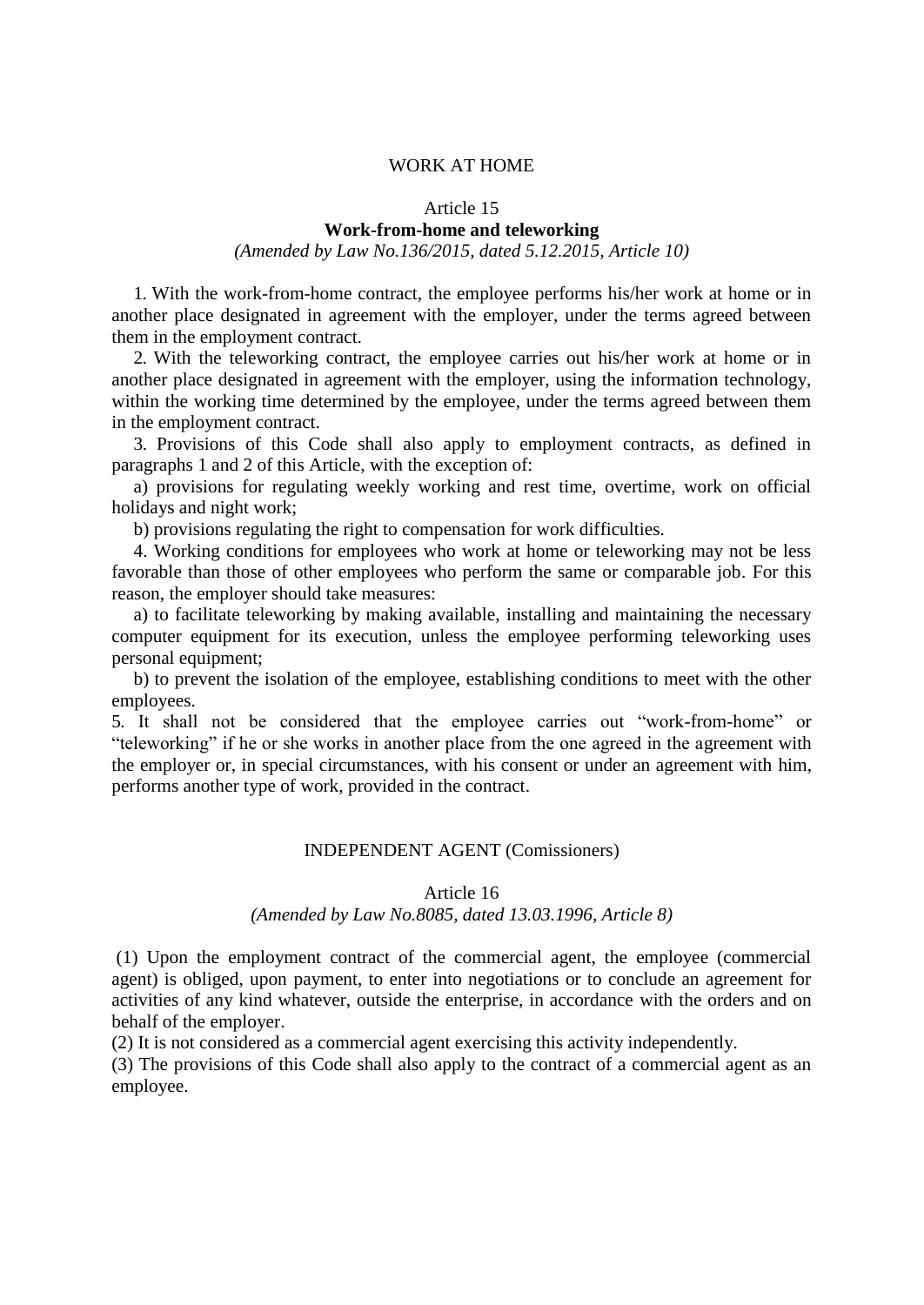### THE CONTRACT OF APPRENTICESHIP

# Article 17

(1) Through the contract of apprenticeship, the teaching master is obliged to qualify his/her apprentice in accordance with the rules of the profession and the apprentice is obliged to work to serve the teaching master in order to get qualified.

(2) The provisions of this Code are applicable in the case of the contract of apprenticeship.

# PROVISIONS FOR SPECIAL CONTRACTS

Article 18

# *(The titled was amended by Law No.8085, dated 13.03.1996, Article 9) (Amended by Law No.136/2015, dated 5.12.2015, Article 11)*

(1) The Council of Ministers may provide special rules applicable to the contract of workfrom-home and teleworking, the contract of employment of the agent who is independent, and the contract of apprenticeship.

(2) The Council of Ministers may provide special rules about employees working at home, in agriculture, construction, transports, mines, ports, and about temporary employees.

# Article 18/1

# **Temporary employment by the Agency**

*(Added by Law No.136/2015, dated 5.12.2015, Article 12)*

1. The Temporary Employment Agency (hereinafter referred to as "the Agency") means an employer who, on the basis of an employment contract, employs an employee to work temporarily in a receiving enterprise and exercises the rights and obligations of the employer along with the receiving entity.

2. The receiving enterprise is any employer who temporarily employs an employee established by the Agency and exercises the rights and obligations of the employer along with the Agency.

3. Temporary employment by the Agency shall be considered the period when an employee is contracted by the Agency to be temporarily employed by a receiving enterprise, provided that the Agency and the employee has a contractual employment relationship.

4. The duration of the same work performed by the employee contracted by the Agency for the same receiving enterprise is no more than two years.

5. It is prohibited the use of temporary work of the Agency in certain cases, sectors or certain categories of employees, if the general interest is affected, in particular related with the protection of the temporary staff of the Agency, health and safety conditions at work, or when this is required to ensure the proper functioning of the labor market or to prevent abuses. Prohibited cases of temporary employment are determined by the Council of **Ministers** 

### Article 18/2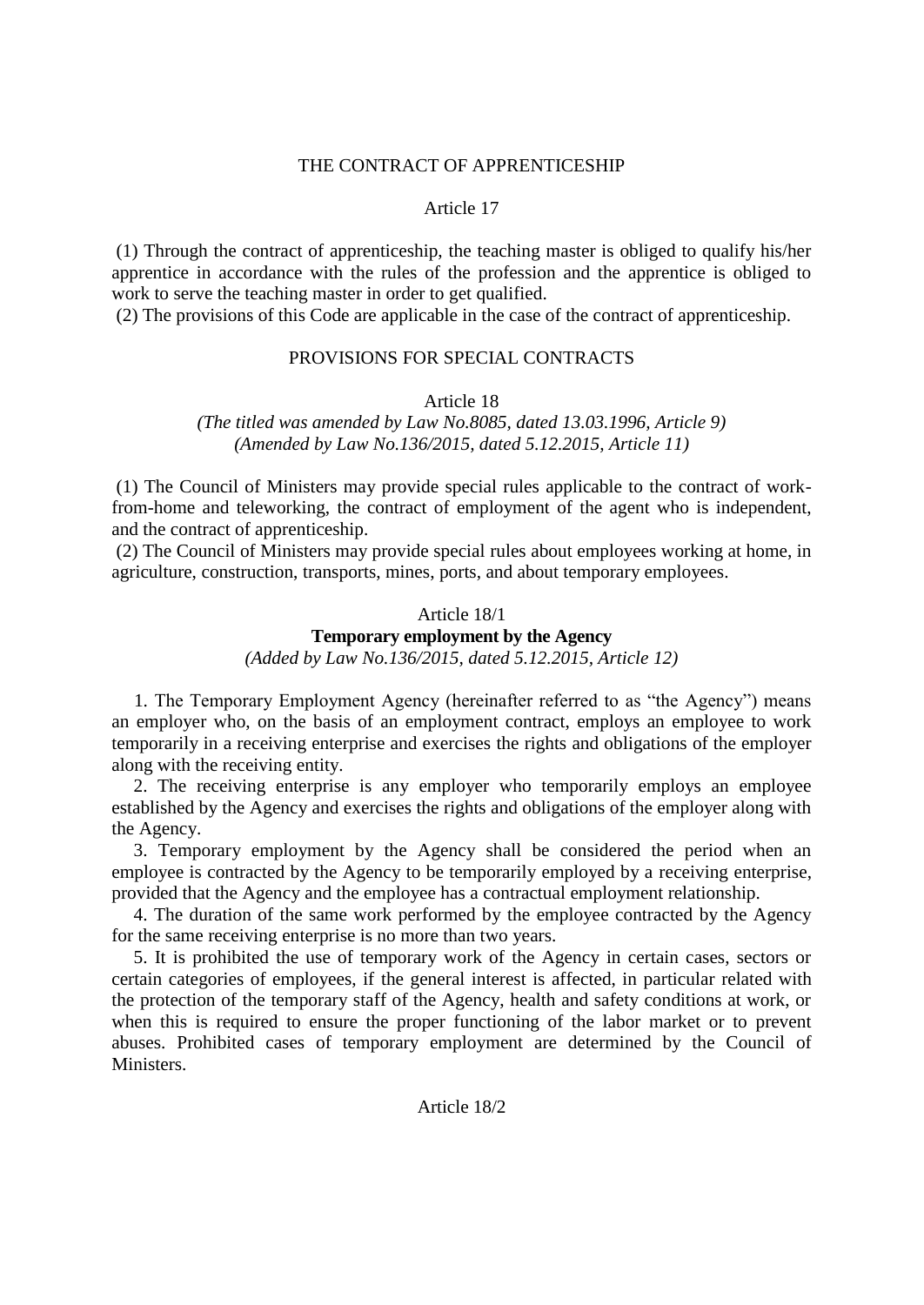1. During the period of employment of an employee of the Agency, the employer's rights and obligations shall be exercised jointly by the Agency and the receiving enterprise, under the following conditions:

a) the employee and the Agency have the right to terminate the employment contract. In the case of termination of the contract by the employee, for reasons related to the receiving enterprise, the employer has the right to ask the employee, in writing, to state the reasons for such dissolution;

b) salaries and other benefits of the employee are paid by the Agency. Failure to nonpayment of the financial obligations by the receiving enterprise, against the Agency, does not affect the salaries and other benefits of the employee;

c) all obligations pertaining to tax declarations, personal data confidentiality, and deductions from salaries, income tax and social and health insurance contributions of the employee are the responsibility of the Agency;

ç) unless otherwise agreed, the Agency shall cover all costs related to employment, as provided in the legal provisions;

 d) for the duration of employment, the receiving enterprise is considered an employer, in the sense of adjustments, regarding:

i) health and safety at work;

ii) the principle of equal treatment;

iii) working and rest time;

iv) provision of orders and instructions to the employee;

dh) the receiving enterprise has no right to order the employee to work with another employer;

e) the receiving enterprise regularly informs the trade unions about the number and working conditions of the employees employed by the Agency;

ë) the receiving company informs the employees of the Agency about vacancies and gives them equal opportunities to be directly employed by it;

f) the receiving enterprise may be considered as an employer if the employee, during the employment period, causes damage to the recevin entity, unless otherwise agreed by the receiving entity or a third party;

g) for any damage caused to the employee, during the employment period, the receiving enterprise and the Agency keep joint and special responsibility in agreement between them;

gj) the receiving agency and the enterprise may, in agreement between them, provide other conditions relating employment, except as provided in this Article, provided that the conditions of employment of the employee with the Agency are not prejudiced.

#### Article18/3

1. The agreement between the Agency and the receiving enterprise is made in writing and, it mainly contains the following:

a) duration of employment;

b) place of work;

c) general job description;

ç) service fee.

2. In addition to the content of the agreement provided in paragraph 1 of this Article, the receiving enterprise shall inform the Agency, in writing, of all aspects considered relevant to the employment of the employee. The receiving enterprise gives the Agency, in due time, all the information necessary for calculating and giving the salary or for terminating the employment contract with the employee.

3. Any agreement shall be deemed invalid if: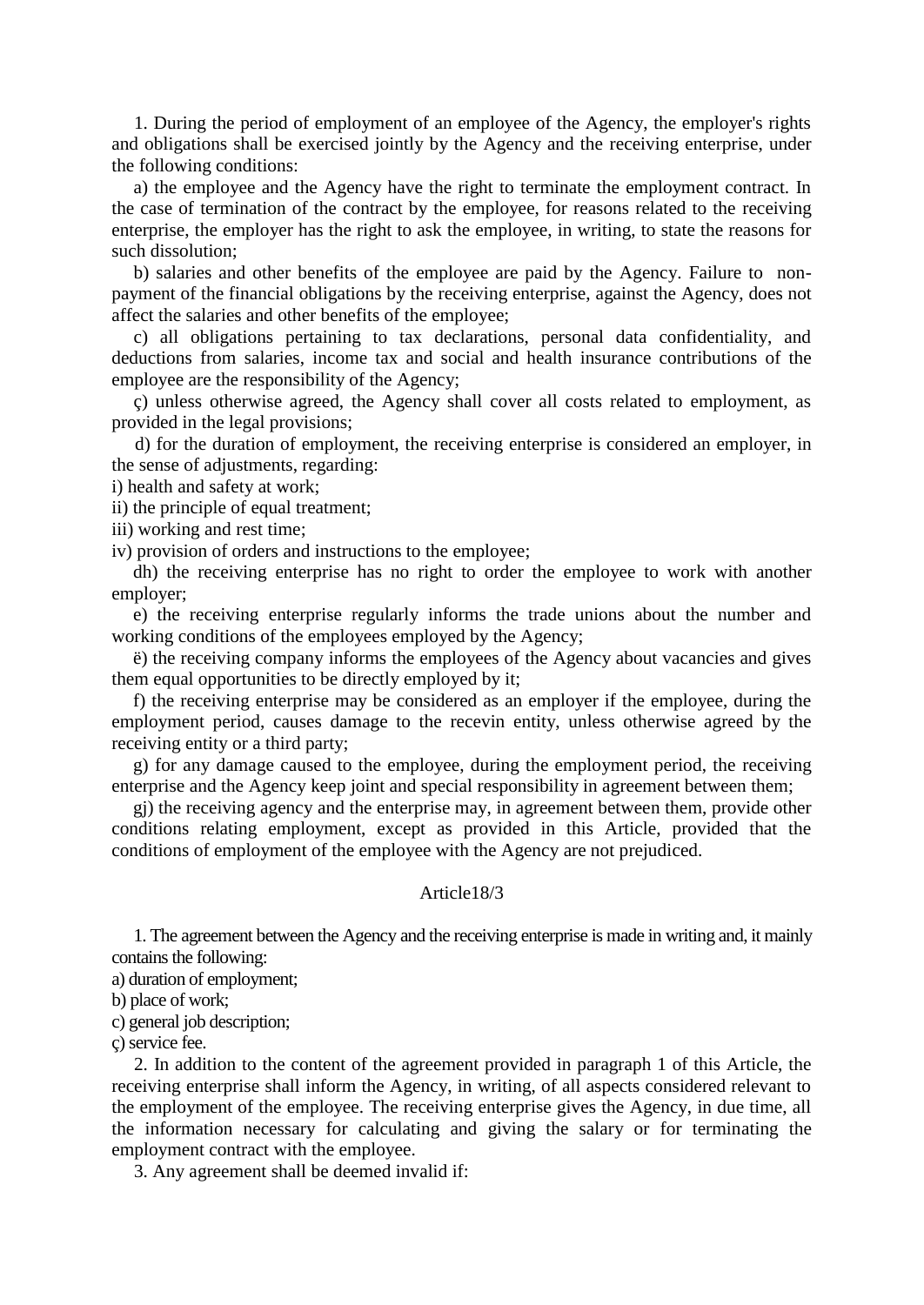a) it prohibits or restricts the employment of the employee in the receiving enterprise upon termination of the employment agreement between the employee and the Agency;

b) provides the obligation of the employee to pay to the Agency a fee for hiring in the receiving agency or establishing a legal relation with the receiving enterprise.

### Article 18/4

1. In the employment contract the parties expressly stipulate that the contract is entered into for temporary employment purposes of the Agency.

2. Prior to commencing work at the receiving company, the Agency shall inform the employee, in writing, of:

a) the name, address of the headquarters and the place of work;

b) the name of the employer or of the representative of the receiving enterprise;

c) rules on normal work performance, working time and rest time;

ç) any other important employment condition for the given work.

#### Article 18/5

1. The basic working and employment conditions of the employees of the Agency during the time they work in the receiving company are the minimum that applies if the employees were recruited directly by the receiving enterprise for the same job position.

2. The basic working and employment conditions cover:

a) duration of work, additional working hours, daily vacations, and the time of taking these vacations, night work, free and paid holidays, and official holidays;

b) salary and all its elements;

c) protection of pregnant women, women who have recently had babies and/or breastfeeding women, children and persons with disabilities;

ç) rules of the principle of equal treatment.

3. The employees of the Agency shall benefit from collective services and facilities in the receiving enterprise, childcare facilities and transport services under the same conditions as employees directly employed by the enterprise and users, unless the difference in treatment is justified by objective reasons.

4. If the employee is employed for an indefinite period of time, during the period that he/she is employed at the receiving enterprise is paid at least 50 percent of his/her basic salary, if he/she has at least 4 months of work with or without interruption at the Agency, within 6 months from the beginning of employment.

5. The employees of the Temporary Employment Agency enjoy trade union rights and freedoms just like all the other employees.

# B. ESTABLISHMENT OF WORK RELATIONS

#### EMPLOYMENT

Article 19

*(Amended by Law No.8085, dated 13.03.1996, Article 10) (Amended by Law No.9125, dated 29.07.2003, Article 7)*

(1) The employer employs the employee directly.

(2) The employer, in order to employee the employee, may use the services of State recruitment offices or private employment agencies.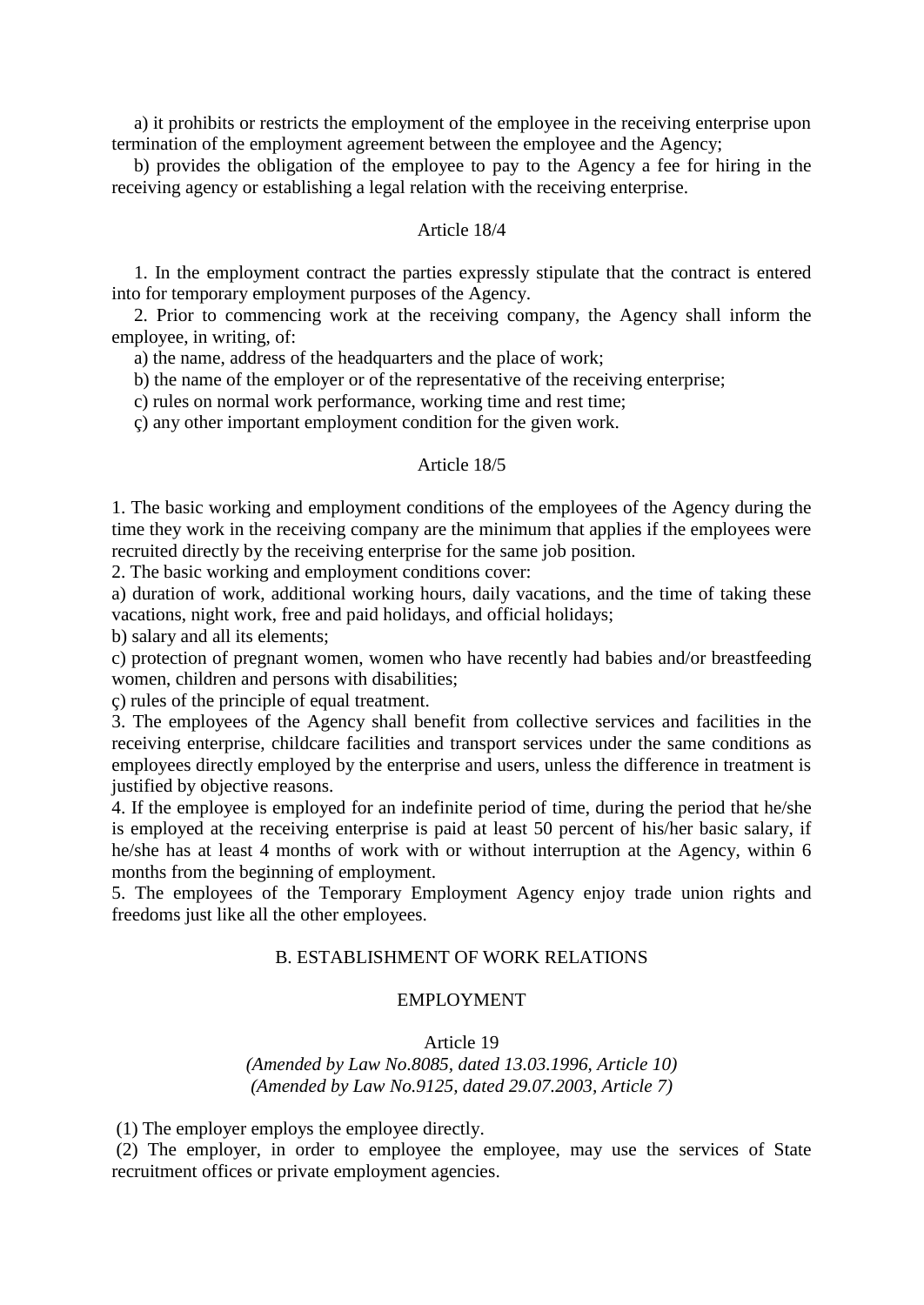(3) Private mediation activity at work for profit purposes is subject to the same rules determined by the Council of Ministers for the exercise of state activity consisting in the mediation at work.

### CAPACITY TO CONTRACT

#### Article 20

#### *(Amended by Law No.8085, dated 13.03.1996, Article 11)*

(1) The following are entitled to enter into an employment contract:

a) the persons in possession of full capacity to act in accordance with the provisions of the Civil Code;

b) the persons with disabilities, but who are expressly authorized or silently authorized to carry out work by their legal representative.

(2) The persons mentioned in letter "b" of this Article exercise their rights and fulfil their obligations stemminfg from the contract, like all the other employees and have the right to dissolve this contract.

#### FORM OF THE EMPLOYMENT CONTRACT

# Article 21

*(Amended by Law No.8085, dated 13.03.1996, Article 12) (Amended by Law No.9125, dated 29.07.2003, Article 8) (Amended by Law No.136/2015, dated 5.12.2015, Article 13)*

1. The employment contract is entered in written form. It may be changed in writing, if the parties agree to do so.

2. The employment contract is deemed to be concluded when the employee accepts the performance of a job or service for a definite or indefinite period of time, within the framework of the organization and under the employer's orders and that, based on these circumstances, is carried out only upon payment.

3. The employment contract must contain in particular:

a) the identity of the parties;

b) the workplace;

c) the general description of the job;

ç) the date of job commencement;

d) the duration, when the parties enter into a contract with a stipulated term;

dh) the duration of paid vacations;

e) the deadline on the notification of contract termination;

ë) the integral elements of the salary and the date when it is given;

f) the normal time of the working week;

g) the reference in the collective contract in force;

gj) the probation period;

h) the types and procedures of disciplinary measures, if there is no collective contract;

 4. On special and justifiable cases, if the contract is not entered under paragraphs 1 and 3 of this Article, the employer is obliged to enter into it within 7 days from the day of employment.

 5. When the employee is required to work outside the Republic of Albania for more than one month, the Employer, after obtaining the consent of the employee, must provide him with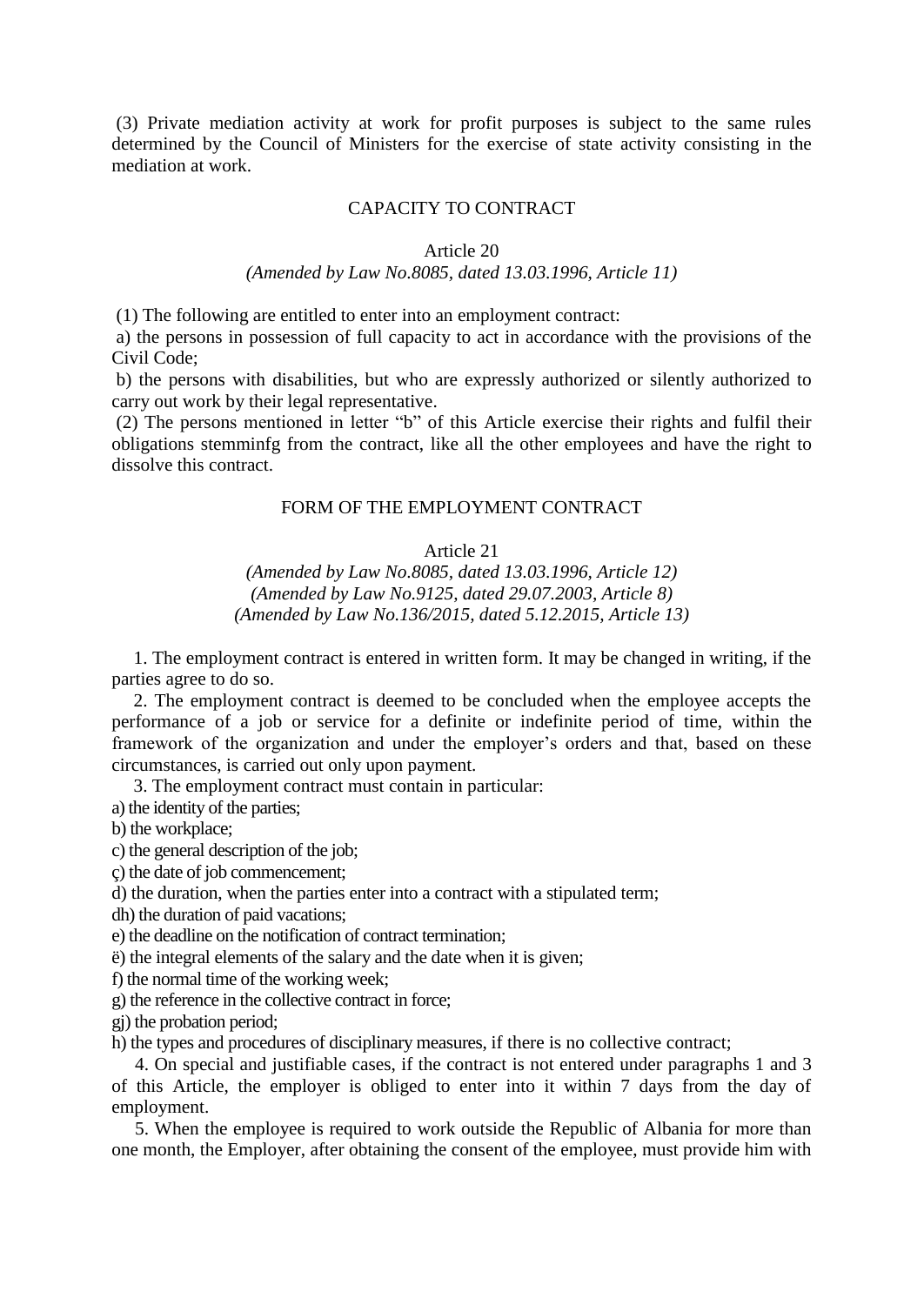a written document containing at least the information required in paragraph 3 of this Article, and additional information, as follows hereunder:

a) the duration of employment abroad;

b) type of currency on which he/she will be paid;

c) if necessary, cash or in-kind benefits for employment abroad;

ç) if necessary, the conditions governing the return of the employee.

6. Information on the elements set out in the letters "dh", "e", "ë", "f" and "gj" of paragraph 3 of this Article shall, where appropriate, be provided by references to the provisions of this Code, decisions of the Council of Ministers or a collective contract.

# OBLIGATIONS OF THE EMPLOYEE

### CHAPTER VI

# PERSONAL JOB PERFORMANCE

#### Article 22

# *(Amended by Law No.8085, dated 13.03.1996, Article 13) (Paragraph 3 repealed by Law no.136/2015, dated 5.12.2015, Article 14)*

(1) The employee carries out his/her work in person, unless the agreement provides otherwise.

(2) The employee's commitment to provide the employer with a substitute is not valid when he/she is not obliged to work as a result of the implementation of this Code. (3) Repealed.

# OBLIGATION OF OBEDIENCE

Article 23

*(Amended by Law No.8085, dated 13.03.1996, Article 14) (Amended by Law No.9125, dated 29.07.2003, Article 9)*

1. The employee respects the employer's general and special orders and instructions.

2. The employee is not obliged to execute the employer's general and special orders and instructions, which cause the conditions of the employment contract to change. The change of the contract is made upon the mutual agreement of the parties.

3. The employee is not obliged to execute the employer's general and special orders and instructions, which put his/her life and health at risk.

# OBLIGATION OF DILIGENCE AT WORK

Article 24

*(Amended by Law No.8085, dated 13.03.1996, Article 15)*

(1) The employee carries out diligently the job he/she is charged with.

(2) The employee shall use the work tools, equipment, devices of the employer and the equipment made available to him in accordance with the rules for the performance of work.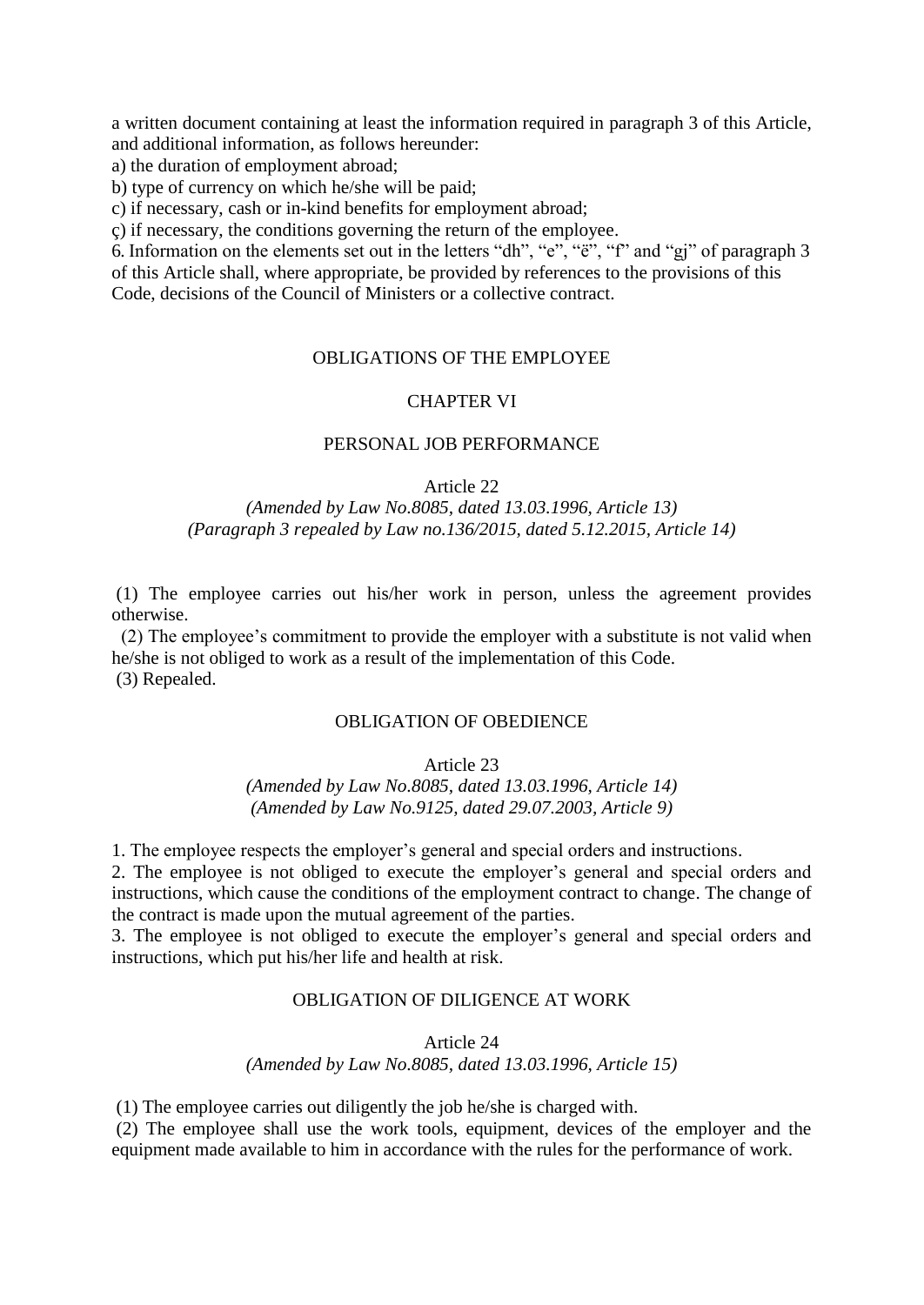#### OBLIGATION OF ACCOUNTABILITY AND RETURN

#### Article 25

(1) The employee shall give the employer an account for all the benefits received on behalf of the employer during the exercise of his activity within the contract, in particular for the amounts of money.

(2) The employee immediately returns the employer everything he/she has received, except for the tips and personal gifts for him/her.

(3) The employee shall immediately return to the employer all that is produced by his/her activity on the basis of the contract.

### OBLIGATION OF FAITHFULNESS

#### Article 26

(1) The employee faithfully safeguards the legitimate interests of the employer.

(2) The employee assists the other employees or the employer in his/her capacity in the event of a disaster or danger.

(3) During the validity period of the contract, the employee must not perform any work paid by third parties, which damages the employer or makes competition to him/her.

 (4) During the validity period of the contract and after its termination, the employee shall keep the facts destined to remain secret, such as:

the secret of fabrication and activity that he/she knew when he/she was in the service of the employer.

 (5) The employee has the right to denounce to the competent bodies the criminal offenses, violations of the labor legislation or the contract for which he or she is aware.

# EMPLOYEE'S RESPONSIBILITY

### Article 27

*(Amended by Law No.8085, dated 13.03.1996, Article 16) (Amended by Law No.9125, dated 29.07.2003, Article 10)*

(1) The employee is responsible towards the employer for the damage he/she has caused him/her when he/she violates the contractual obligations deliberately or because of negligence.

(2) The degree of diligence the employee should demonstrate at work depends on the technical knowledge required to carry out the assigned job, taking into consideration the employee's skills and qualities, which the employer knew, or should have known. The damage, which really results from job performance, is covered by the employee.

(3) The damage includes the real damage and the missing profit.

(4) The court may partially or completely discharge the employee from the obligation to pay the damage when:

- the employee has acted with slight negligence;

- the employer, while organizing or controlling the work, commits the same mistake, which is connected with the cause of the damage;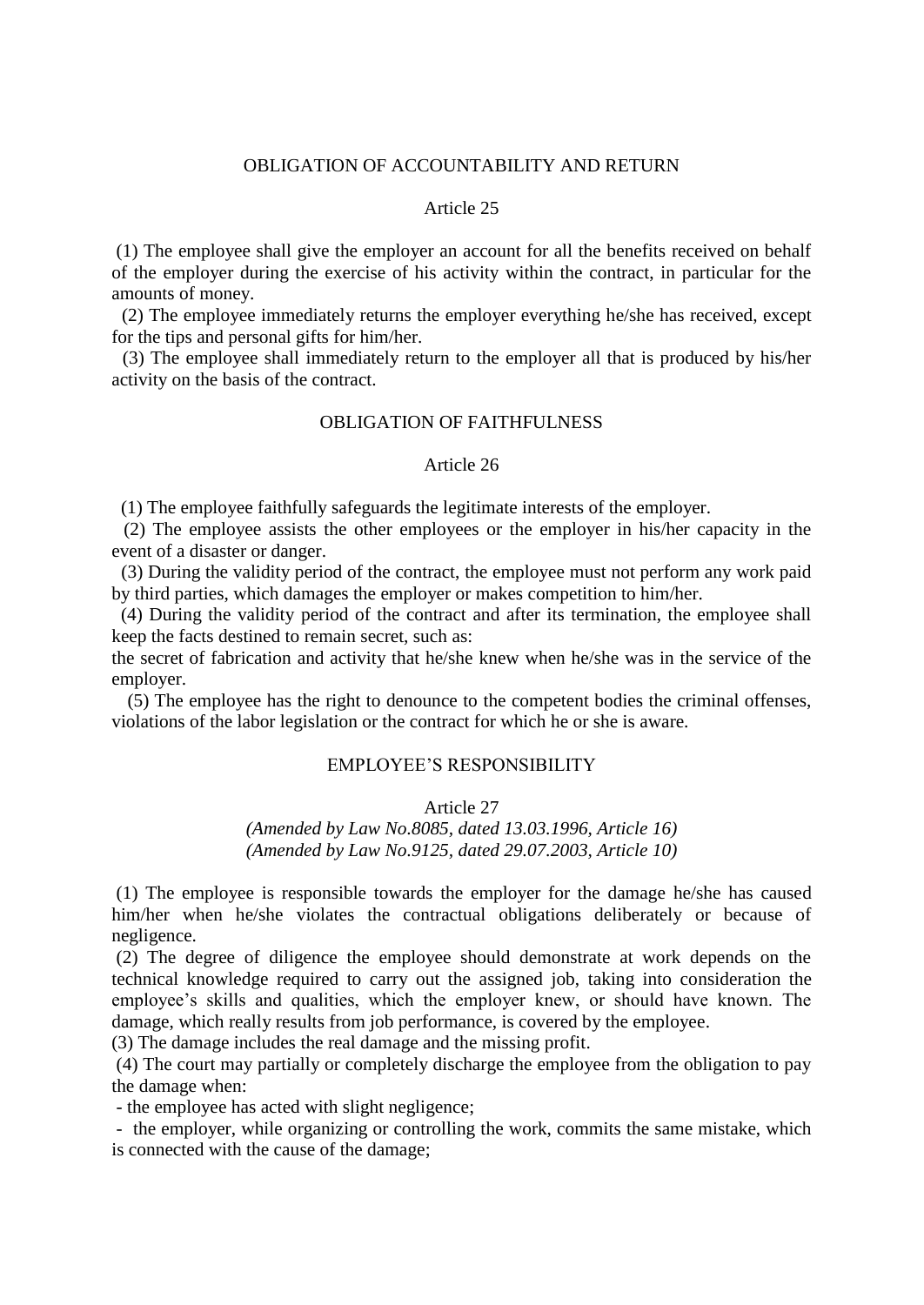- the obligation to fully indemnify for the damage is not affordable taking into consideration the employee's sources of income.

# A. PROHIBITION OF COMPETITION AFTER THE TERMINATION OF WORK RELATIONS

# **CONDITIONS**

#### Article 28

### *(Amended by Law No.9125, dated 29.07.2003, Article 11)*

1. An employee over 18 years of age may vow in writing to an employer that, after completing his employment relationship, will not render him or her any kind of competition, in particular, will not establish a competing enterprise, will not work and will not to be interested in it.

2. The agreement to prohibit the competition is valid only if the employment relations provided the employee with the knowledge of the fabrication secrets or the employer's activity and if the use of these secrets could cause the employer a serious damage.

3. The employer may ask for the application of the agreement on prohibiting competition only if he or she provides the employee during the period of prohibition not less than 75 percent of the salary he would receive if he continued to work for the employer. When the salary is variable, the remuneration is calculated on the basis of the average salary of the previous year and is indexed.

### RESTRICTIONS

Article 29

*(Amended by Law No.8085, dated 13.03.1996, Article 17) (Amended by Law No.9125, dated 29.07.2003, Article 12)*

1. The agreement must explicitly define the prohibition of competition relating the place, the time, and the kind of activity, in order not to harm the employee's economic future. The prohibition period may not be longer than one year.

2. The court may decrease the above-mentioned elements on the prohibition of excessive competition, taking into consideration all the circumstances. It considers in particular whether the remuneration granted by the employer exceeds the minimum provided in Article 28.

### TERMINATION OF PROHIBITION

Article 30

*(Amended by Law No.9125, dated 29.07.2003, Article 13)*

1. The prohibition of competition will terminate in the time stipulated in the agreement.

2. Regardless of the term stipulated in the agreement, the prohibition of competition shall terminate if it is proved that the employer has no more interest in its continuation.

3. The agreement on the prohibition of the competition does not apply when the employer terminates the contract for unjustified reasons or when the employee terminates the contract for a justified cause related to the employer.

### **SANCTIONS**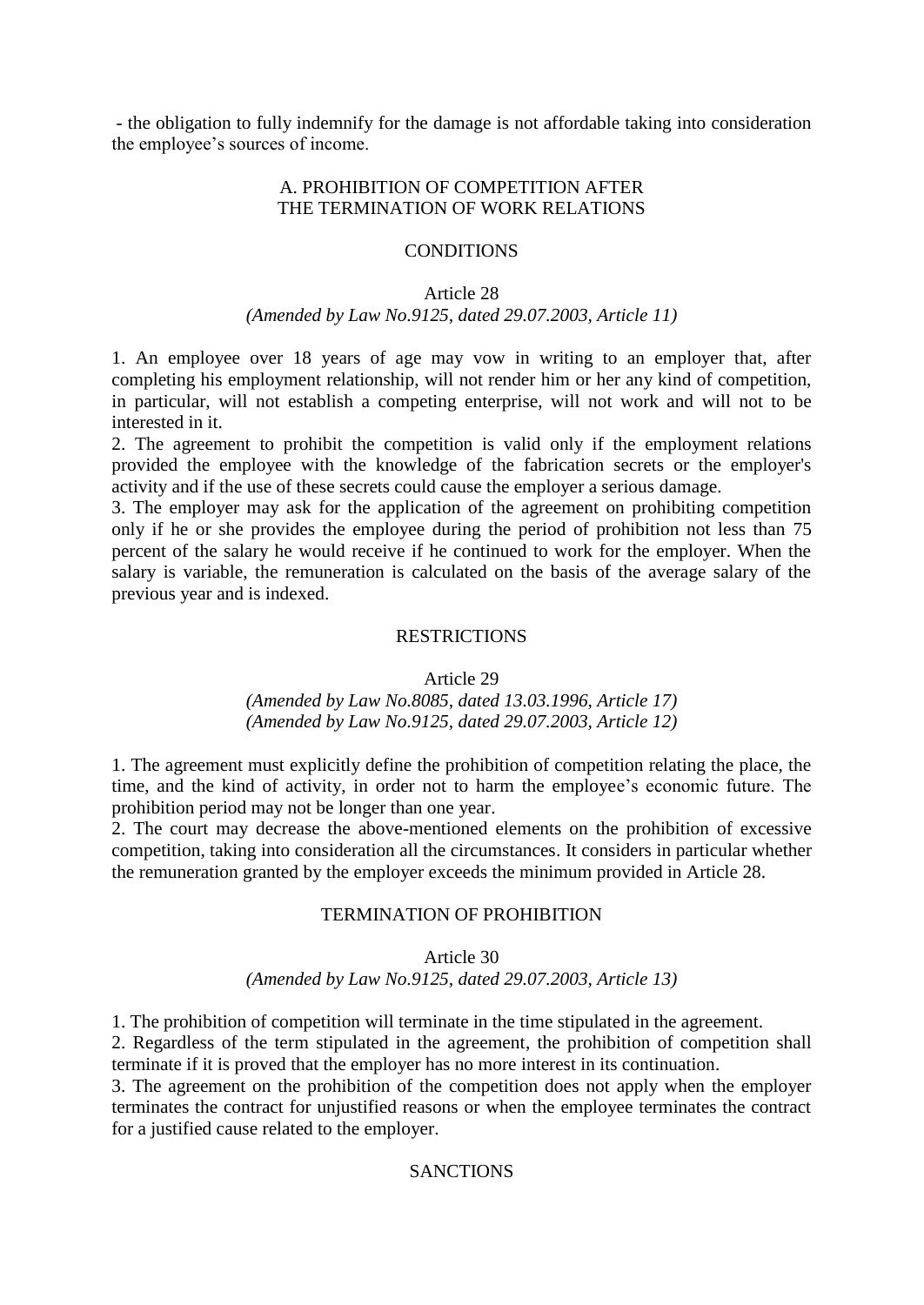### Article 31

# *(Amended by Law No.8085, dated 13.03.1996, Article 18) (Amended by Law No.9125, dated 29.07.2003, Article 14)*

(1) The employee who violates the prohibition in order to make competition, shall indemnify the damage caused to the employer.

2. If the agreement provides a punishment of a fine in the event of a breach of the competition prohibition, the employee may continue the competitive activity after having paid the fine, but he must also pay the employer the difference between the fine and the damage caused.

3. . If the agreement provides a punishment of a fine in the event of a breach of the competition prohibition, the court may reduce the fine, if it is excessive, taking into account the circumstances that led to these violations.

4. The employer may, when expressly providing this right in written form, ask for the the prohibition of competitive activity, except for the payment of the fine and other foreseeable damages, if this measure is justified, taking into consideration the employer's infringed or jeopardized interests, and the employee's attitude.

#### GENERAL OBLIGATIONS OF THE EMPLOYER

# CHAPTER VII

#### PROTECTION OF PERSONALITY

Article 32

### *(Amended by Law No.136/2015, dated 5.12.2015, Article 15)*

1. The employer is liable to respect and protect the personality of the employee in work relations, as well as:

a) take all the necessary measures to guarantee the safety and protection of the mental and physical health of the employees;

b) take all the necessary measures to stop the moral harassment committed by him and other employees, and shall display the provisions on moral and sexual harassment and the relevant sanctions;

c) prevents any attitude that violates the dignity of the employee.

2. The employer is prohibited from taking any action that constitutes a sexual harassment for the employees and does not allow such actions to be carried out by other employees. Sexual harassment is any unwanted form of behavior expressed in words or physical and symbolic actions of a sexual nature, which is intended or results in the violation of personal dignity, in particular when it creates a threatening, hostile, humiliating environment, contemptuous or offensive, carried out by the employer against an employee, a jobseeker for work or between employees.

3. The employer is prohibited from harassing the employee with actions aimed at or resulting in the degradation of working conditions, to such a degree that it may lead to the violation of the rights and dignity of the person, to the impairment of his or her physical or mental health or to the detriment of his/her professional future.

4. Any person who identifies or receives information from an employee who may have been subject to the prejudice of his/her rights under this Article, and in particular of his or her physical and mental health or personal liberty, which may not be justified with the job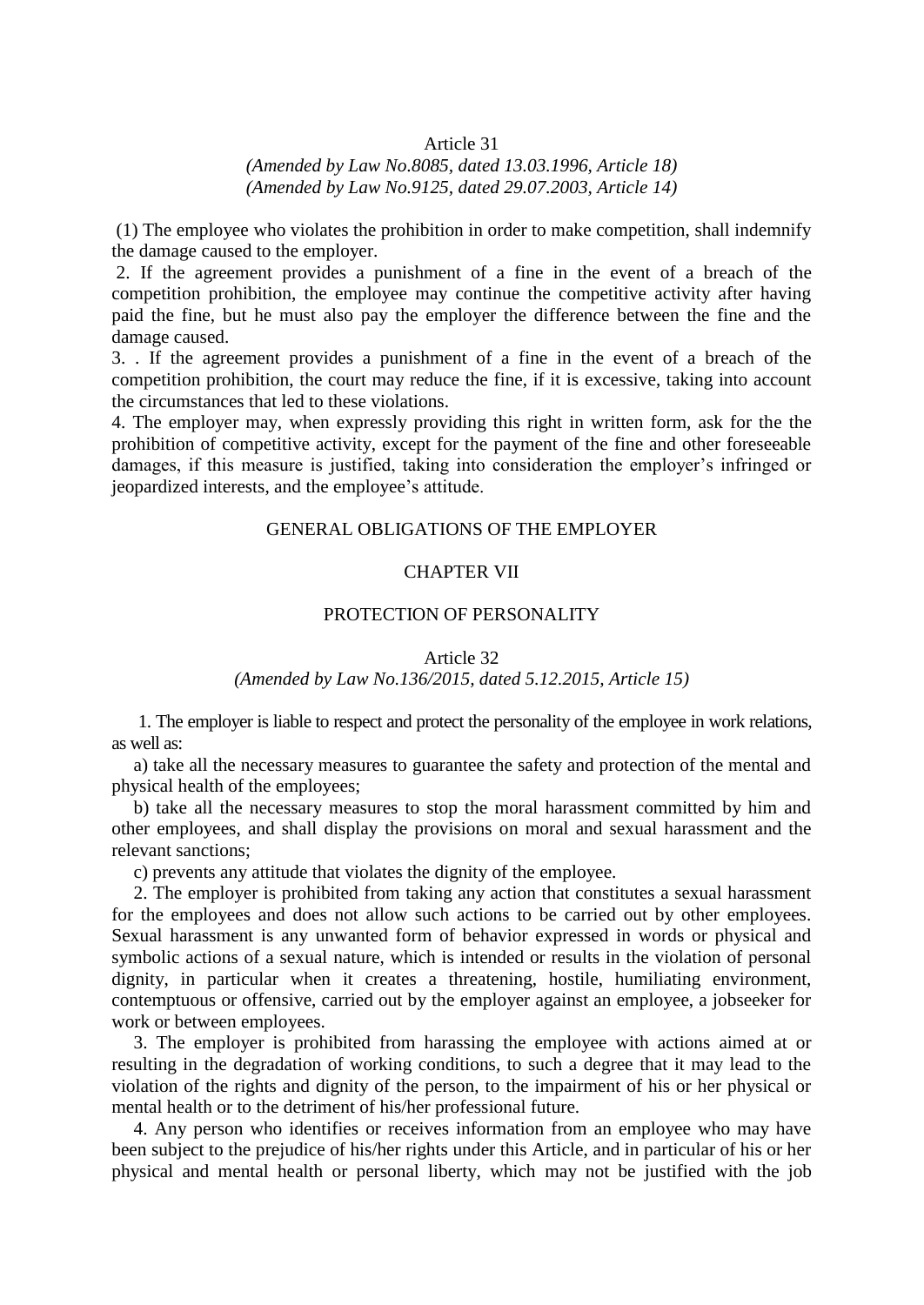description or the achievement of specified objectives, must immediately alert the employer or the relevant structures when the person to whom the infringement is addressed is the employee himself/herself.

 5. The employer who complains that he/she has been harassed in one of the ways provided in this provision shall present facts proving his harassment and then the person to whom the complaint is addressed shall prove that his/her actions did not aim to harass, and to indicate the objective elements that are not related to harassment or disturbance.

 6. An employee complaining that he or she has been harassed in one of the ways provided in this provision or the person signalling such harassment shall not be penalized for this reason, dismissed from work, discriminated, or become victims of sexual harassment and disturbances.

### OBLIGATION

#### Article 33

#### **Data protection**

### *(Amended by Law No.136/2015, dated 5.12.2015, Article 16)*

1. The employer, during the employment relations, should not collect information about the employees, except when such information relate to the professional skills of the jobseekers or are necessary for the implementation of the contract.

2. The employer is obliged to take security measures to protect the personal data of employees that are processed in the field of employment relations and in particular for sensitive data in accordance with the legislation on personal data protection.

 3. The employer, who becomes aware of the employee's processed data during the exercise of his duties, is obliged to maintain confidentiality and reliability. These data shall not be disclosed except as provided by law. The obligation to maintain confidentiality is unlimited in time.

 4. Data processed in the employee's file after termination of the employment relations according to the provisions of paragraph 2 of Article 146 of this Code shall be maintained by the employer for a period of six months from the date of receiving the notification from the employer.

 5. In any other case, the personal data processed in the employee's file will be saved until the end of the employment relation. Processing of the data in excess of this deadline is made by obtaining the consent of the employee.

#### Article 33/1 **Information and Consultation**

# *(Added by Law No.136/2015, dated 5.12.2015, Article 17)*

1. The employer informs and consults with employees' representatives. Pursuant to this Article:

a) "information" means the transmission of data by the employer to the employees' representatives, in order to enable them to know and review the case;

b) "consultation" is the exchange of ideas and the establishment of dialogue between the employer and the employees' representative;

c) the employees' representative is the representative of the trade union organization or, in its absence, a representative elected by the employees.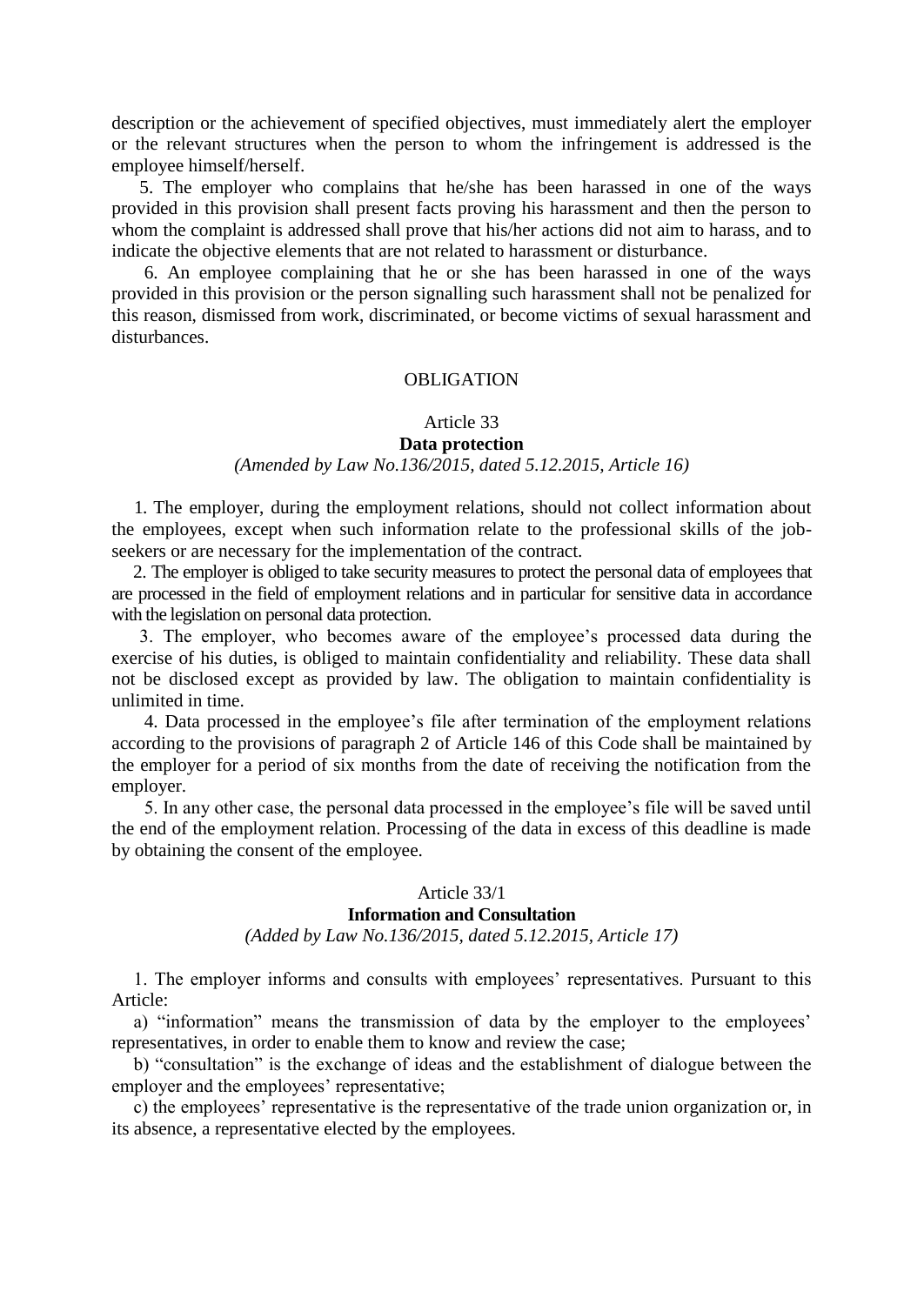2. The employer must inform the employees' representatives and consult with them on a regular basis, at least once a year, on the current and future activities of the enterprise, the economic situation and the state of employment relations.

3. Before making a decision on the reorganization of the enterprise and other decisions that may have significant and fundamental effects on the organization of the work in the enterprise and the legal status of the employees, the employer shall inform the employees' representatives and conduct consultations with them for the reasons of these decisions, the legal, economic and social consequences for the employees, and for any measure that aims to avoid or mitigate the expected consequences.

4. Other cases, conditions and procedures of information and consultation are defined in the collective agreement and in agreement between the employer and the representatives of the employees.

5. The employer must inform the employees' representatives, in writing or in electronic form, at the appropriate time, free of charge, and is responsible for the accuracy of the information. Information is provided in a form that enables employees' representatives to conduct an appropriate study and, where appropriate, prepare for consultations.

6. Employees' representatives and specialists called upon to assist in the negotiations, on the basis of a written commitment not to disclose any commercial, industrial or professional secrets, have the right to be introduced with information constituting a commercial, industrial or professional secret, but which is indispensable for carrying out their duties.

Employees and their representatives are forbidden to use, for any other purpose, or to disclose to third parties the information provided to them as commercial, industrial or professional secret during the time they are employed, or where the employment relation or mandate of representation has terminated.

The ability to recognize official and state secrets and the responsibility for the detection or their illegal use is regulated by a separate law.

7. The development of consultations on the information provided by the employer and the exchange of views aim at achieving an agreement accepted by both parties. Consultations are conducted within appropriate timelines, through proper methods and content, with the participation of appropriate steering levels of the parties, in such a way as to enable the employees' representatives to meet with the employer and to receive an answer and its reasons for every thought formulated by them. The results of the consultations are recorded in the respective minutes.

 8. The employer may object in writing to disclose any information that constitutes commercial, industrial or professional secret, or to conduct consultations with employees' representatives when the nature of such information or consultations is such as to seriously harm the relevant enterprise and its functioning. When they disagree with this employer's decision, the employees' representatives may appeal to the court within 6 days of the decision.

If the court decides that the objection to providing such information or conducting consultations is unjustified, the employer is obliged to provide such information and to conduct consultations within a reasonable time.

### CONTROL OF PERSONAL ITEMS

Article 34 *(Amended by Law No.9125, dated 29.07.2003, Article 15)*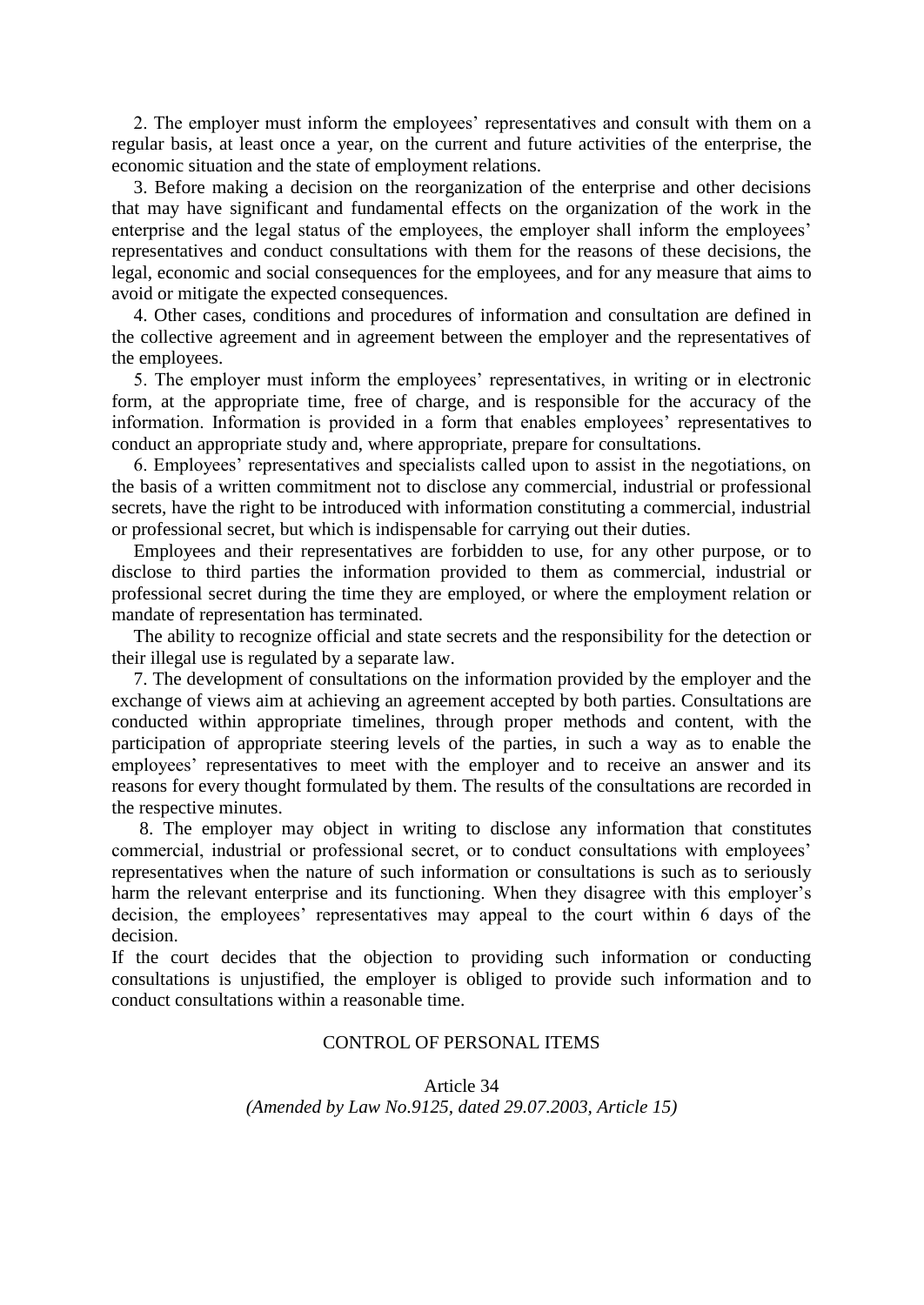(1) The employee and his/her personal items shall not be subject to control except the cases when the assets of the employer, employees of the legal person or third parties are protected from an unlawful violation.

(2) The control is performed during the working time by the employer or a person appointed by him/her. The person in charge and the person being controlled must be of the same gender.

(3) The control is carried out within the territory of the enterprise, in the presence of another employee, accepted by the employee who is being controlled.

#### WORK CERTIFICATE

#### Article 35

#### *(Amended by Law No.136/2015, dated 5.12.2015, Article 18)*

 (1) The employee may, at any time, ask from the employer a certification on the nature and duration of work, its quality and his behavior.

(2) Upion the request expressed by the employee, the certification contains data only on the nature and duration of the employment relations.

(3) The employer shall not be entitled to provide third parties with information about his employees except in the cases provided by law or upon the consent of the employee.

# THE REGISTER

#### Article 36

(1) The employer keeps the register of employees employed in the enterprise.

(2) The content of the register is defined by the provisions of this Code and upon the decision of the Council of Ministers (DCM).

# DISCIPLINARY MEASURES

Article 37

*(Amended by Law No.9125, dated 29.07.2003, Article 16) (Amended by Law No.136/2015, dated 5.12.2015, Article 19)*

Disciplinary measures are mainly anticipated in the collective employment contract. In any case, the individual contract shall refer to relevant acts related to disciplinary measures. The disciplinary procedure of the disciplinary measure by the employer must guarantee the employee's right to be heard, defended, to set out facts and evidence within a reasonable time.

# AVAILABILITY OF THE CODE

Article 38 **Availability of the legislation** *(Amended by Law No.136/2015, dated 5.12.2015, Article 20)*

The employer shall make available to employees, at any enterprise, the Labor Code, and any other law governing the obligations and rights between employees and employers.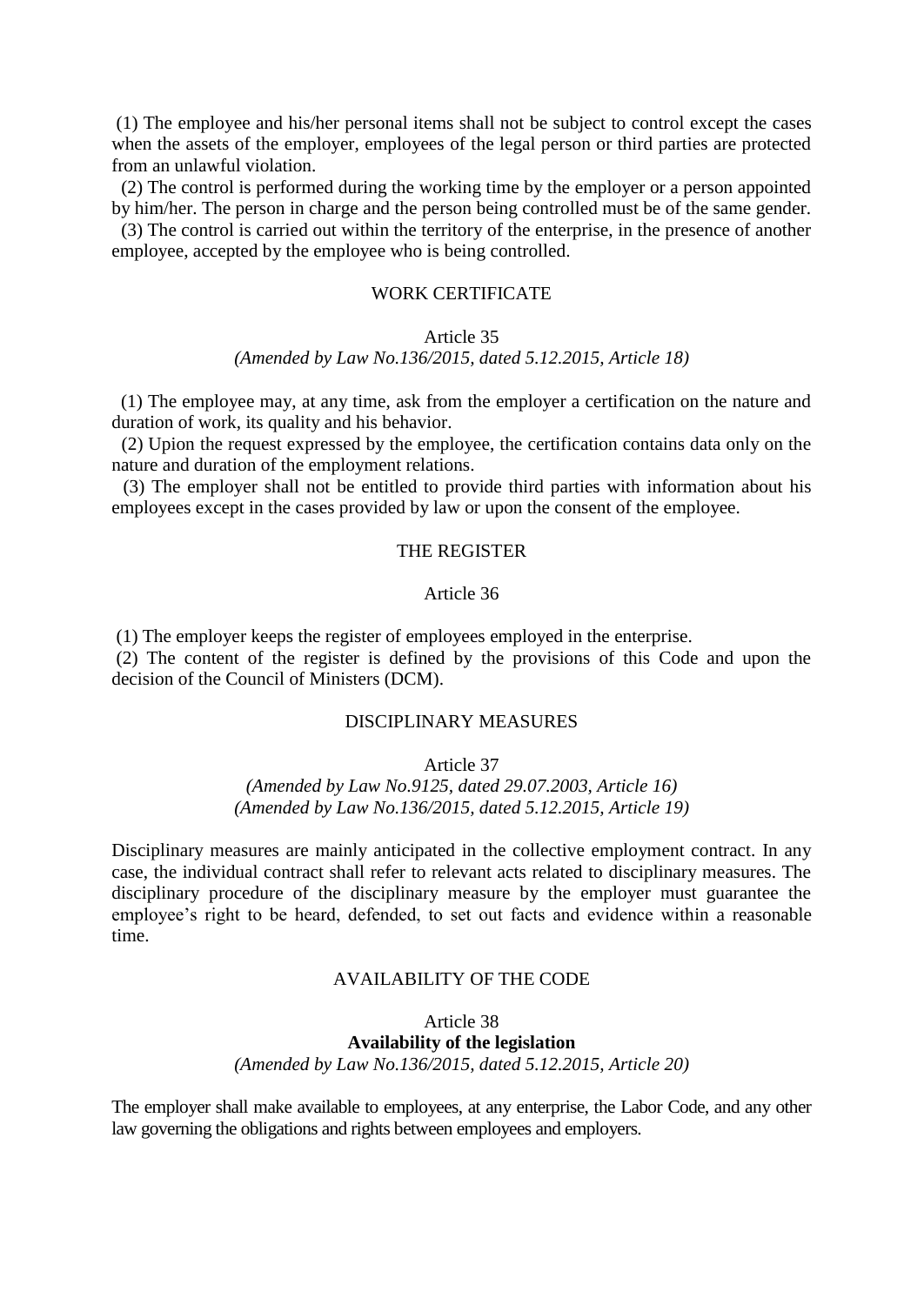#### SAFETY AND HEALTH PROTECTION

#### CHAPTER VIII

#### Article 39

### EMPLOYER'S RESPONSIBILITY

(1) The employer must clearly set the rules of technical safety in order to prevent the accidents and occupational diseases.

 (2) The employer shall pay the difference between the damage and the remuneration received by the employee from social insurance, when the accident or occupational disease is the consequence of the employer's severe guilt.

(3) When the employer has not registered the employee in social insurance, he must cover all the expenses incurred by the employee as a result of the accident or occupational disease and all the damages as a result of non-registration.

### GENERAL MEASURES

Article 40

*(Amended by Law No.9125, dated 29.07.2003, Article 17) (Amended by Law No.136/2015, dated 5.12.2015, Article 21)*

 (1) The employer is obligated to take care of the hygiene of the workplace. The employer, after consultation with the employees, must take the necessary safeguards against the particular risks posed by toxic substances and agents, vehicles, transportation of heavy weights, air pollution, noise and vibrations, and risks in some branches of the economy, such as construction, civil engineering, mining and chemical industries. The employer must place clear and distinct signals in any workplace posing a risk to the life and health of employees.

 (2) When the nature of the work poses particular risks to the life and health of the employees, according to paragraph 1 of this Article, the employer shall periodically arrange, at his own expense, and upon the advice of the medical practitioner of the enterprise, a professional medical examination and additional medical examinations of the employee prior to hiring and during the employment relation.

(3) The special measures of health insurance and protection are defined by the DCM.

#### ADMINISTRATIVE AUTHORIZATION

Article 41

*(Amended by Law No.8085, dated 13.03.1996, Article 19) (Amended by Law No.9125, dated 29.07.2003, Article 18)*

(1) The employer must obtain a permit from the labor inspector prior to commissioning of the enterprise or part of it, before opening of the working environment, and for any significant changes in the way of work, used products, machines and equipment, excluding permits required under other laws. The classification of the activity, the documentation to be submitted by the employer, and the procedure of issuing the permit by the labor inspector are determined by the decision of the Council of Ministers.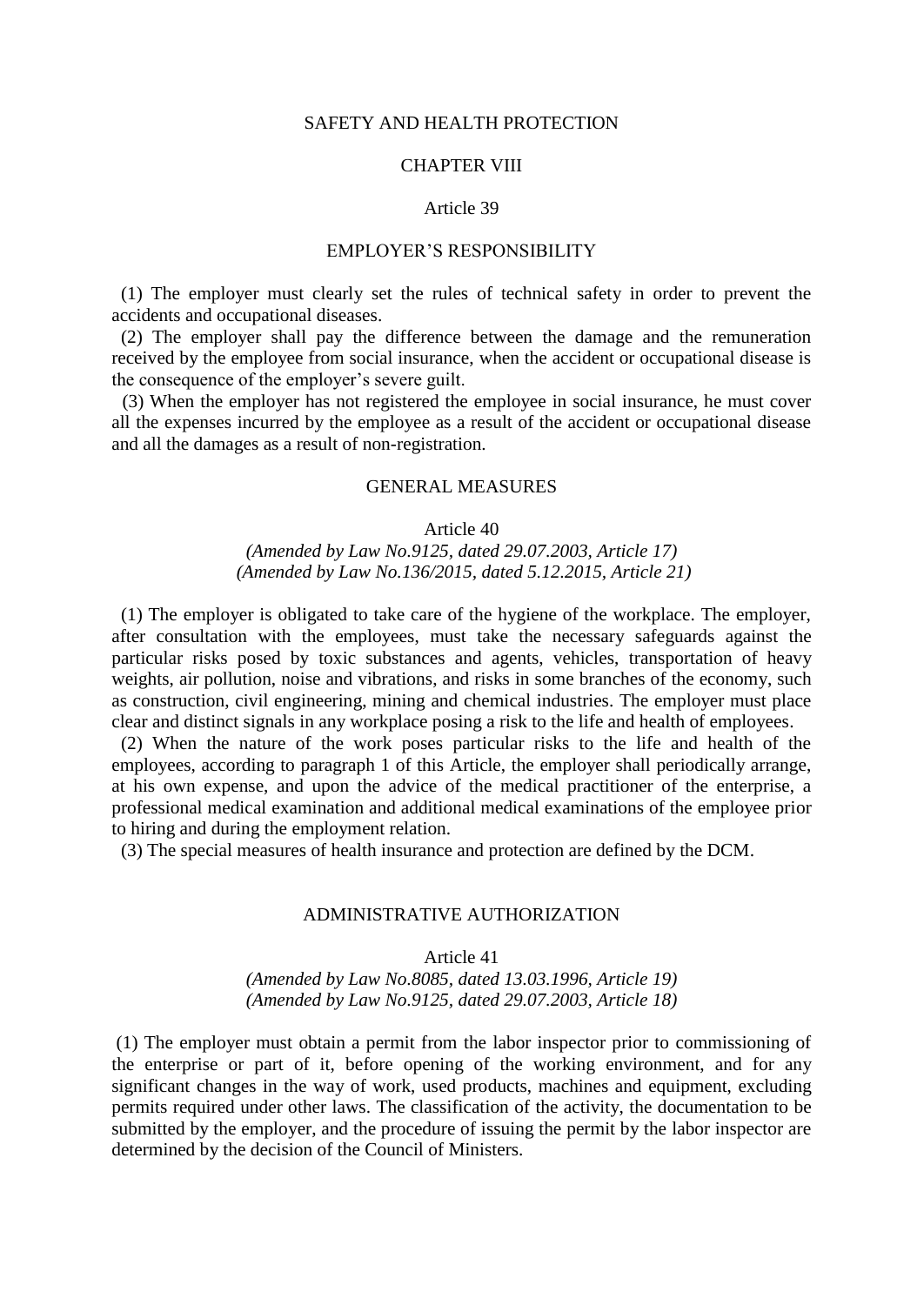(2) The labor inspector shall communicate to the employer all legal and sub-legal acts for the activity anticipated and shall consider the measures to be taken.

(3) The protective measures set by the labor inspector should not entail disproportionate expenses in relation to the purpose of the activity.

(4) The employer implements his project if, within 30 days from the date of submission of the documentation, he has not been rejected in writing in a motivated way by the labor inspector.

# DOCUMENTS TO BE SUBMITTED

#### Article 42

### *(Amended by Law No.136/2015, dated 5.12.2015, Article 22)*

The employer must always keep in the enterprise and submit the following documents to the labor inspector:

a) a copy of the statements of accidents at work that have taken place in the last three years; b) a plan, drawing of the workplaces;

b/1) the risk assessment document for each job position, associated with preventive measures;

c) the list of hazardous substances used in his enterprise.

This list should contain sufficient data, allowing the identification of the composition of the substances used, the hazardousness, the protective measures, and the number of employees working with them.

# TRAINING OF EMPLOYEES. TAKING OF PROTECTIVE MEASURES

#### Article 43

 (1) The employer must inform the employee about the risks associated with the work and must train the employees for compliance with health, safety and hygiene requirements.

(2) Qualification and information provided in the preceding paragraph shall be made during recruitment and shall be repeated as appropriate, in particular in case of changes in working conditions.

(3) The employer should explain to employees exposed to risks the necessity of implementing technical and hygiene safety measures.

# Article 44

 (1) The employee must apply the measures set forth by the employer and inform him in case of difficulty for their implementation.

(2) Only qualified persons may operate mechanical and electrical machinery and equipment.

# A. WORKPLACE

### REGULATION OF THE WORKPLACE

Article 45

*(Amended by Law No.136/2015, dated 5.12.2015, Article 23)*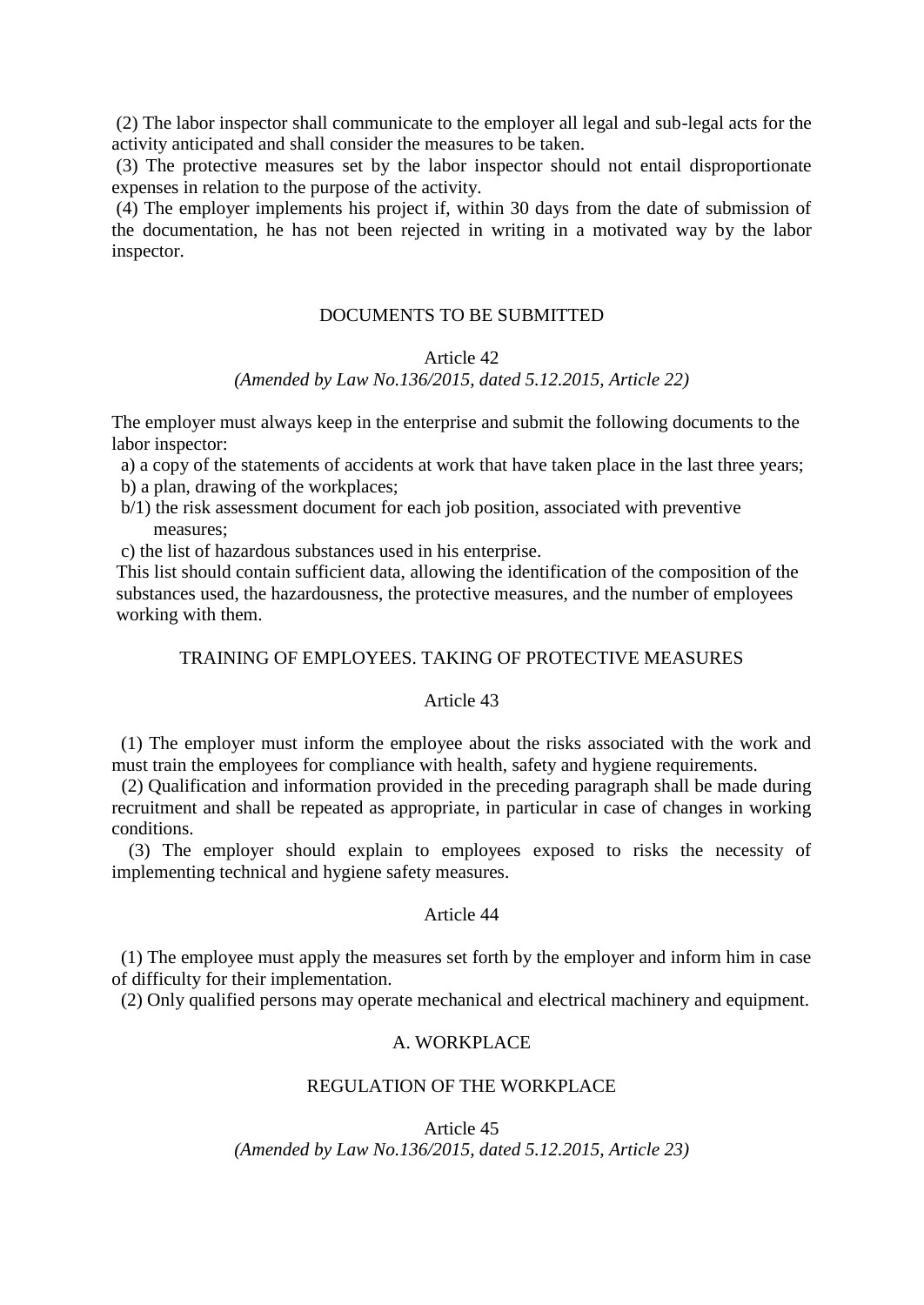(1) The workplace, in all its constituent parts, shall be adapted to the nature of the works to be carried out therein.

(2) The area and space of the workplace shall be sufficient for the employee to be able to perform the work in complete safety and without hindering the circulation in the environment.

(3) The installation of machineries and equipment and the storage shall not hinder circulation and occupy the spaces where work is being carried out.

 (4). To the extent possible, the employer respects the rules for the use of spaces at the workplace by persons with disabilities.

 (5). The Council of Ministers determines the minimum safety and health conditions in the workplace

#### STABILITY AND CLEANLINESS

#### Article 46

(1) The walls, floors, ceilings shall be solid and in good condition. They shall be kept clean.

 (2) The walls, floors and ceilings should be cleaned frequently in order to ensure the cleanliness of the premises, the performance of work and area for circulation, the prevention of fires and the protection of workers and the population from any risk of infection by products or animals dangerous to health.

### REPAIRS

### Article 47

 (1) Plastering, painting or covering of floor**s**, walls and ceilings shall be made whenever necessary.

(2) Walls and ceilings shall be periodically checked in order to eliminate and replace parts which pose a risk to the life or health of employees, a risk to the machineries or finished products.

### B. WORK ENVIRONMENT

#### PRINCIPLES

Article 48

### *(Amended by Law No.136/2015, dated 5.12.2015, Article 24)*

1. The employer shall take all the necessary measures to protect the working environment from air pollution, chemical substances, radioactivity, noise and vibrations, and any similar element that is detrimental to the life and health of the employee.

2. The Council of Ministers or its authorized body shall determine the measures to be taken by the employer and the permissible limits of the elements, pursuant to item 1 of this Article.

#### AIR

# Article 49 *(Repealed by Law No.136/2015, dated 5.12.2015, Article 25)*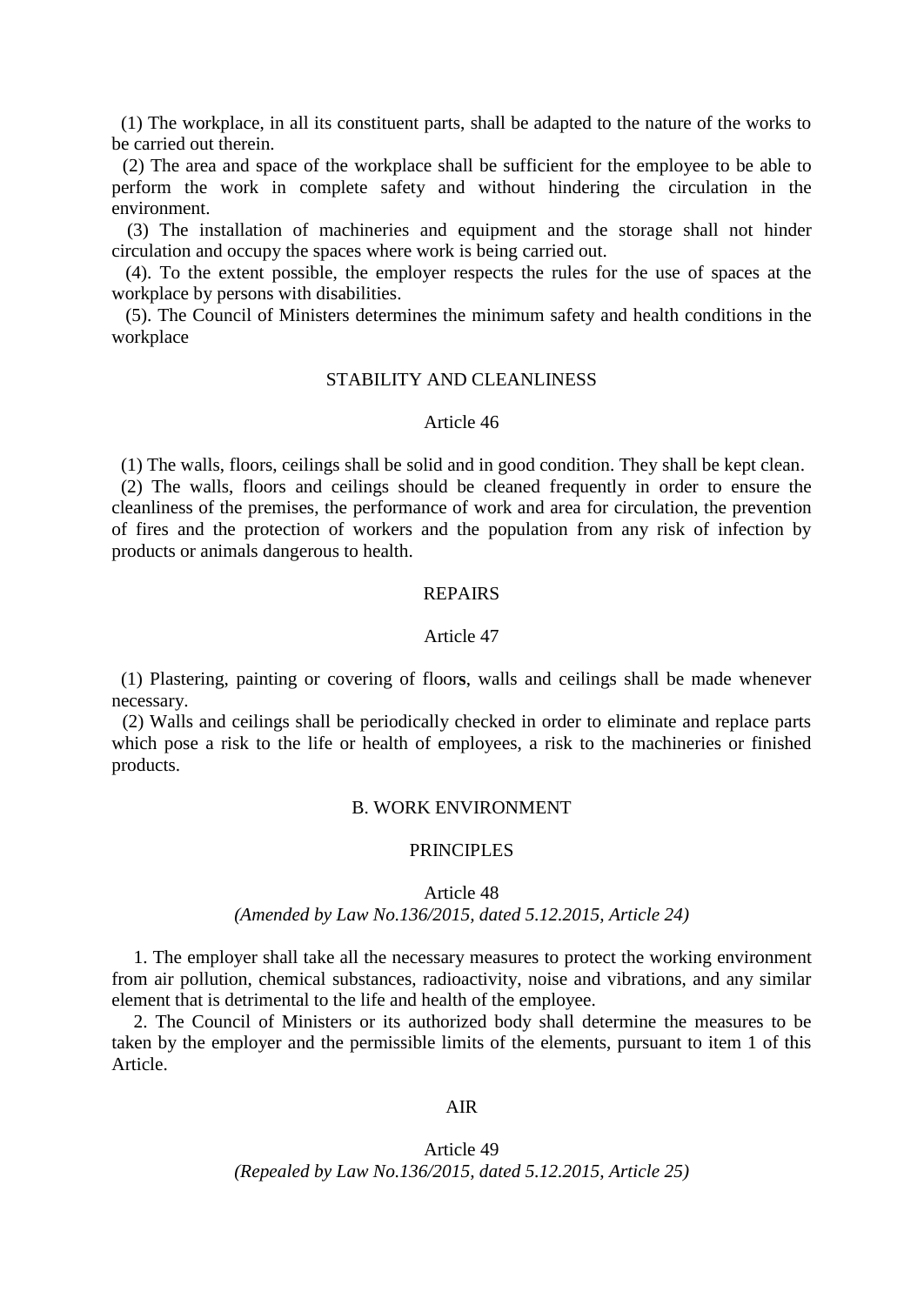Repealed.

# NOISE AND VIBRATIONS

Article 50 *(Repealed by Law No.136/2015, dated 5.12.2015, Article 25)*

Repealed.

# C. DANGEROUS MACHINERIES

### GENERAL PROTECTION

### Article 51

 (1) No employee shall use machinery without taking in advance all the necessary protective measures.

(2) The dangerous parts of the machineries must be provided with protective equipment.

# MAINTENANCE

# Article 52

# *(Amended by Law No.8085, dated 13.03.1996, Article 20)*

The employer shall be diligent so that the repair, maintenance, greasing and control of the machineries, equipment, transmissions or mechanisms that contain mobile parts should only take place after the machinery has been stopped, after being checked and secured by all means in order to put it into operation and after having interrupted the power supply that makes the machinery work.

# TRADING OF MACHINES

# Article 53

It is forbidden to sell, lease, hand over, display or use machines, the dangerous elements of which, according to Article 51 do not contain the appropriate protective devices.

# D. WORKING CONDITIONS AND LOAD

# WORKING CONDITIONS

Article 54 *(Repealed by Law No.136/2015, dated 5.12.2015, Article 26)*

(1) When the employee works continuously or with interruptions at the workplace, an appropriate working chair is made available to him/her.

1/1. When the employee works more than 6 hours per day without interruption, it should be provided a break, free of charge, not less than 20 minutes, which should be given after three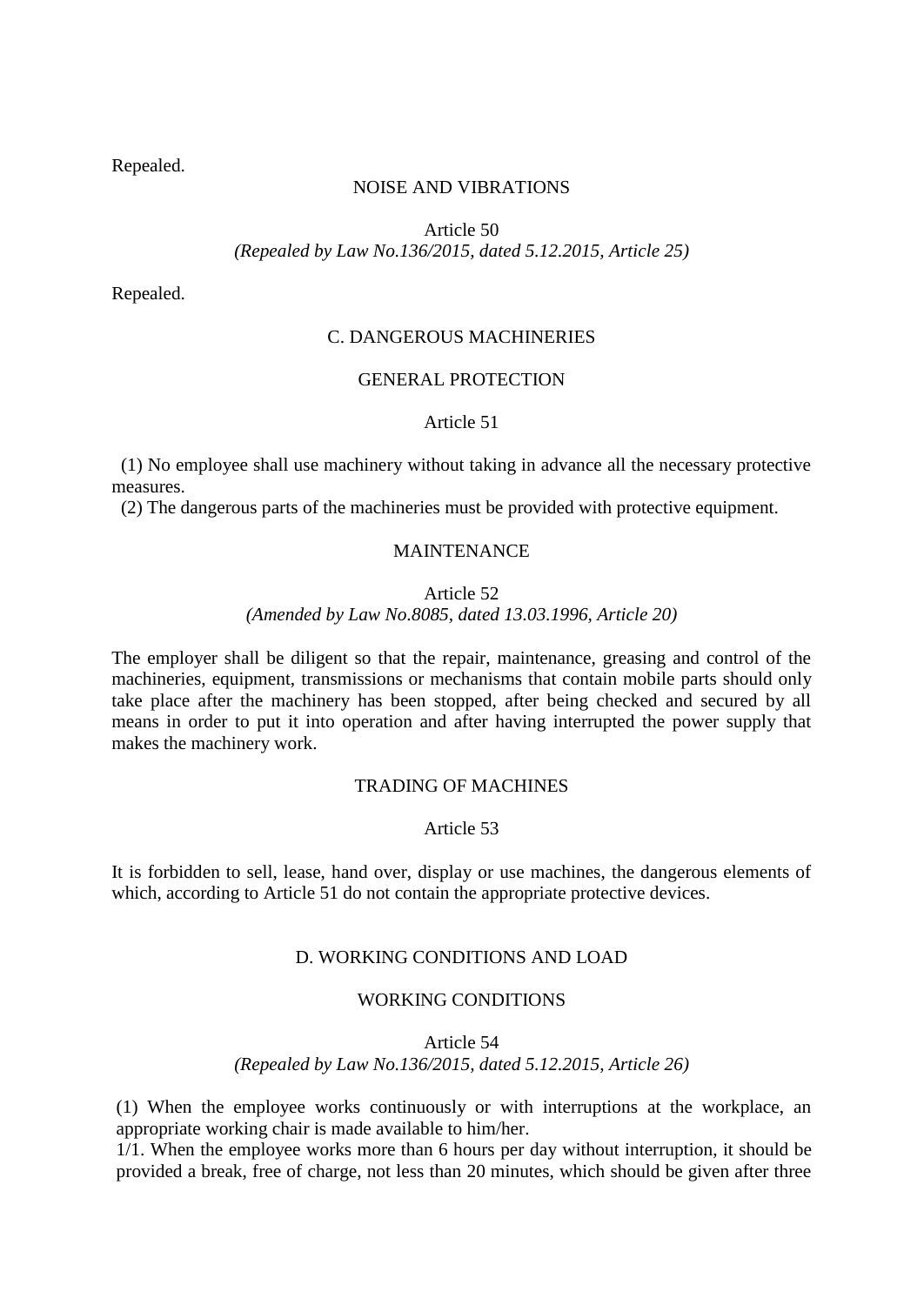hours and no later than after 6 hours of continuous work. If the employee works more than 9 continuous hours per day, another break is given to him/her, not less than 20 minutes. The duration and time of granting such break must be determined by the individual contract or the collective employment contract.

(2) If the performance of the work requires a standing and bent stay for a long time, short and paid breaks must be provided, not less than 20 minutes every 4 hours of continuous work. For pregnant women a break is anticipated every 3 hours, not less than 30 minutes. (3) Repealed.

# LOADS

# Article 55 *(Amended by Law No.9125, dated 29.07.2003, Article 19)*

(1) It is forbidden for a single person to carry a load weighing more than 55 kg.

(2) The sender or in his absence, the shipper of packages or items weighing more than 55 kg must clearly and consistently mark the weight on the outside part of the wrapping or of the package itself.

(3) The employer shall make available to the employees all the necessary manual or mechanical tools to facilitate the weights they must carry.

(4) For women the weight is up to 20 kg.

(5) For pregnant women and nursing mothers it is forbidden to transport loads that endanger the health of the mother and the child.

#### E. MOVEMENTS AND FALLS

#### PASSAGES

#### Article 56

 (1) Passages, corridors, doors and exits in case of danger shall be free of any obstacles of materials or objects impeding the movement of people and vehicles or evacuation in case of fire.

(2) Work premises, located on floors or underground must always have a staircase of sufficient width, with support or with handrails.

### **EXITS**

#### Article 57

Exits that may be located on a building's land should be provided with a suitable and immovable floor or be protected.

# SCAFFOLDS. TRESTLES

Article 58 *(Amended by Law No.8085, dated 13.03.1996, Article 22)*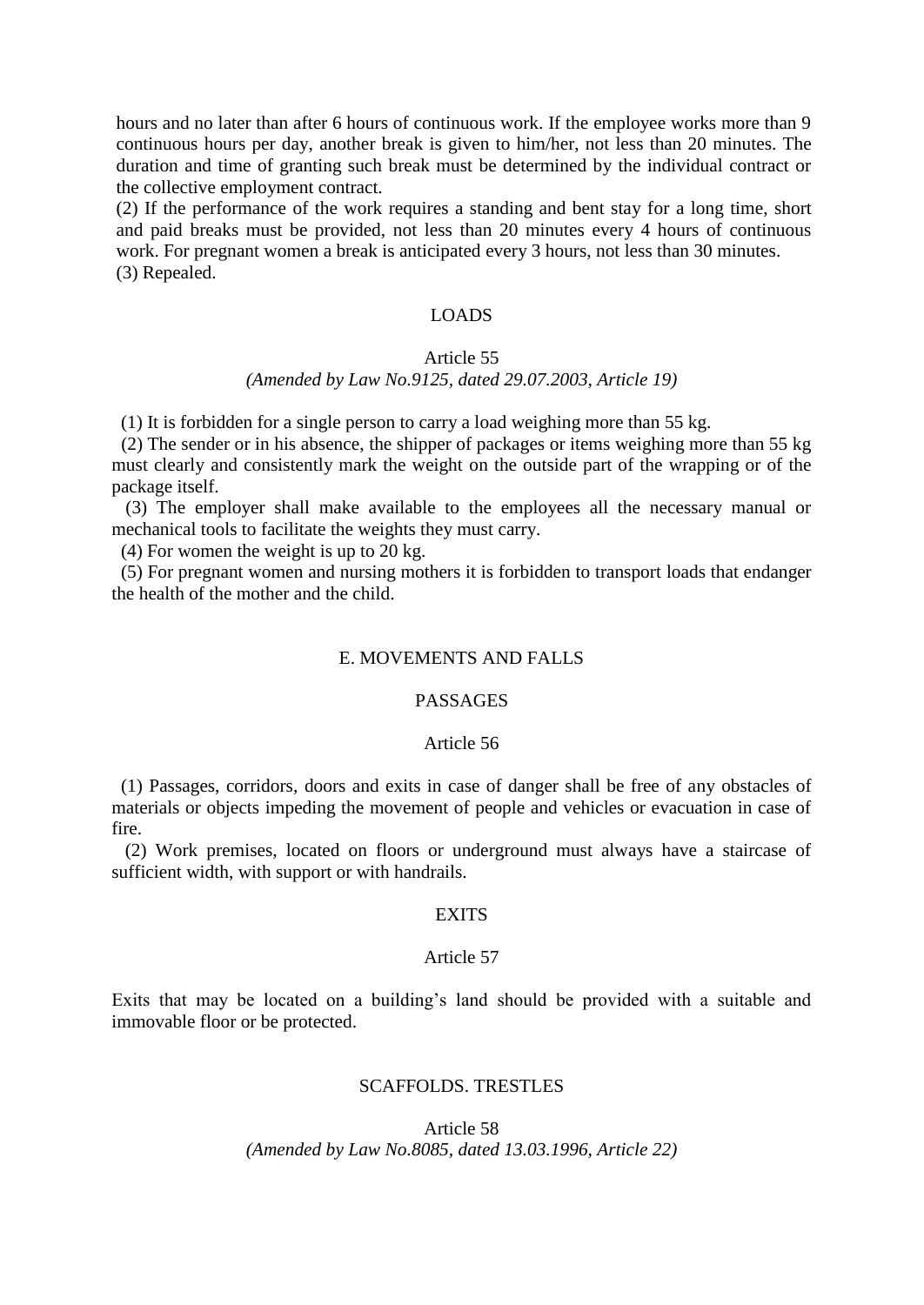(1) Appropriately protected scaffolds or work platforms shall be replaced for any hazardous work if carried out in a ladder or other means.

(2) Floors and platforms raised, trestles and access therein shall be constructed, installed and protected in such a way as to secure the employees working in them.

(3) Scaffolds, work and circulating platforms, trestles having an exit to a certain space, shall be provided with protective devices at a height of 1 m by 45 cm above the floor level and plinths at a height not less than 15 cm or other means that provide the same protection.

# LADDERS

#### Article 59

 (1) The ladders shall be resistant, it should be calculated the weight they should carry and they should be provided with steps and shall be equally spaced from each other and shall be securely fastened to the supporting parts. They should be of sufficient length to create the possibility for both feet and hands to rest safely.

(2) The stairs should be securely fixed so that they neither shake nor slide.

### HODS. WATER HOLES. RESERVOIRS

# Article 60

The hods, water holes or reservoirs should be constructed, placed and protected in such a way as to protect the employees from the falls and the risks that may arise in the event parts falling apart, fillings, spills or splashes from various products that cause burns of thermal or chemical origin.

#### PREVENTION FROM SLIDING

# Article 61

# *(Amended by Law No.8085, dated 13.03.1996, Article 23)*

 (1) The floor of work installations and traffic areas shall be leveled well and shall be free of any breaks, slit or obstructions that may cause the employees to fall, the normal operation of mobile means, equipment or installations.

(2) All the necessary measures must be taken in order to avoid falling or sliding on the ground, which is with sliding substances, wet or with stains from various substances.

#### LIGHTING

#### Article 62

 (1) Environmental, workplace and entrance lighting must be sufficient to ensure normal work performance.

(2) Lighting should be perceived, realized and maintained in order to avoid any weariness of vision.

#### F. FIRES AND EXPLOSIONS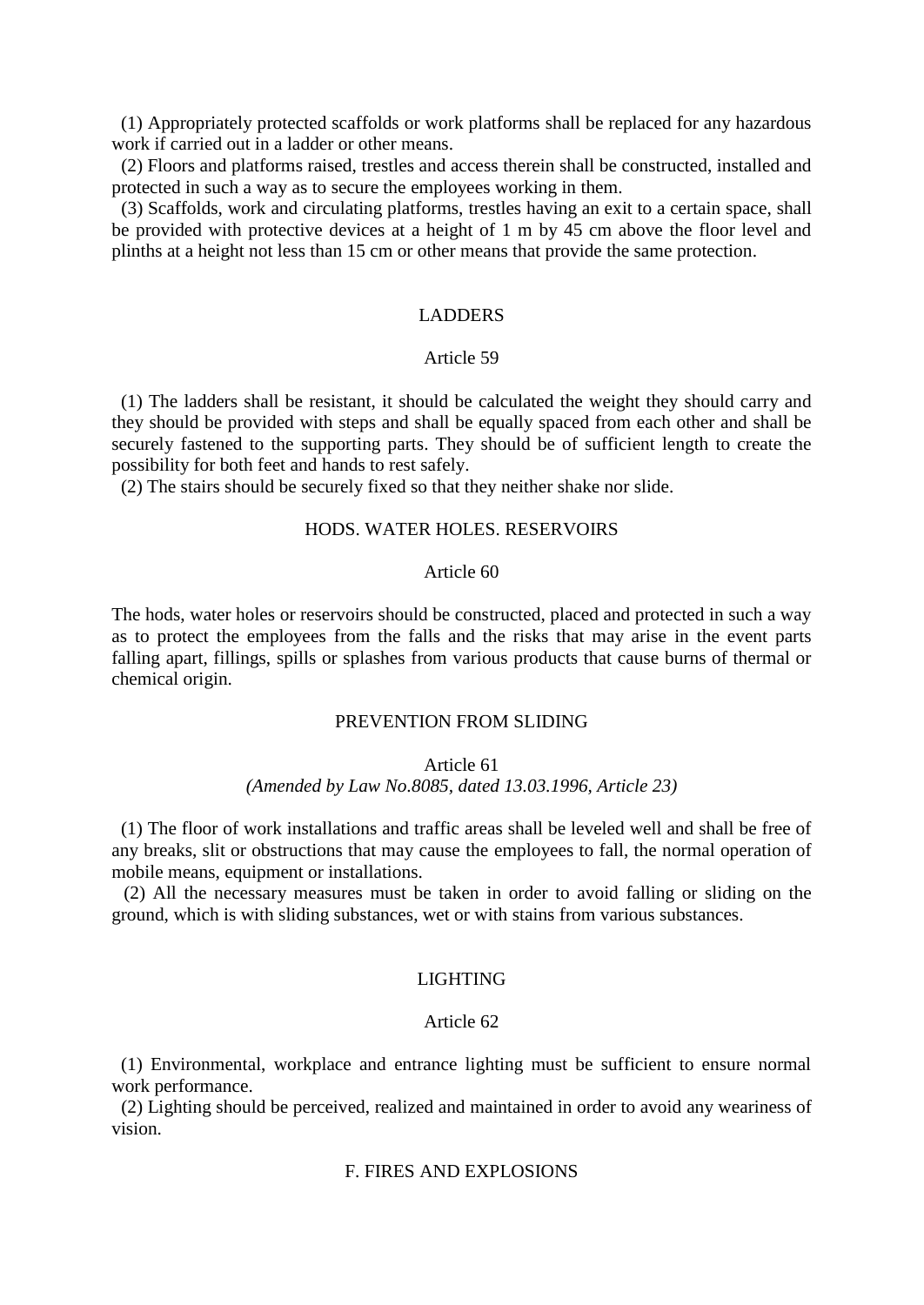### PRINCIPLES

#### Article 63

# *(Amended by Law No.8085, dated 13.03.1996, Article 24) (Amended by Law No.136/2015, dated 5.12.2015, Article 27)*

- (1) The employer shall carry out a risk analysis of the fire or explosion and take the necessary measures to prevent them, taking into account the nature of the materials used and the environment.
- (2) Explosive atmosphere is the mixture in air, in atmospheric conditions, of combustible substances, in the form of gases, vapors or dusts, where, after catching fire, the flames propagate in the entirety of unburned mixtures.
- (3) The Council of Ministers establishes the minimum requirements for the protection of employees from the risk of explosive premises...

### VAPORS THAT MAY CATCH FIRE

# Article 64

(1) Environments, where substances that emit flammable vapors are processed or stored, shall be ventilated and in no case shall there be any flames or devices, installations or devices which may cause sparks.

(2) The ban on smoking shall be clear and reminded by all the possible means.

#### **EXTINGUISHERS**

### Article 65

 (1) Each working environment must be equipped with sufficient fire extinguishers, which must be kept in good working condition.

(2) In the vicinity of workplaces, which pose greater risk, reserves of water and sand should be kept.

# INSTRUCTIONS FOR EMPLOYEES

#### Article 66

 (1) The employer must notify the employee of the risks from fire and various explosions, and about the protective means to prevent the occurrence of such hazards.

(2) The employer shall teach the employees how to use fire extinguishers and other means of fire protection.

(3) The employer shall inform the employees of the exit routes in case of fire and organize at least once a year exercises related to fire fighting and evacuation of persons.

# PROTECTION FROM ATMOSPHERIC CONDITIONS

# Article 67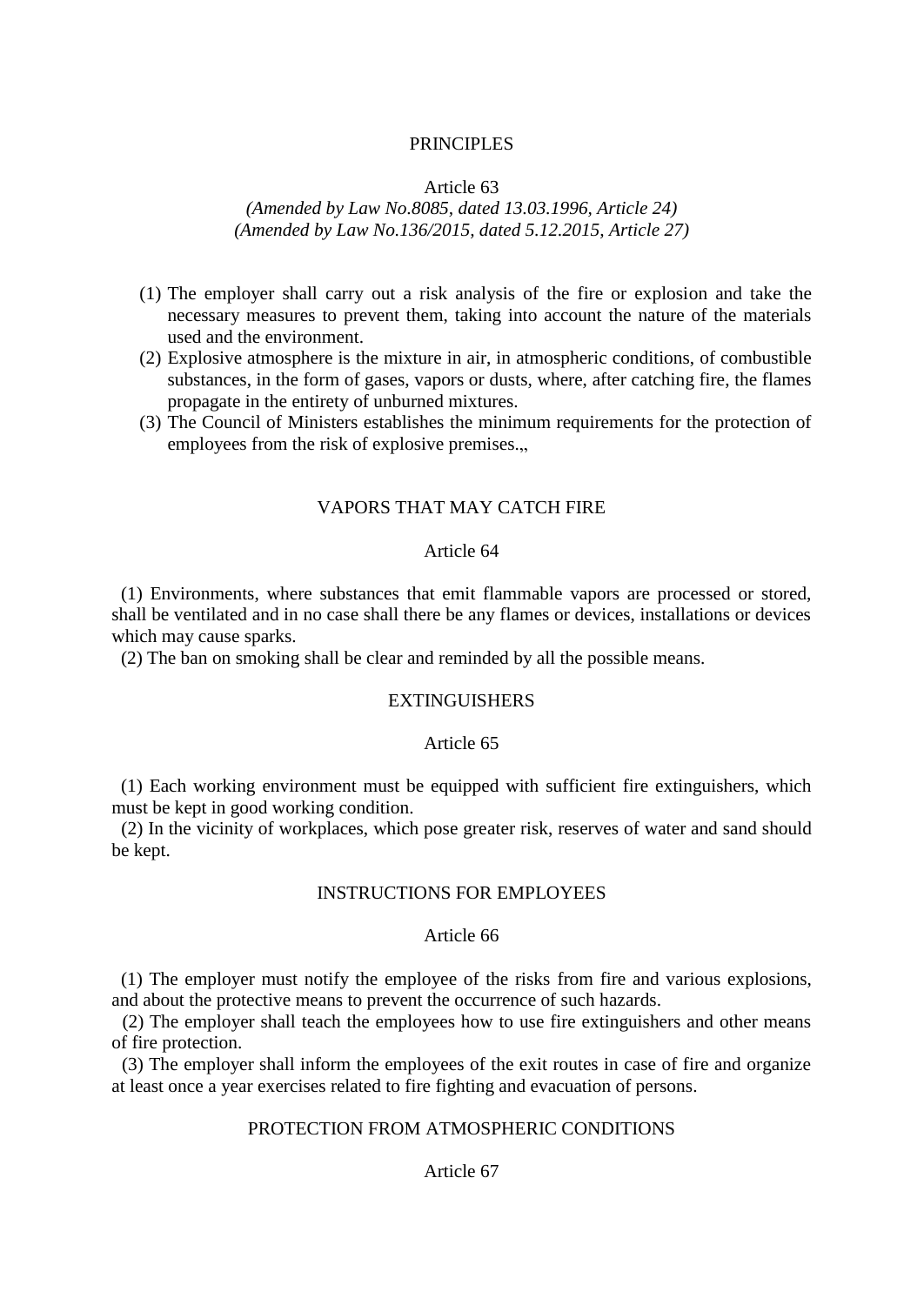(1) When employees work outdoors, in construction sites, public works, agriculture or industry, they must be provided with a shelter to be located at such a distance that the employees freely use it.

(2) The guards of each enterprise shall remain in a certain environment.

#### INDIVIDUAL EQUIPMENT

### Article 68

 (1) When collective protection measures are insufficient to protect the employees, the employer shall make available to the employees, free of charge, individual protective equipment for protection from occupational hazards.

(2) Equipment must be tested and cleaned before being given to the employee. They must be in good working condition at any time and stored in areas protected from dust and other pollutants.

# G. DRINKS. NUTRITION

# DRINKS

# Article 69

The employer must put at the disposal of the employees potable water, at least 6 liters a day per person.

# FOOD

#### Article 70

### *(Amended by Law No.136/2015, dated 5.12.2015, Article 28)*

- (1) The employer shall make available to the employees a special place for eating with acceptable hygienic conditions, when justified by the number of employees, distance of workplace, place of residence or manner of work organization.
- (2) The Council of Ministers shall determine the number of employees for the fulfillment of the obligation provided in paragraph 1 of this Article, and the hygiene and sanitary conditions to be met a special place for eating.

#### H. WARDROBE. SANITARY INSTALLATIONS

# PERSONAL BELONGINGS

### Article 71

The employees should be able to change their clothes, put them and their belongings in a place protected from appropriations, difficult atmospheric conditions and polluting sources.

#### SANITARY INSTALLATIONS

# Article 72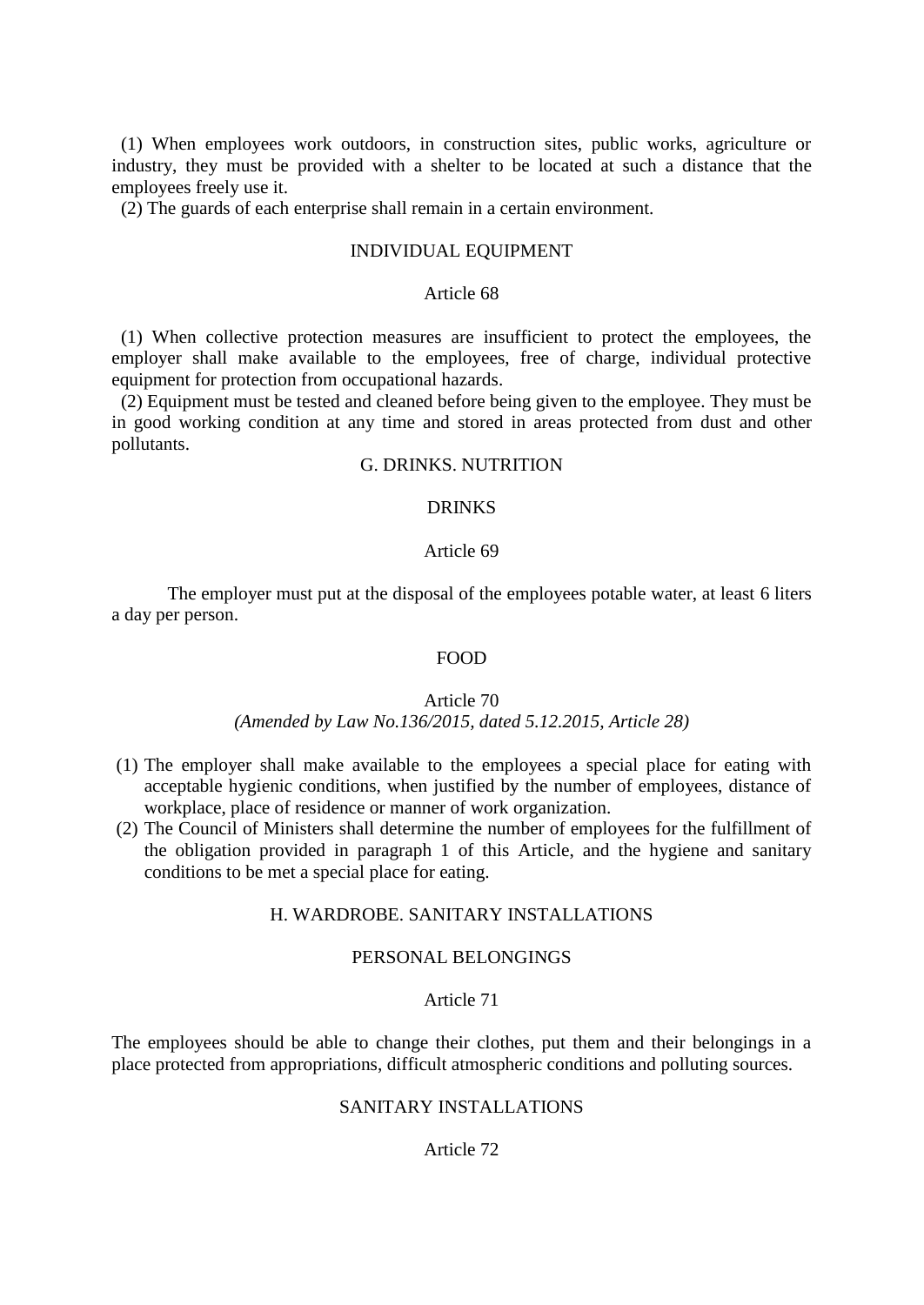(1) The employer shall make available to the employees the necessary means to ensure personal hygiene, water in sufficient quantity, soap, cleaning and wiping means.

(2) Showers shall be installed in an enterprise where work that pollutes and befouls is done.

(3) WCs must be in sufficient numbers. They should be placed in each premises and ensure their ventilation.

(4) Hygiene rooms for women should be built in each enterprise.

#### HOUSING. ACCOMMODATION

# Article 73

Residences given to employees by the employer must have acceptable hygiene and cleanliness, and WC for men and women.

### MAINTENANCE

#### Article 74

Sanitary equipment and personal use premises must be kept in a clean state by employees.

# FIRST AID

#### Article 75

 (1) In each enterprise, appropriate measures shall be taken to provide first aid to any person injured at the workplace.

(2) At each enterprise, at least one staff member, for each group, must have received the necessary instructions to provide first aid in urgent cases.

(3) In each working environment, the emergency aid kit shall be provided regularly with the necessary materials and tools.

### DURATION OF WORK AND LEAVES

#### CHAPTER IX

#### **DEFINITIONS**

# Article 76 *(Amended by Law No.136/2015, dated 5.12.2015, Article 29)*

(1) The duration of the work means the time during which the employee is at the employer's disposal, including the time during which he or she is following professional training or retraining permitted by the employer. The time of work does not include the time of leave during which the employee is not available to the employer.

(2) It is not included in the daily work duration the time an employees needs to come to the individual workplace and to leave from it. Exceptions are regulated by the DCM.

### A. DAILY DURATION OF WORK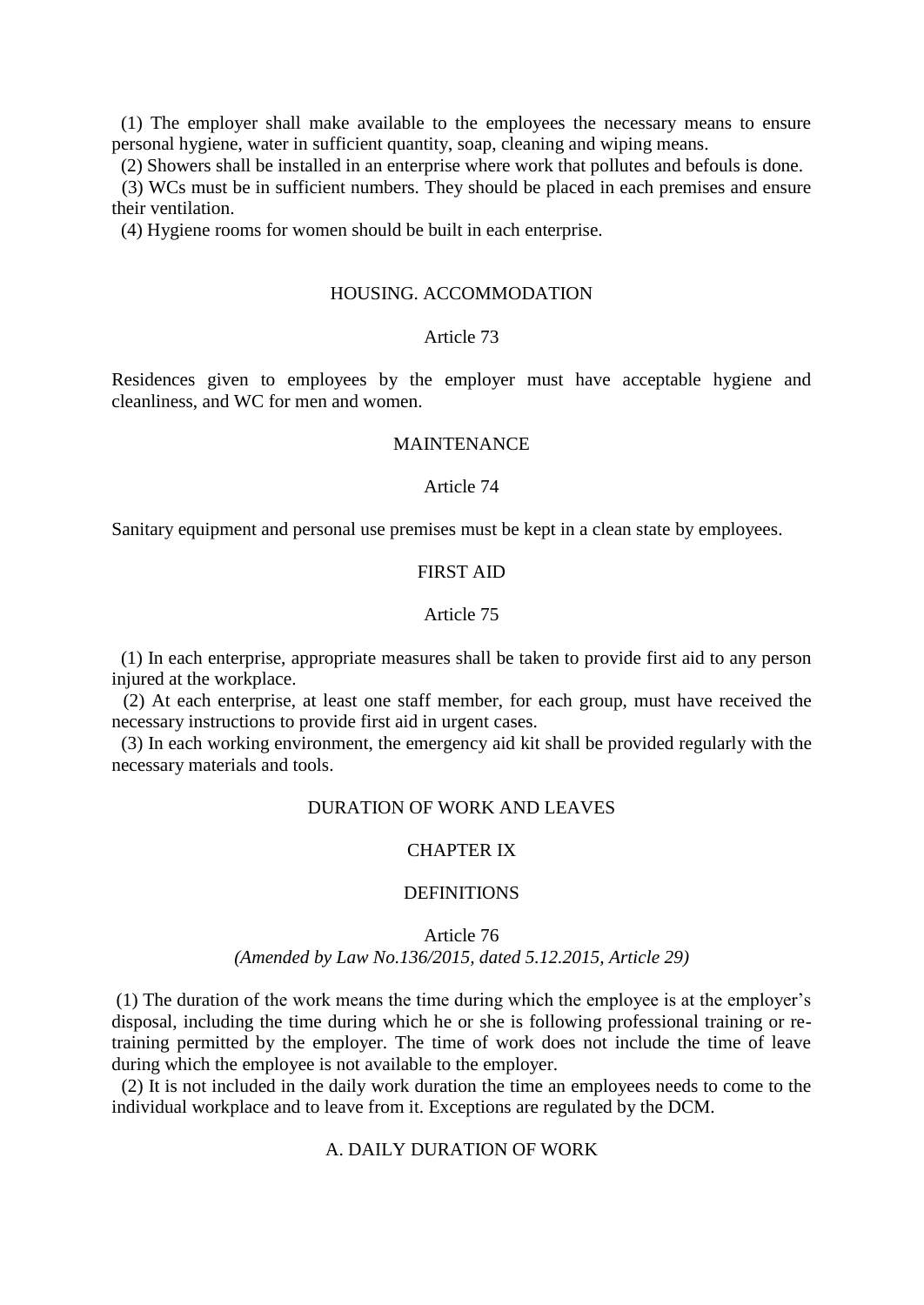#### **DEFINITION**

# Article 77

Daily work duration means the effective daily working time from 0 to 2400 of the same day, excluding vacations.

#### DURATION OF WORK AND DAILY BREAKS

#### Article 78

### *(Amended by Law No.9125, dated 29.07.2003, Article 20)*

 (1) The normal daily working time is not more than 8 hours. It is determined by a decision of the Council of Ministers in the collective or individual contract of employment within the limits of the maximum weekly working time.

(2) Repealed.

(3) For employees under 18 years of age, the daily working time is no more than 6 hours a day.

(4) Daily break is at least 11 hours without interruption within the day or in case of need for two consecutive days.

### **BREAKS**

### Article 79

 (1) The starting and ending of working hours are determined in the collective labor contracrt or in the individual contract in the limits provided by the DCM.

(2) The time and duration of daily breaks shall be set out in the collective labor contract or in the individual contract, within the limits provided by the DCM.

# Article 79/1

# **Work shifts**

# *(Added by Law No.136/2015, dated 5.12.2015, Article 30)*

Work at night is considered to be the work carried out by employees following each other in the same jobs, according to a certain order, at different times, over a given period of days or weeks.

### WORK AT NIGHT

### Article 80 *(Amended by Law No.136/2015, dated 5.12.2015, Article 31)*

(1) Work at night means the work carried out from 2200 to 600 o'clock in the morning. (2) The duration of work at night and the work carried out one day before or afterwards shall be no more than eight hours without interruption. They should be preceded or followed by immediate daily rest.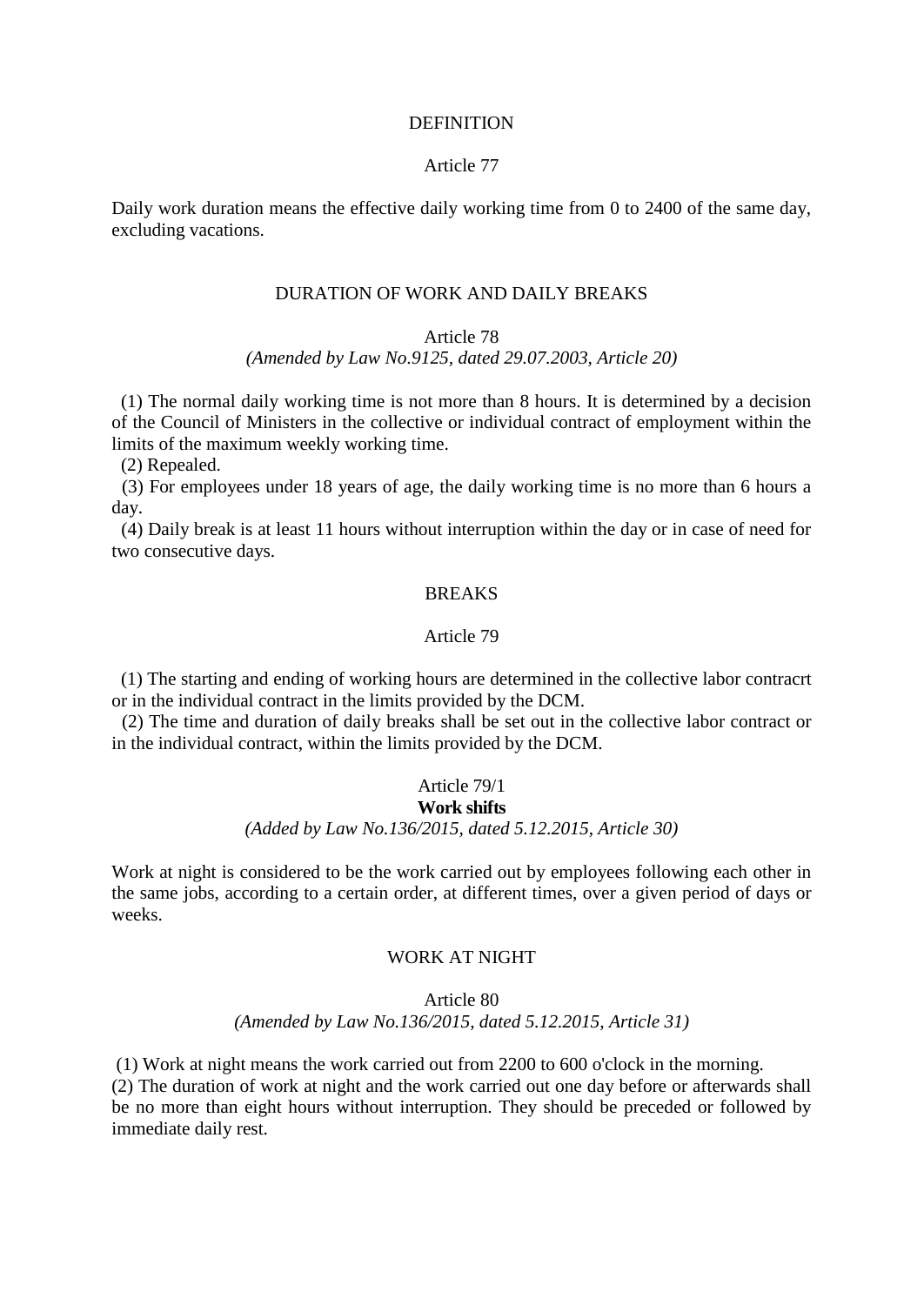(3) Employees who work at night are all employees who work at least 3 hours of their daily work, as normal, overnight, or who are likely to perform a certain part of their annual working time at night, as defined by law and in individual or collective agreements. (4) Special laws may provide cases of exclusion from night work, for specific categories of employees.

# ADDITIONS TO SALARY

### Article 81

 (1) Every working hour from 1900 to 2200 gives the right to an additional amount to salary of not less than 20 percent.

(2) Every working hour between intervals 2200 and 600 gives the right to an additional amount to salary of not less than 50 per cent.

# B. WEEKLY WORKING TIME

# DEFINITION

#### Article 82

Weekly working duration means the working time from Monday morning at 0 to next Sunday at 2400.

# MAXIMUM WEEKLY DURATION OF WORK

Article 83

*(Amended by Law No.9125, dated 29.07.2003, Article 21)*

The normal duration of the working week is no more than 40 hours. It is determined by a decision of the Council of Ministers in the collective or individual labour contract.

# DIFFICULT JOBS

#### Article 84

The Council of Ministers sets a reduced weekly duration for jobs that are difficult or which are harmful to health.

# C. WEEKLY BREAKS AND HOLIDAYS

# WEEKLY BREAKS

Article 85 *(Amended by Law No.136/2015, dated 5.12.2015, Article 32)*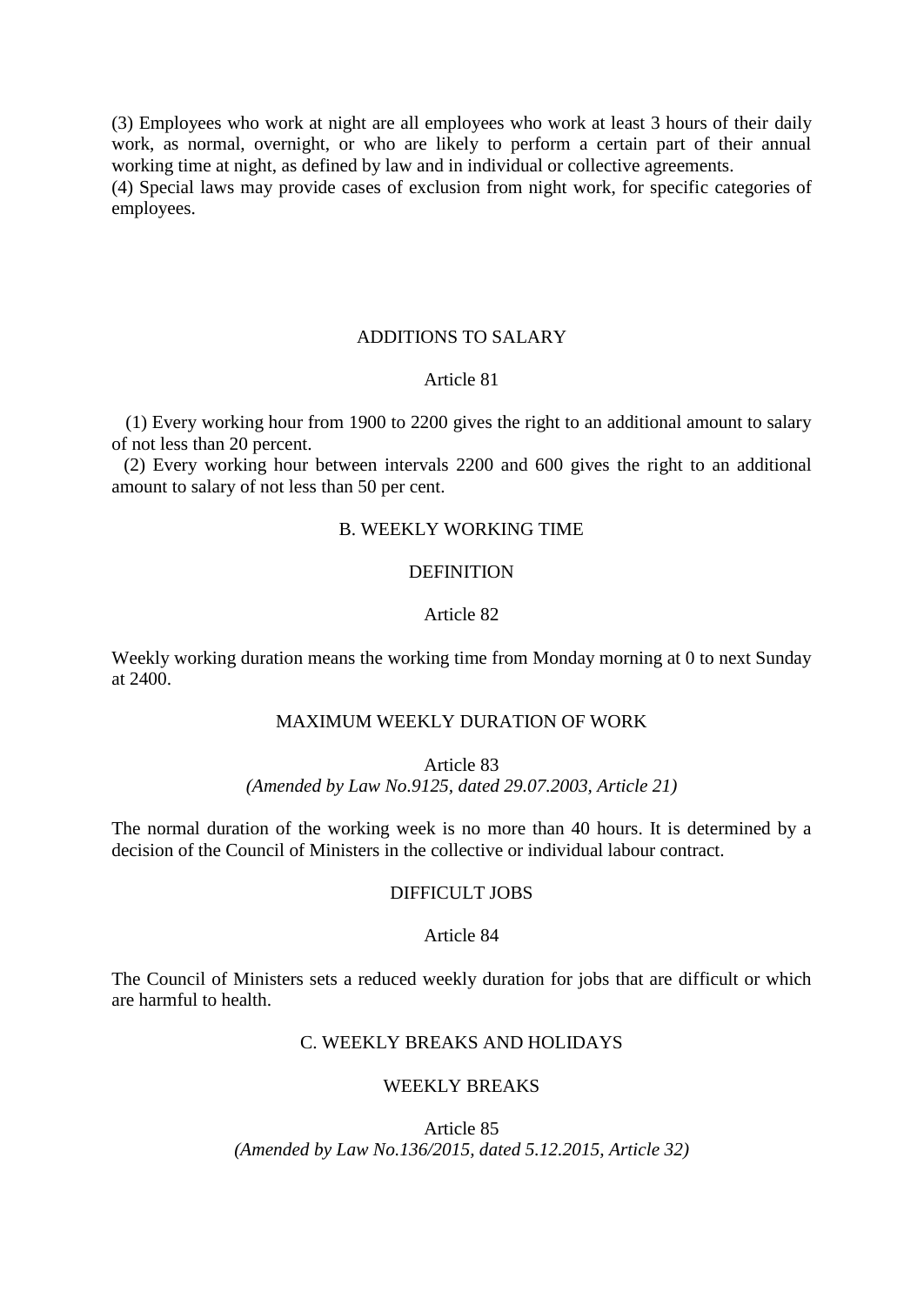(1) Weekly break is not less than 36 hours, of which 24 hours without interruption.

(2) Weekly break includes Sunday.

(3) Weekly break is not payable.

(4) Exceptions are regulated by the DCM or collective agreement.

# OFFICIAL HOLIDAYS

# Article 86 *(Amended by Law No.8085, dated 13.03.1996, Article 25) (Amended by Law No.9125, dated 29.07.2003, Article 22)*

(1) As a rule, work on official holidays is prohibited.

(2) The employee has the right to be paid on official holidays. When the official holiday is on weekly breaks, the holiday is postponed to Monday.

(3) Exceptions to working on official holidays shall be determined by the DCM or in the collective agreement.

# WORK ON SUNDAYS OR OFFICIAL HOLIDAYS

# Article 87

*(Amended by Law No.8085, dated 13.03.1996, Article 26) (Amended by Law No.9125, dated 29.07.2003, Article 23) (Amended by Law No.136/2015, dated 5.12.2015, Article 33)*

1. Work performed on a weekly holiday shall be compensated by an additional payment of not less than 25% or with a paid holiday equal to the duration of the work performed plus an additional leave not less than 25 per percent of the duration of this work.

2. Work performed on official holidays when they are business days shall be compensated by an additional payment not less than 25 per cent and a paid holiday equal to the duration of the work performed on official holidays.

3. The leave is taken one week before or after work.

4. When the official holiday day is on a weekly holiday, then the holiday is postponed for the next working day.

5. The manner and amount of compensation shall be determined by a decision of the Council of Ministers, collective agreement or individual contract.

# D. ADDITIONAL HOURS

### **DEFINITION**

### Article 88

 (1) An extra hour means every hour worked over the normal daily or maximum weekly working time.

(2) It is called an additional hour every hour worked over the normal working time of a parttime employee.

# OBLIGATION TO WORK ADDITIONAL HOURS

### Article 89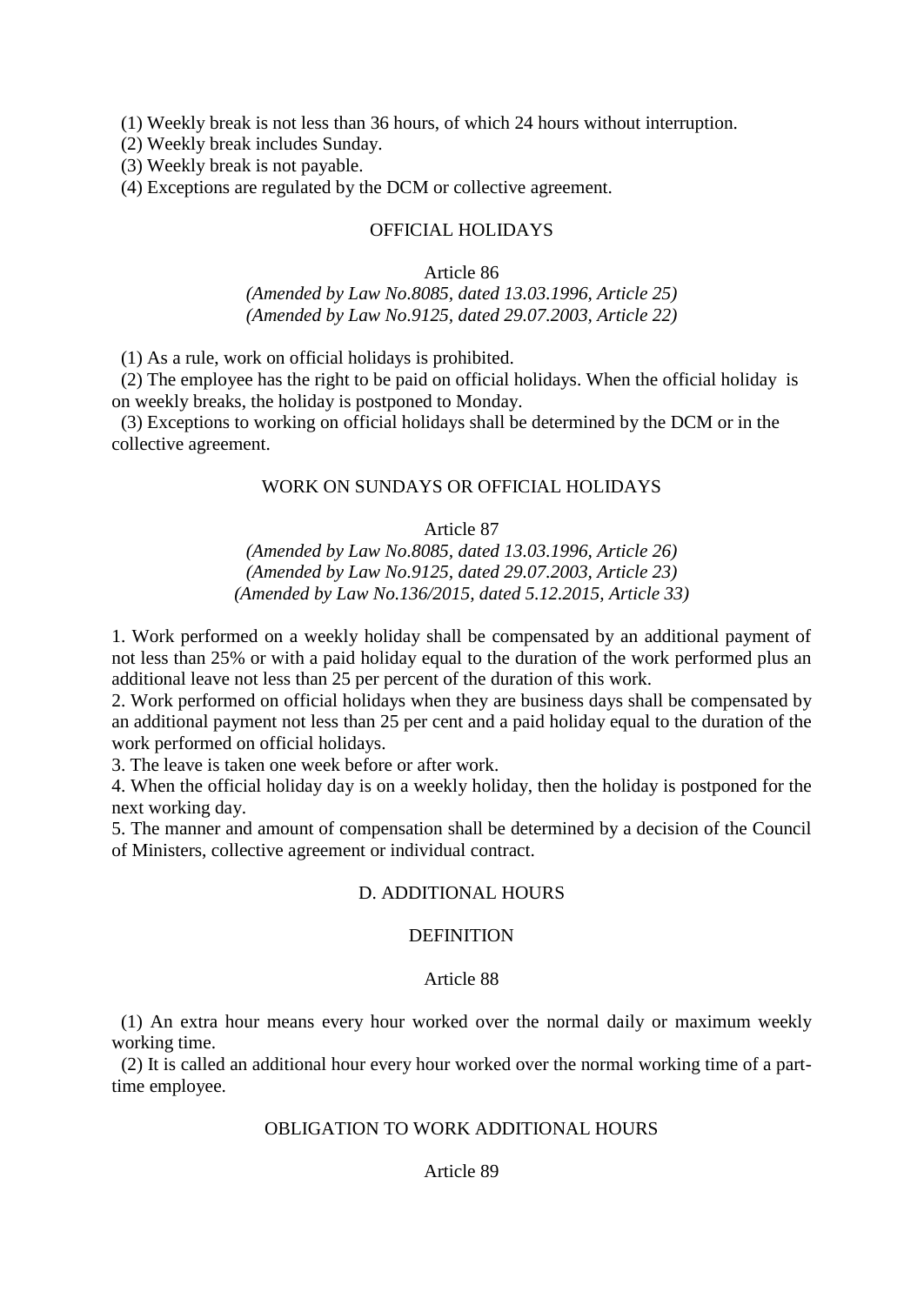If circumstances require the performance of additional working hours, the employer may ask the employee to carry out additional working hours for as long as possible and necessary and taking into account the personal and family conditions of the employee.

# MAXIMAL NUMBER OF ADDITIONAL HOURS

#### Article 90

*(Amended by Law No.8085, dated 13.03.1996, Article 27) (Amended by Law No.136/2015, dated 5.12.2015, Article 35)*

(1) The maximum duration of the additional hours shall be determined in the collective labor contract or individual labor contract. The employer may require the performance of additional working hours, but not more than 200 hours a year.

(2) No weekly additional hours may be required when the employee has completed 48 working hours per week. In special cases, for up to 4 months, work may be carried out for more than 48 hours per week, but the average weekly working time for this period should not exceed 48 hours.

(3) The Council of Ministers shall establish special rules for carrying out additional hours for work that is particularly difficult or harmful to health.

3/1. It is forbidden to perform additional hours of work by pregnant women and after childbirth, until the child reaches the age of 1.

3/2. It is forbidden to carry out additional hours for persons with disabilities for objectively justified reasons related to their degree of disability and the nature of work for which additional hours are required.

(4) Upon the authorization of the Labor Inspectorate, the maximum duration of additional hours may be exceeded in cases of force majeure or urgent work for the benefit of the population.

### **COMPENSATION**

### Article 91

 (1) The employer for the additional hours of work that have not been compensated with a leave shall pay to the employee the normal wage and an addition of not less than 25 per cent of it, unless otherwise provided in the collective contract.

(2) The employer may, in agreement with the employee, compensate the additional hours of work with a break at least 25 per cent greater, which corresponds to the duration of additional hours and is given within two months of the day of work, except of the cases when otherwise provided in the collective contract.

(3) Additional hours of work performed during the weekly or official holidays are compensated with leave or salary at least 50 percent greater than the additional hours worked or the normal salary, unless otherwise provided in the collective contract. Such compensation also includes the compensation stated in the preceding paragraphs.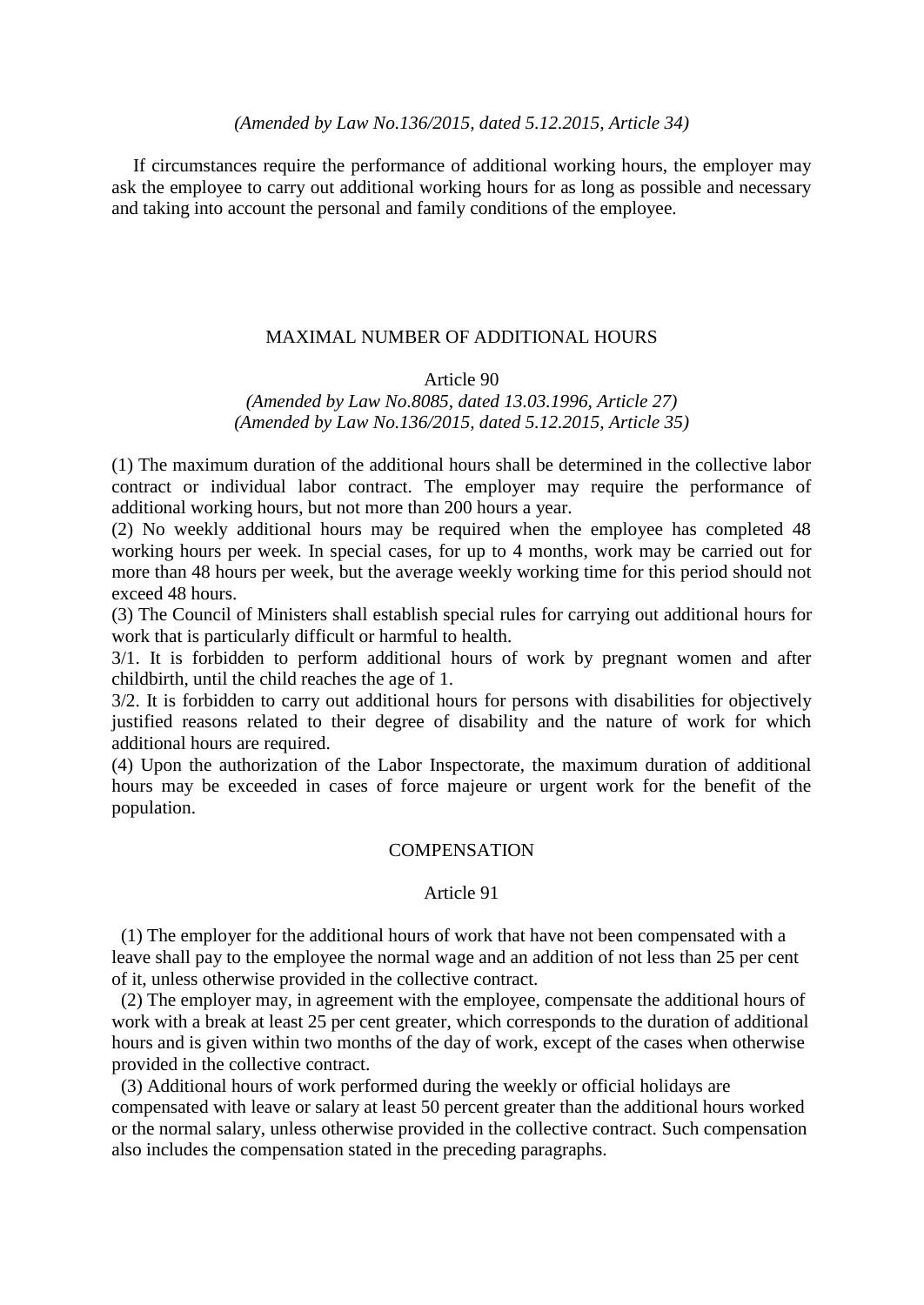### E. ANNUAL LEAVES

### DURATION

Article 92

# *(Amended by Law No.9125, dated 29.07.2003, Article 24) (Amended by Law No.136/2015, dated 5.12.2015, Article 36)*

 (1) The duration of paid annual holidays shall be determined by collective employment contract or individual employment contract.

(2) The duration of annual leave is not less than 4 calendar weeks during the current working year. Annual holidays do not include official holidays. If the official holiday falls on the annual paid holiday, the annual leave is postponed.

(3) When the employee has not completed a full year of work, the duration of paid annual leave shall be determined in relation to the duration of the employment. Temporary disability periods are considered as working time.

# DAYS OF ANNUAL LEAVE

# Article 93

# *(Amended by Law No.9125, dated 29.07.2003, Article 25) (Amended by Law No.136/2015, dated 5.12.2015, Article 37)*

 (1) The employer, taking into account the employee's wish, determines the date for the commencement of paid annual leave. The start date of annual leave is notified to the employee at least 30 days in advance.

(2) The annual leave shall be postponed when the employee during the period of this leave has been hospitalized or stayed at home due to illness or accident, proved by a medical report.

 (3) Annual leave shall be granted during the working year or until the end of the first quarter of the following year, but shall never be less than one calendar week without interruption.

(4) The right to leave not granted by the employer or not received by the employee shall be prescribed within three years from the day on which the employee is entitled to such right.

#### SALARY

#### Article 94

### *(Amended by Law no. 8085, dated 13.03.1996, Article 28) (Amended by Law no.136/2015, dated 5.12.2015, Article 38)*

(1) The salary to be paid for the annual leave is the one that the employee would benefit even if he/she did not take it. To this salary, a fair compensation shall be added, corresponding to the part of the salary benefited in kind; the calculation criteria for this salary shall be determined by the Council of Ministers.

(2) The salary that is given for the paid annual vacations is the one that exists at the moment of taking them.

(3) In the case of a changeable salary, the salary that is given for the paid annual vacations is calculated on the bases of the average monthly salary of the preceding year: it is indexible.

(4) The salary for the annual vacations is paid to the employee at the moment of taking them.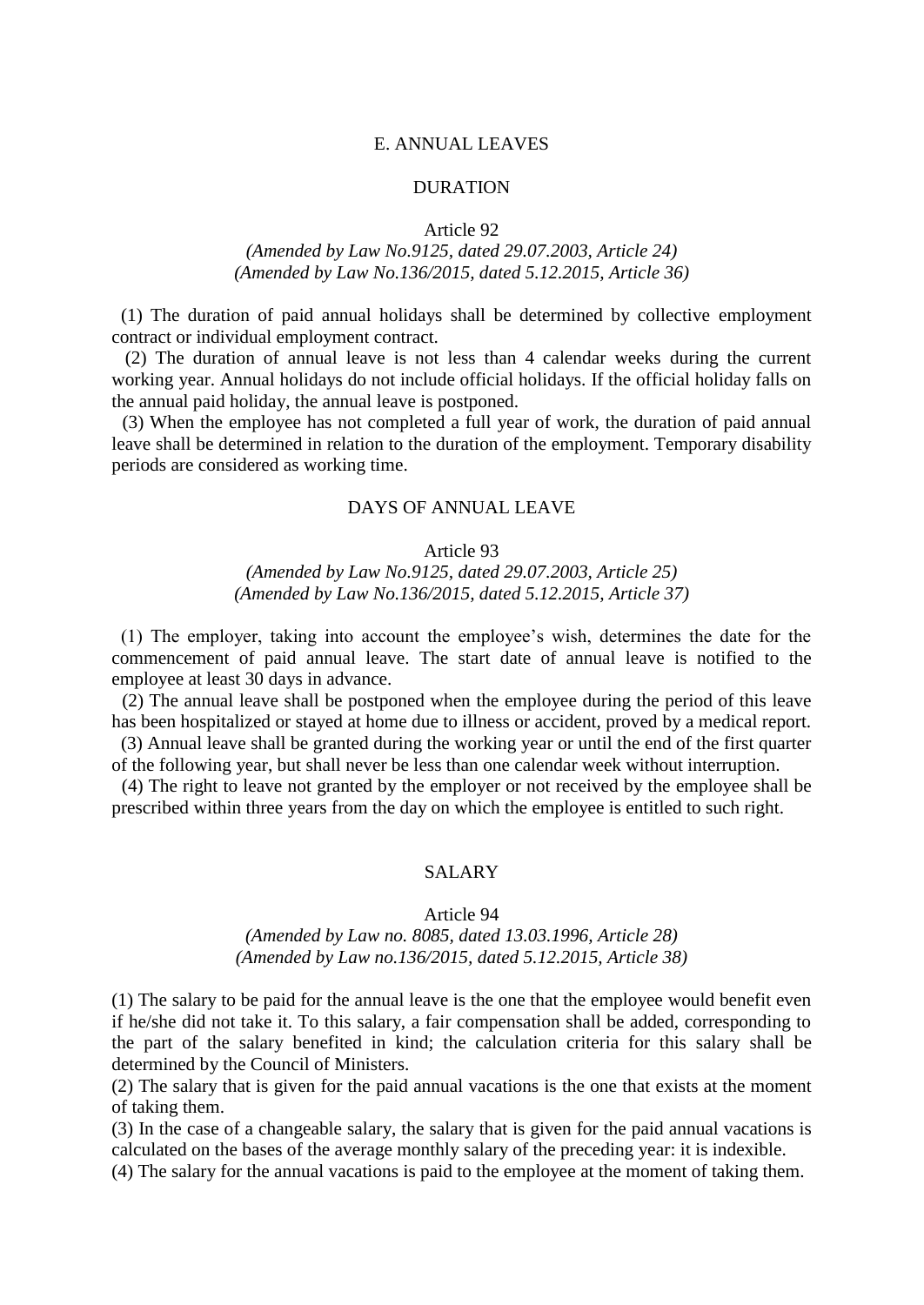(5) the annual vacations shall not be replaced by payment, except for the cases when the work relations have terminated and the employee has not consumed the vacations which belong to him. In such a case, he is entitled to an award equal to the payment of these vacations.

(6) If the employee, during the annual vacations with pay, carries out a job payable by a third party, which runs contrary to the legitimate interests of the employer, the latter may not give him/her the salary for the vacations with pay or may ask him/her to return the prepaid salary.

# REGISTER

# Article 95 *(Amended by Law no. 136/2015, dated 5.12.2015, Article 39)*

The employers are obliged to keep the registers of the salaries and paying of contributions, which are actualized every month for all the employees who work for them, and present these registers as often as requested by the labour inspectors.

The employers must keep a register, in accordance with the rules defined by this law, where, for each employee, they record the date of the commencement of work, the duration of the vacation he/she is entitled to, the dates on which the vacations are taken and the salary paid for the annual vacations with pay.

# OTHER VACATIONS

### Article 96

# *(Amended by Law no. 136/2015, dated 5.12.2015, Article 40)*

(1) In the case of the marriage or death of any of the spouses/cohabitant, of his/her direct predecessors and descendants, the employee benefits 5 days of paid leave.

(2) In the case of a serious sickness of his/her family members, cohabitants, direct predecessors or descendants, which is certified by medical certificate, the employee benefits not more than 30 days of unpaid leave.

(3) In the case when a child is born, the spouse/cohabitant benefits 3 days of paid leave.

# SPECIAL PROVISIONS

Article 97

*(Amended by Law no. 136/2015, dated 5.12.2015, Article 41)*

(1) The Council of Ministers sets specific rules in favour of the legal and physical persons to the extent that their specific situation on the work duration and vacation, makes it necessary:

a) for the enterprises that provide bread and other equipment that is easily damaged;

b) for the hotels, restaurants, coffee bars, cultural institutions and the enterprises that provide the hotels, restaurants and coffee bars in case of particular events;

c) for the enterprises that meet the needs of tourism;

d) for the enterprises of agriculture, gardening, forestry and pastures;

e) for the enterprises of motor-road, rail, maritime and air transport, the enterprises that supply vehicles with fuel or that maintain and repair them;

f) for the written and spoken press;

g) for the institutions of education, culture, clinics, hospitals, medical cabinets and drug stores;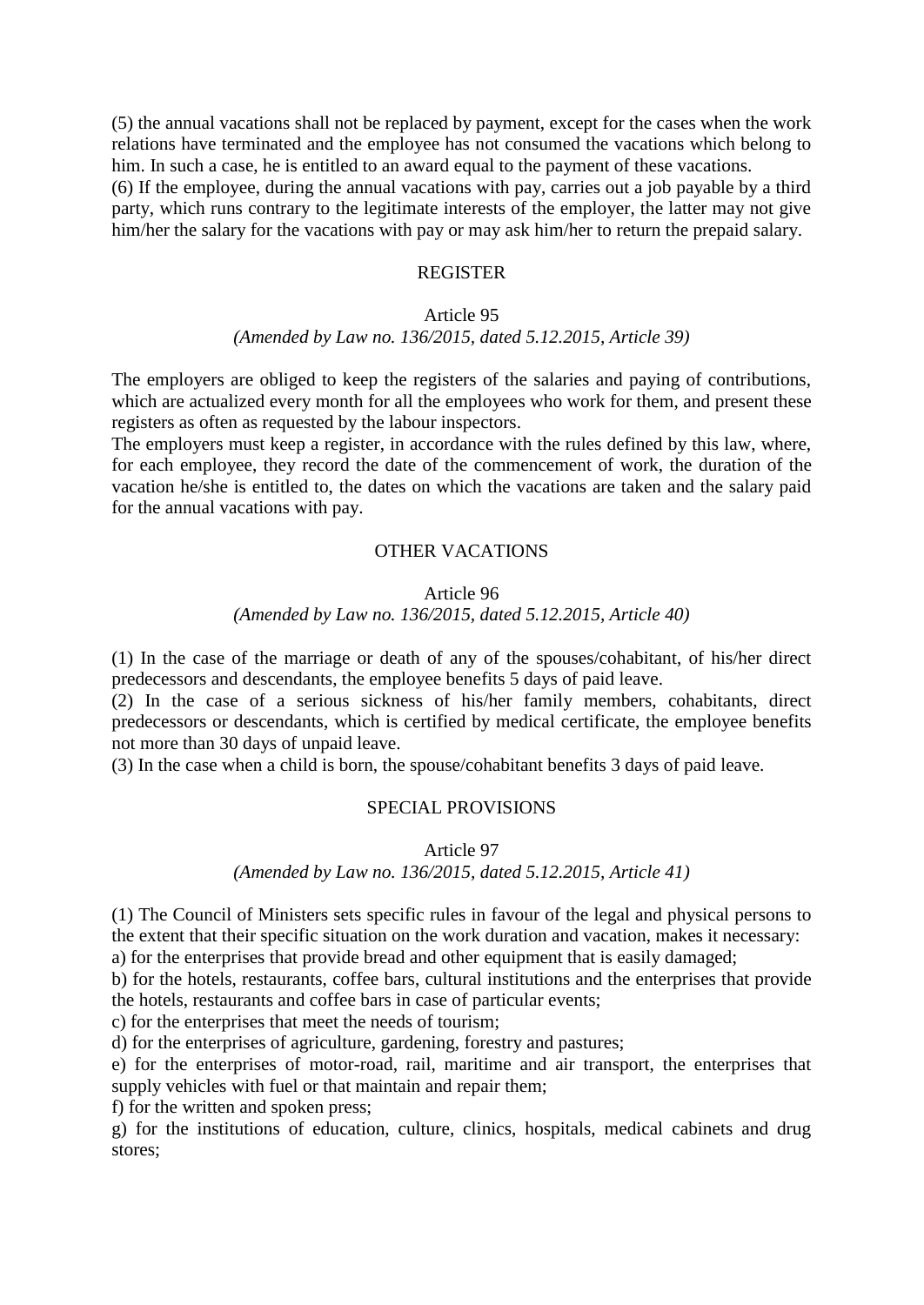h) for the construction sites, mines and stone quarries, which, because of their geographic situation or specific climate or technical conditions, require a particular arrangement of the working time;

i) for the enterprises where regular or periodical work at night, on Sunday or other official red-lettered days is necessary;

- for technical reasons, especially when the process of work cannot be interrupted because of the danger posing for the employees or the environment or because of the technology of production;

- for economic reasons, especially when the interruption or restarting of the working process requires large investment and amortization funds;

j) for the persons whose presence is indispensable, as well as for those that have frequent business trips.

(2) Invalid shall be all the specific provisions that impinge the right of the employees to the paid annual vacations, as defined by this Code.

### SPECIAL PROTECTION FOR CHILDREN AND WOMEN

# CHAPTER X

# A. SPECIAL PROTECTION FOR CHILDREN THE MINIMUM AGE

#### Article 98

*(Amended by Law no. 9125, dated 29.07.2003, Article 26) (Amended by Law no. 136/2015, dated 5.12.2015, Article 42)*

- (1) The employment of children under 16 years of age is prohibited.
- (2) A child, according to this Code, is any person under 18 years of age.
- (3) Exceptionally, children from 15 to 16 years of age may be employed during school vacations, only in easy jobs, according to the stipulations in article 99 of this Code.
- (4) Children from 15 up to 16 years of age may be a subject of the counselling and of vocational education, according to the rules stipulated by a decision of the Council of Ministers.
- (5) Children under 15 years of age or the children who are attending the mandatory full-time education, may be employed for the purposes of the cultural activities or similar ones to them, according to the stipulations in article 102 of this Code.
- (6) The special provisions of the Labour Code that are enforced for the employees under 18 years of age shall be enforced for as much as possible for any legal relation of the employee who wants employment or a job in whichever type of profession.

# EASY JOBS

Article 99

*(Amended by Law no.8085, dated 13.03.1996, Article 29) (Amended by Law no.9125, dated 29.07.2003, Article 27)*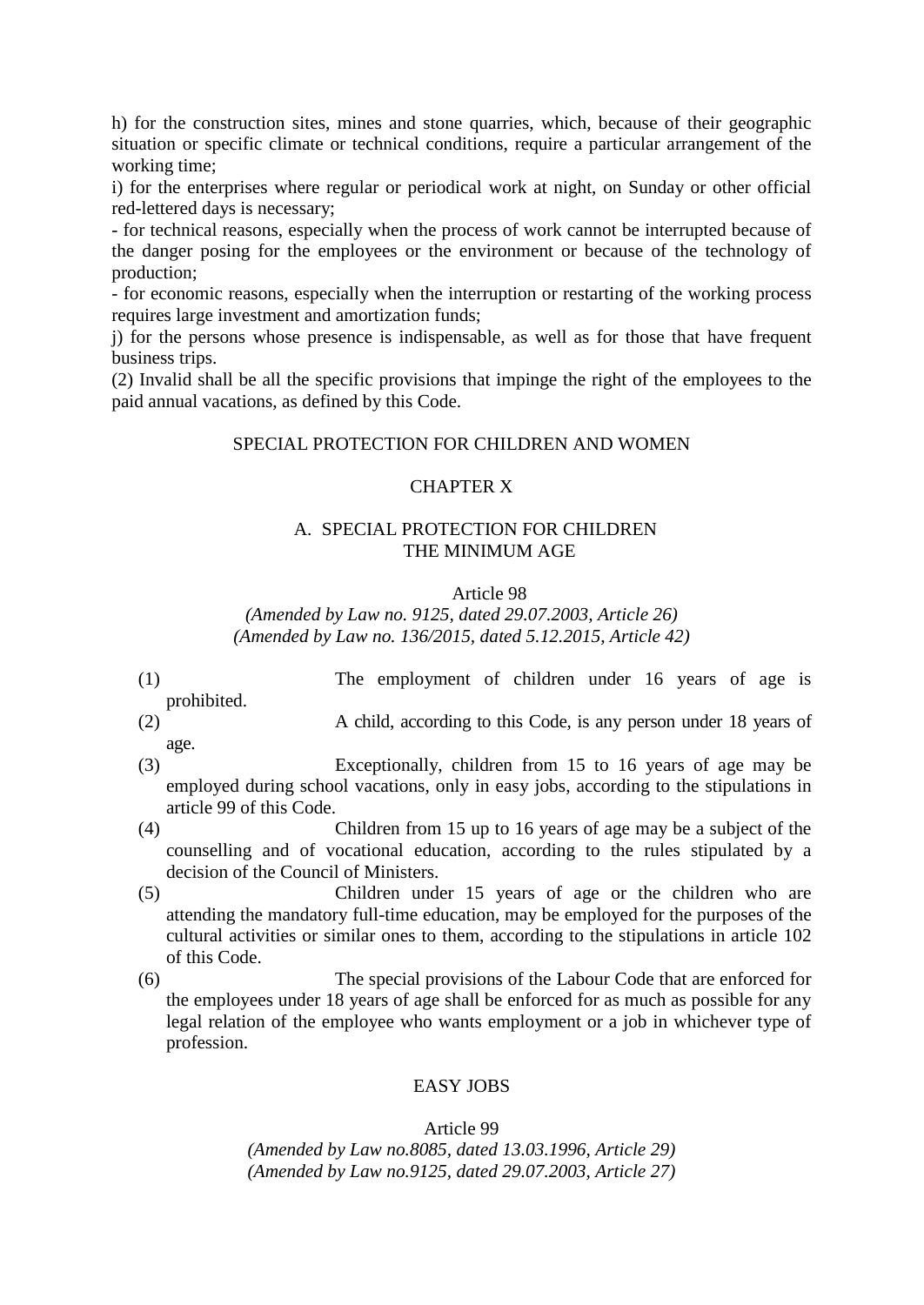- (1) Children from 16 to 18 years of age may be employed in easy jobs, according to the stipulations in this article.
- (2) According to the meaning of this Code, an "easy job" is that job, which due to the inseparable nature of the duties and the special conditions under which it is performed, does not impinge:

i) safety, health and the development of children;

ii) the participation of children in school, in instructive vocational or training programs adopted by the responsible institutions, or the capacity of the children to benefit from this education.

(3) The Council of Ministers defines the easy jobs and sets specific rules for the maximum duration and conditions of performing the job for children, according to paragraohs 1 and 2 of this article and article 98 of this Code.

The Council of Ministers defines the easy jobs and sets specific rules for the maximum duration and conditions on performing the job for adult employees, over 18 years of age.

# DIFFICULT OR DANGEROUS JOBS

#### Article 100

## *(Amended by Law no.9125, dated 29.07.2003, Article 28)*

Only the adults over 18 years of age may be employed to carry out difficult jobs or jobs that pose danger for their health or personality

The difficult or dangerous jobs and special rules on their duration and conditions of performing them are stipulated by a decision of the Council of Ministers.

# Article 101

# NIGHT WORK

# *(Title added by Law no.8085, dated 13.03.1996, Article 30)*

Forbidden to carry out night work are the employees under 18 years of age and those recognized as invalids on the basis of the medical certificate and in accordance with the law on social insurance.

# SPECIAL PROVISIONS

#### Article 102

# **Employment of children for cultural activities or similar ones to them**

*(Amended by Law no.136/2015, dated 5.12.2015, Article 44)*

- 1. Children under 15 years of age, who are attending the mandatory full-time education may be employed to exercise cultural, artistic, sportive or advertising activities, only if the following conditions are fulfilled simultaneously:
- a) the cultural activities or other ones to them shall comply with the requirements provided for in paragraph 2 of article 99 of this Code;
- b) the Labour Inspectorate provides the preliminary authorization case by case.

2. The Council of Ministers set out, upon a special decision, the rules regarding the work conditions and the procedure for providing the authorization, according to the provisions of paragraph 1 of this article.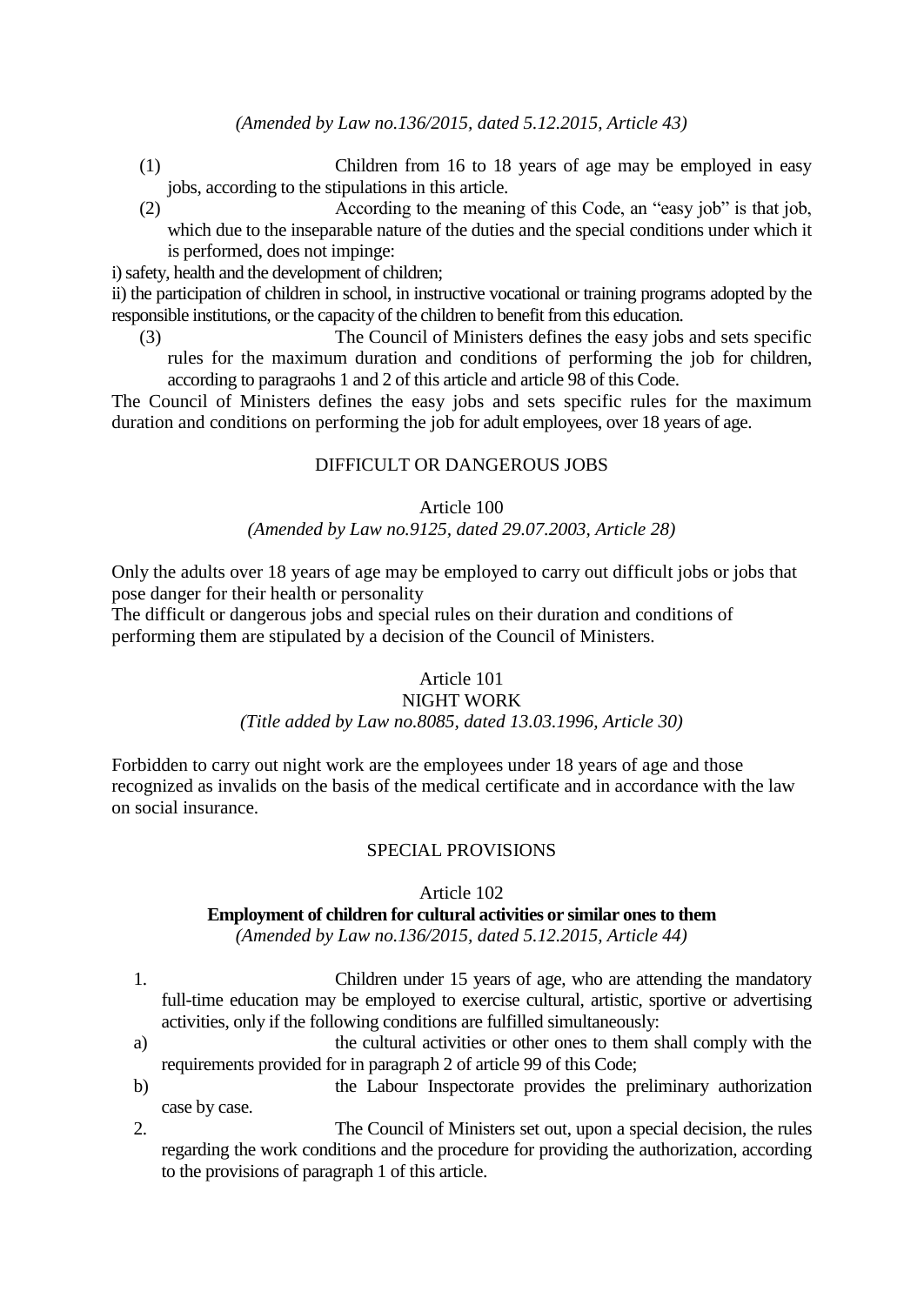## MEDICAL CHECK

#### Article 103

(1) The juveniles under 18 years of age shall be employed only when they are recognized as capable of working after a complete medical check.

(2) For certain jobs, the Council of Ministers shall decide that even the adults up to 21 years of age shall become subject to medical check.

(3) The Council of Ministers sets special rules for the procedures of the medical check.

(4) The employer is obliged to cover all the expenses related to the medical examination of his/her employees.

## B. SPECIAL PROTECTION FOR WOMEN

#### PROHIBITION OF WORK FOR PREGNANT WOMEN AND YOUNG MOTHERS

#### Article 104

# *(Amended by Law no.9125, dated 29.07.2003, Article 29) (Amended by Law no.136/2015, dated 5.12.2015, Article 45)*

- (1) Pregnant women are forbidden to work during the 35 days that precede the expected date of giving birth to the baby and 63 days after giving birth to the baby. The first period becomes 60 days, when the woman is expected to give birth to more than one child.
- (2) Pregnant or breast-feeding women may not be employed to carry out difficult or hazardous jobs, which jeopardize the health of the mother and child. The Council of Ministers shall define the difficult or hazardous jobs, which jeopardize the health of mother and child as well as special rules for the working conditions concerning pregnant or breast-feeding women.
- (3) When the pregnant woman, the woman who has just given birth to a child and/or the breast-feeding woman decides to return to the previous job after the period stipulated in paragraph 1 of this article, but the previous job is not deemed appropriate according to the stipulations in the legislation on the protection of the safety and health at work, the employer takes the necessary measures to ensure the temporary adjustment of the work conditions and/or of the work hours to avoid any risks towards the employee and/or her child.
- (4) In case the adjustment of the conditions or of the working hours, according to paragraph 3 of this Article, is technically and/or objectively unrealizable, or in case it cannot be required based on appropriately reasoned grounds, the employer transfers the employee to another similar job which is appropriate for her.
- (5) In case the transfer, according to paragraph 4 of this article, is technically and/or objectively unrealizable, or in case it cannot be required based on the appropriately reasoned grounds, the employee enjoys the profits, according to the legislation on social insurance in force, for all the period which is necessary to protect her and/or the child's safety and health.
- (6) The Council of Ministers stipulates the non-exhaustive list of the factors, processes and work conditions which damage the safety and health of the mother and/or of the child, as special rules for the work conditions for pregnant women, for the women who have just given birth to a child and the ones who are breast-feeding.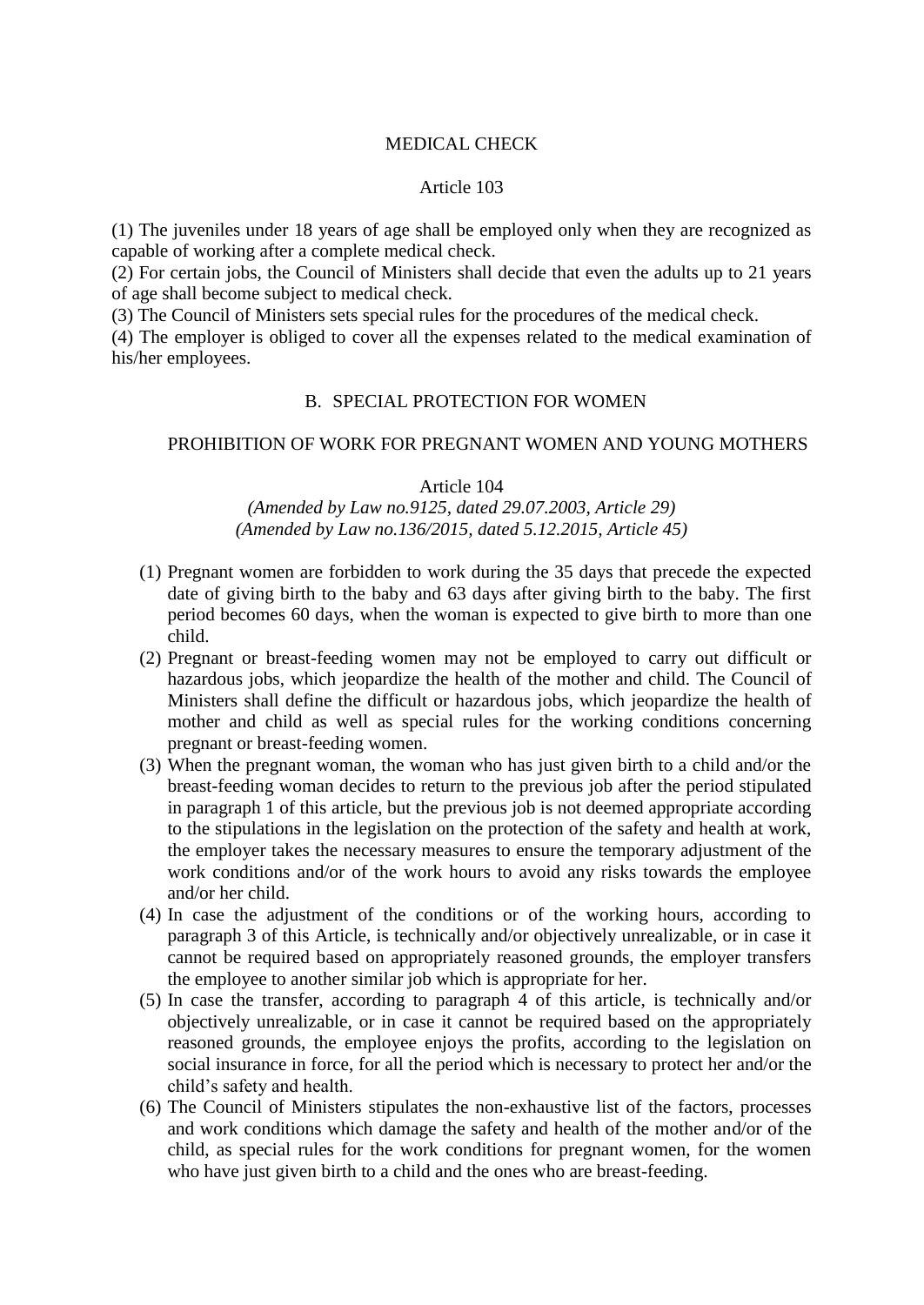#### MATERNITY LEAVE

#### Article 105

*(Amended by Law no.8085, dated 13.03.1996, Article 31) (Amended by Law no.9125, dated 29.07.2003, Article 30) (Amended by Law no.136/2015, dated 5.12.2015, Article 46)*

- (1) The law on social insurance defines the income benefited in case of giving birth to a baby.
- (2) Beyond the prohibition period to work, provided for in Article 104, the woman may refuse to work to benefit incomes from Social Insurance. After the 63-day period after giving birth to a child, the woman decides herself if she wants to work or to benefit from social insurance.
- (3) If the woman decides, with her own shall, to work after the 63-day period after giving birth to the child, upon an agreement with the employer, regarding the feeding of the baby, she is entitled to choose as follows, until the child becomes 1 year old:
	- a) a 2-hour paid break within the normal duration of work; or
	- b) work duration, reduced by 2 hours, with the same salary as if she worked for the normal daily work duration.
- (4) Upon the expiration of the maternity leave, the employee is entitled to return to her position or to an equivalent position, under conditions which are not less favourable for her, and to benefit every improvement of the employment conditions, she would benefit during the absence.

# Article 105/a

## *(Added by Law no.9125, dated 29.07.2003, Article 31) (Amended by Law no.136/2015, dated 5.12.2015, Article 47)*

1. Prohibited are pregnancy tests before starting employment, if they are demanded by the employer, except for the cases where the workplace requires to work under conditions that may negatively influence on pregnancy, or that may harm the mother's or child's life or health. During the pregnancy, upon an agreement with the employer, the woman is entitled to have medical check-ups, when they are necessary to be carried out during the work hours.

2. In the cases when the employer terminates the contract, when the woman is working while being pregnant, or back at work after the child delivery, according to Article 30 of this Code, the employer is responsible to certify that the dismissal reason was not either pregnancy or child delivery.

# ADOPTION LEAVE

#### Article 106

### *(Amended by Law no.136/2015, dated 5.12.2015, Article 48)*

- (1) In case of adopting a newborn baby, the woman enjoys the right to the leave defined by the law on social insurance. Only one of the parents, the adoptive mother or father, may benefit from the adoption leave.
- (2) During this period, the employer cannot oblige the adoptive parent who has benefited the adoption leave to work.
- (3) Upon the expiration of the adoption leave, the employer is entitled to return to his/her position, or to another equivalent job position to it, under conditions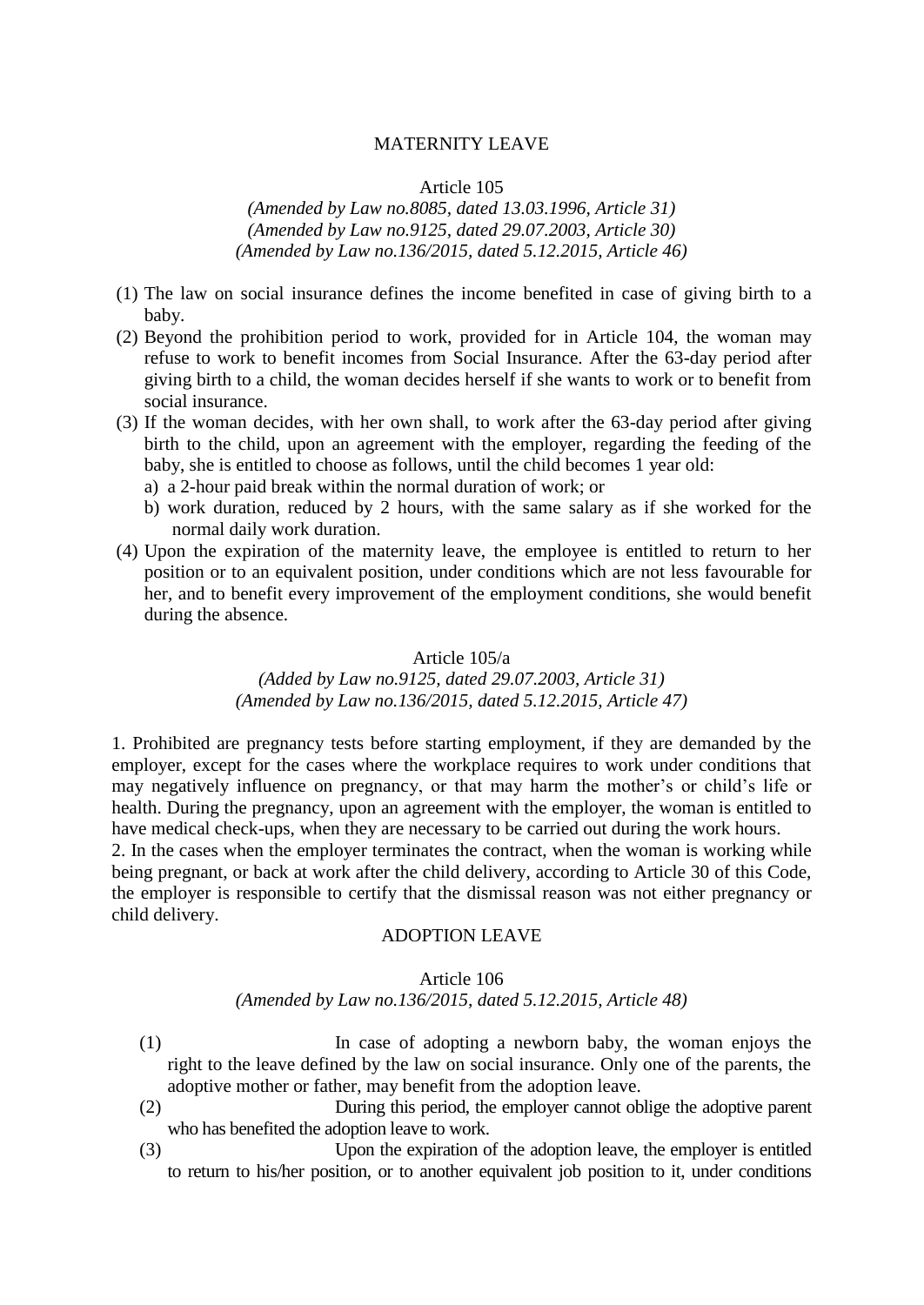which are not less favourable for him/her and to benefit from any improvement of the employemnt conditions, he/she would benefit during his/her absence.

#### TERMINATION OF CONTRACT

#### Article 107

## *(Amended by Law no.136/2015, dated 5.12.2015, Article 49)*

(1) Invalid shall be the termination of the contract of employment announced by the employer in the period during which the woman pretends to benefit income from Social Insurance because of the child delivery or adoption.

(2) When the termination of the contract of employment is announced before the protection period, as defined by Article 104, and the notice deadline still remains valid, this deadline shall be suspended during the protection period. The notice deadline restarts to be valid only after the expiration of the protection period.

#### NIGHT WORK

#### Article 108

*(Amended by Law no.9125, dated 29.07.2003, Article 32) (Amended by Law no.136/2015, dated 5.12.2015, Article 50)*

- (1) The employer cannot order the execution of the work at night for pregnant women and the women who have delivered a baby, until the baby is one year old, if it is harmful for the safety and the health of the woman and/or of the child, which shall be verified with a medical certificate.
- (2) When the pregnant and/or the breast-feeding woman, who decides to return to work after the 63-day period after birth, becomes inappropriate to work at night, which is something verified through a medical certificate, but who is not inappropriate to work during the day, she is transferred to a similar day job, for which she is appropriate.
- (3) According to paragraph 2 of this article, if the transfer is technically and/or objectivally irrealizible, the employer enjoys the benefits, according to the legislation on social insurance in force for all the period which is necessary to protect her and/or her child's safety and health.
- (4) The Council of Ministers sets specific rules for the cases when the work at night is permitted for pregnant women, for the women who have given birth to a child, until the child is one year old as well as for the breast-feeding women.

## SALARY

#### CHAPTER XI

# A. SALARY SETTING

#### DEFINITION

### Article 109

(1) By salary is meant the basic salary including its increases of permanent character.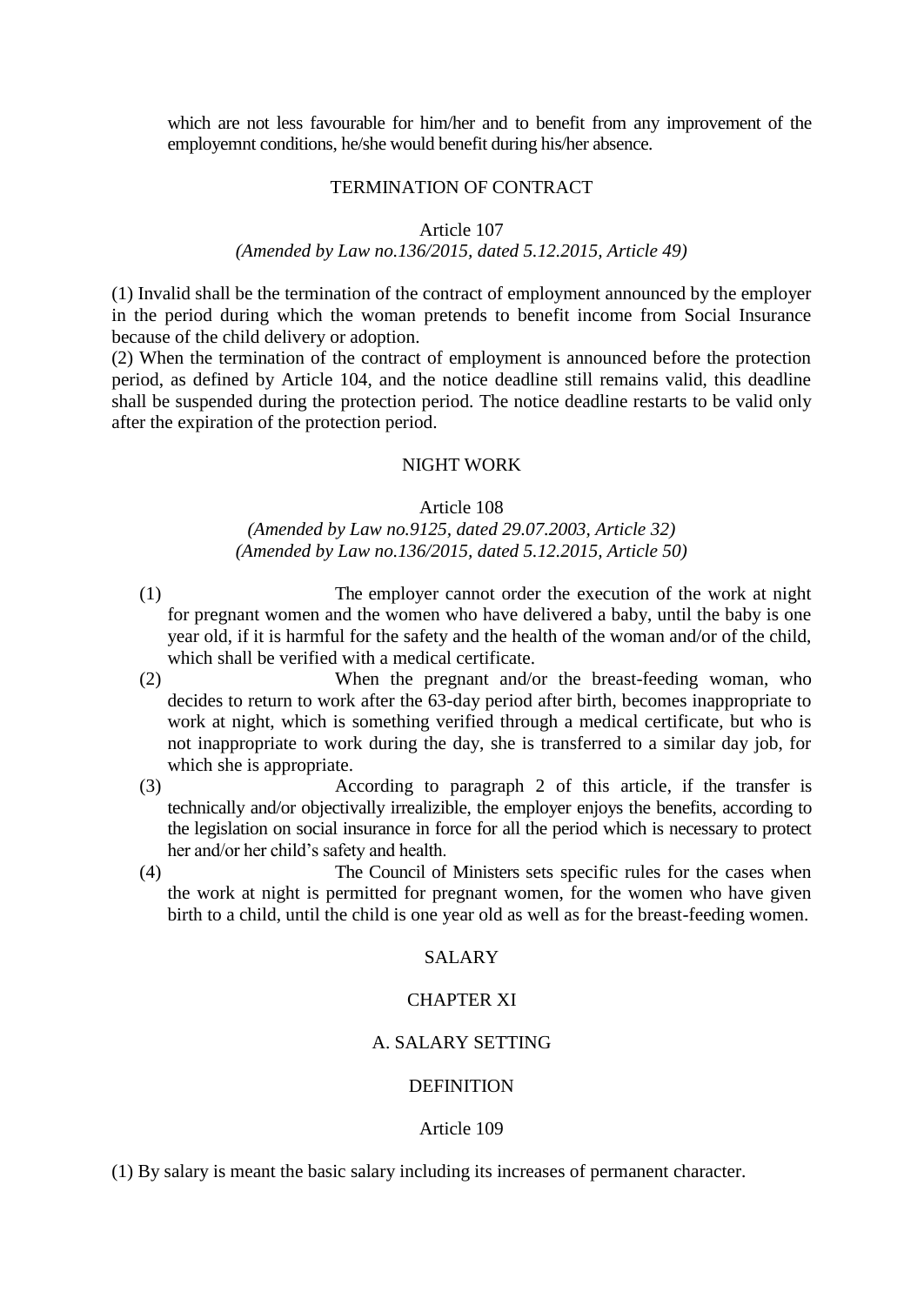(2) The compensation that the employee receives for the expenses occurring because of his/her professional activity shall not be considered as constituent elements of the salary.

#### SALARY VALUE

#### Article 110

(1) The employer pays the employee the salary in accordance with the provisions of the collective contract or the individual contract, or if this is not the case, the employer is obliged to pay basic salary for that particular kind of job.

(2) The salary may be calculated on the basis of time, in accordance with the performed job (unit-related salary, duty-related salary, or commission-related salary); the salary may also be calculated in the function of the enterprise accomplishments (sharing the profit or income turnover).

(3) The payment for the job, which is not based on the time criteria, must be calculated in such a way that enables the employee of average skills, who works normally, to benefit at least the same salary as that of the employee who is paid on the basis of time and carries out the same job.

#### MINIMUM SALARY

# Article 111 *(Amended by Law no.136/2015, dated 5.12.2015, Article 51)*

(1) The salary may not be lower than the minimum salary set by the DCM.

(2) The minimum salary shall be set on the basis of:

a – the economic factors, the demands of the economic development and the decrease of unemployment, the increase of production;

b - the needs of the employees and their families, taking into consideration the general level of living of the employees in the country, the income benefited from social insurance and the living standards of different social groups.

(3) The Council of Ministers may set e lower salary than the minimum salary at national level for the cases of learning the profession in the system of education and professional training in a double form.

## **COMMISSION**

#### Article 112

(1) The commission is the reward recognized to the employee for an activity that he/she must carry out or complete with a client to the benefit of the employer.

(2) When the parties have agreed on a business commission, the employee enjoys the right to benefit the fixed amount once the client gets free from his/her obligations.

(3) Invalid shall be the agreement on the basis of which the employee must be held responsible for the damage, which is a consequence of the wrong execution of his/her obligations on the part of the client.

# SHARING THE RESULTS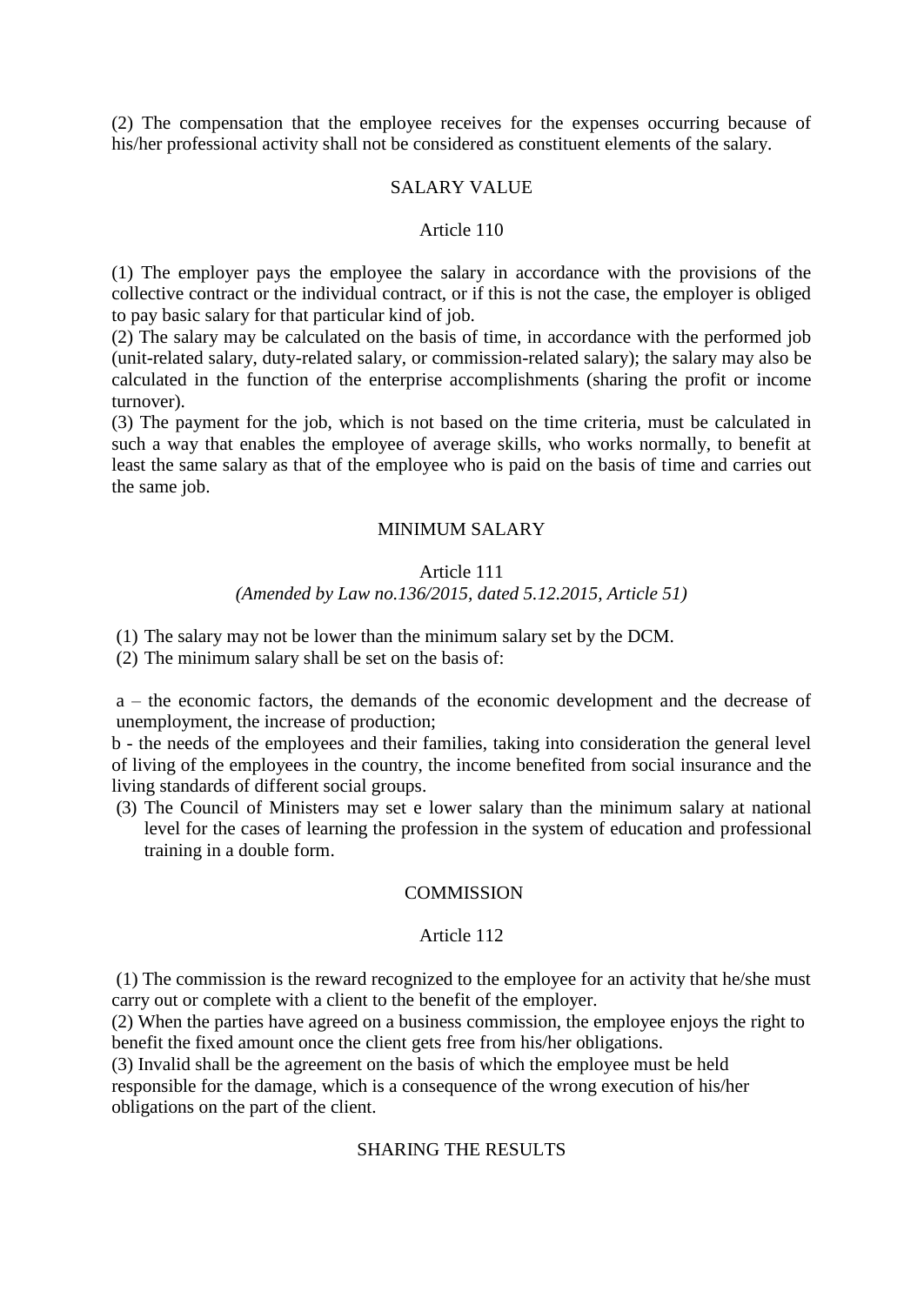## Article 113

When, on the basis of the contract, the employee enjoys the right to benefit a certain service in relation to the result of exploitation, this shall be calculated on the basis of the law and the generally recognized commercial principles.

# REWARD

## Article 114

## *(Amended by Law no.8085, dated 13.03.1996, Article 33)*

- (1) If the parties agree, the employer gives to the employee a special reward in addition to his/her salary at the end of the year, taking full consideration of the quality of his/her work and the economic performance of the enterprise.
- (2) When the employer gives to the employee a reward for three consecutive years without expressed reservations, he/she shall be obliged to give this reward in the future as well. In this case, with the exception of the employer's expressed reservations, if work relations terminate before the moment of profiting the reward, the reward shall be given in proportion with the time of the work done.

# EQUALITY BETWEEN SEXES IN TERMS OF REWARD.

# Article 115

# **Equality in terms of rewards**

*(Amended by Law no.136/2015, dated 5.12.2015, Article 52)*

(1) The employer pays the employee equally for the same work or work of an equal value, without discriminating for any of the grounds mentioned in paragraph 2, Article 9 of this Code.

(2) Direct or indirect discrimination is banned according to article 9 of this Code, regarding all the aspects and the conditions of rewarding for the same work or the work of an equal value. Equal salary, without discrimination, is the salary, which:

- a) is calculated based on the same measurement unit, for the same normed work;
- b) is the same for the same work position for the work measuered by time.

(3) According to this Article, the salary refers to the normal base or minimum salary or to the salary and any other payment, benefited by the employee directly or indirectly, awarded by the employer, for the work done.

- (4) Equal workl or work of equal value is based on all the respective criteria, especialluy on the nature of the work, its quality and quantity, work conditions, professional background and seniority at work, the physical and intellectual attempts, experience and responsibilities. The changes in the salary, which are based on objective criteria, stipulated in this paragraph, shall not be considereed discrimination in the salary.
- (5) The discrimination in the salary is eleminated when the employer provides to the discriminated employee, a salary which includes all the priorities enjoyed by the other employees in a comparable situation.

# B.PAYMENT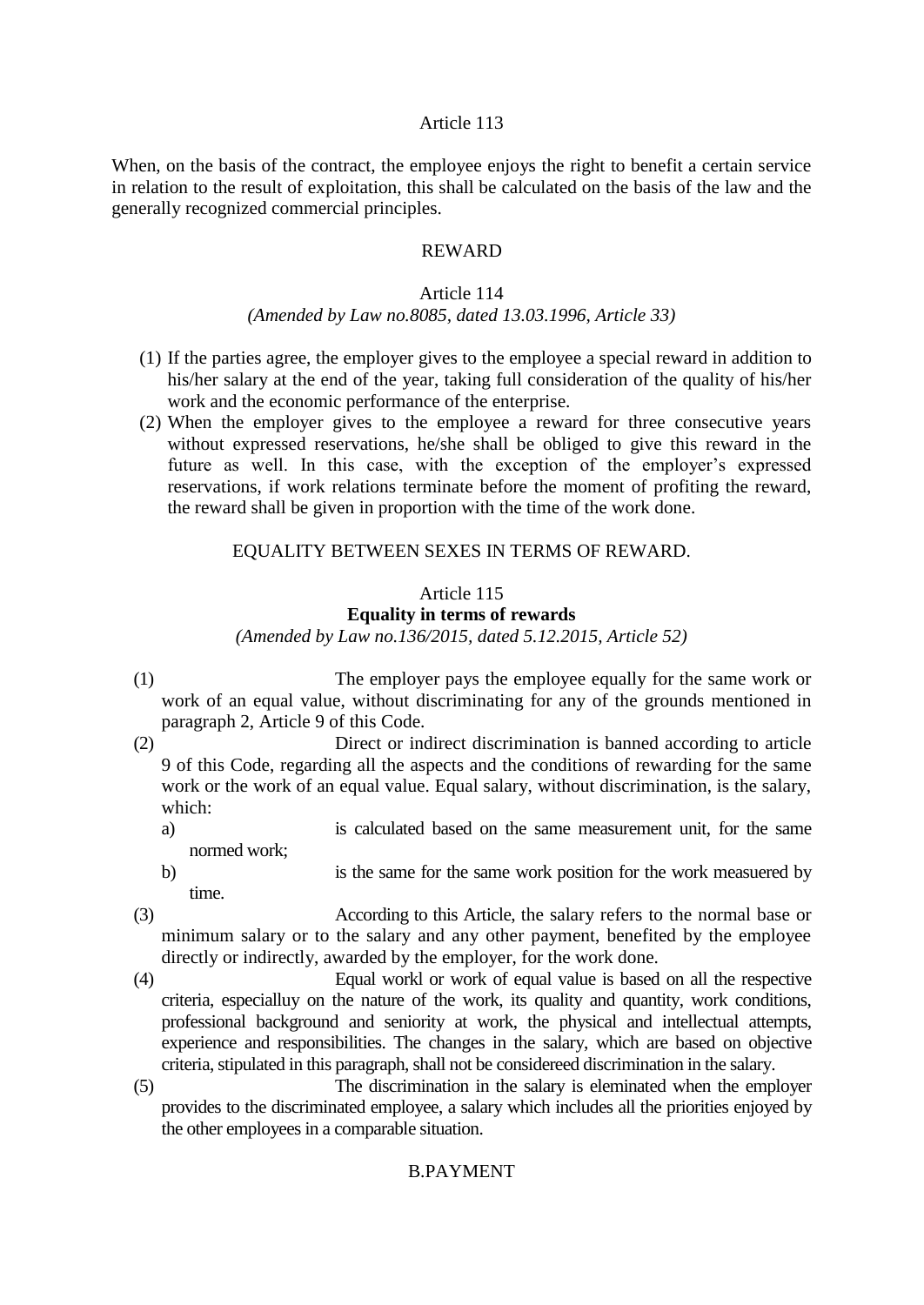## INDISPENSABILITY

## Article 116

(1) The employer regularly pays the salary to the employee every two weeks when the salary is calculated on the basis of hours, days and weeks, and at the end of each month when the salary is calculated on the basis of months, unless otherwise defined by a written agreement. (2) The participation in the annual result is paid when it is made public not more than three months after the termination of the financial year.

(3) The employer gives to the employee an advance payment within the limits of the amount of the work done when it is possible and indispensable. The advance payment may be subtracted from the salary on the payday.

# SUBTRACTIONS FROM SALARY

#### Article 117

## *(Amended by Law no.8085, dated 13.03.1996, Article 34)*

(1) The employer subtracts from the employee's salary the income tax, the contributions of social and health insurance, which are defined by law, sub-legal acts, collective or individual contracts.

(2) The employer, only through a written authorization given by the employee, may subtract Trade Union fees from the salary. This authorization may be repealed at any time.

#### MANNER OF PAYMENT

### Article 118

*(Amended by Law no.8085, dated 13.03.1996, Article 35) (Point 1/1 added by Law no.9125, dated 29.07.2003, Article 33) (Amended by Law no.136/2015, dated 5.12.2015, Article 53)*

(1) The salary is given only through the bank system. It shall be paid in the Albanian currency, unless otherwise provided for by the agreement between the parties.

(1/1) The employer provides to the employee, periodically, in verifiable modes and means, before or right after the execution of the salary, evidence for all the elements of the salary, the additions that have been benefited and what has been kept, according to the legislation in force.

(2) Apart from the salary, the employer may benefit a payment in kind, for the accommodation and the food which is consumed during the break in the company by the employee. As concerns the payment in kind, the parties agree only in writing and within the limits determined by the decision of the Council of Ministers. The value of the payment in kind shall be fair and reasonable. The monthly amount of the payment shall not exceed 20% of the monthly salary.

### SALARY CALCULATION

# Article 119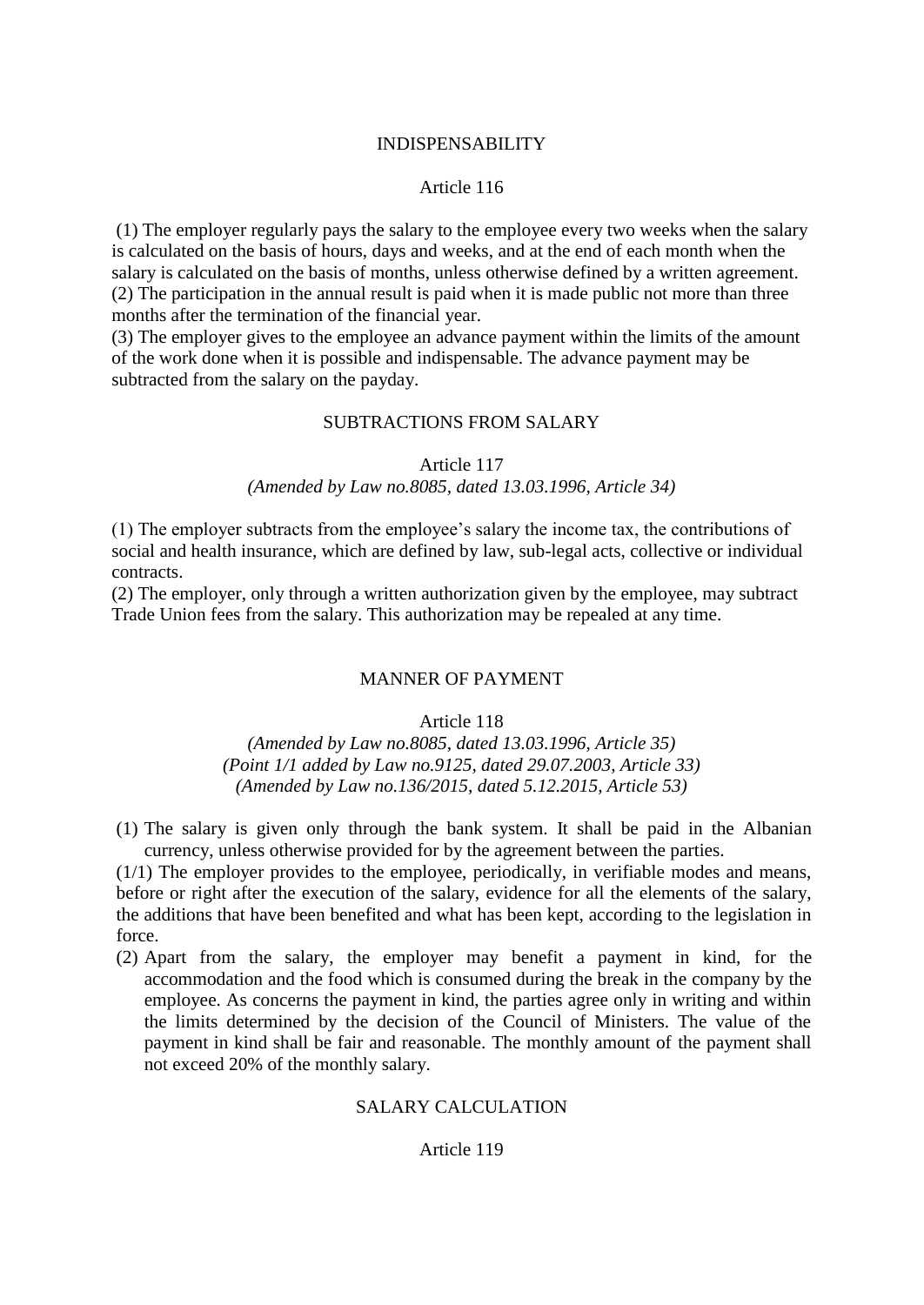(1) For each salary, the employer provides the employee with the calculation including the total sum of the salary, the calculation bases if it is changeable, as well as all the subtractions from it. (2) When the salary is not calculated in due time, the employer is obliged to provide the employee with the required information, or instead of him/her, an expert appointed upon their mutual agreement; or if the contrary is true, an expert appointed by the court. He/she authorizes the employee or the expert to consult the necessary books and documents to the extent such a control requires.

### INTEREST RATES IN CASE OF DELAY

#### Article 120

## *(Amended by Law no.8085, dated 13.03.1996, Article 36)*

If the payment of the salary is delayed, the annual interest rates of the tax in case of delay are not less than 10 per cent of the unpaid amount and, in all the cases, not less than 150 per cent of the inflation rates during the period of delay.

# C. **PROTECTION**

### **REJECTION**

### Article 121

(1) Accepting the calculation and depositing of the salary without rejection on the part of the employee is not considered as a withdrawal from the salary, form a part of it or from the compensations that he/she is entitled to.

(2) Invalid shall be the withdrawal from the salary for the work carried out on the basis of the contract by the employee during work relations or one month after their termination.

(3) Also invalid shall be the withdrawal from the salary belonging to the employee until the termination of the notice deadline, when the contract entered into is of no defined duration; when the concluded contract is of defined duration, the withdrawal from the salary belonging to the employee shall be invalid until the termination of the notice deadline related to the contract of undefined duration.

#### FREE USE OF SALARY

Article 122

# *(Amended by Law no.8085, dated 13.03.1996, Article 37) (Amended by Law no.9125, dated 29.07.2003, Article 34)*

(1) Invalid shall be payment or holding of the future salaries as surety, with the exception of the cases where the employee shall implement a court decision, which should not affect the intact salary.

(2) The employer may compensate the salary by a loan granted to the employee, provided that the intact salary remains unaffected. The obligations stemming from a deliberately caused damage are compensated without restrictions.

(3) Forbidden shall be the fines rendered by the employer, with the exceptions of the sanctions defined by a collective contract.

(4) The agreements to use the salary in favor of the employer are invalid.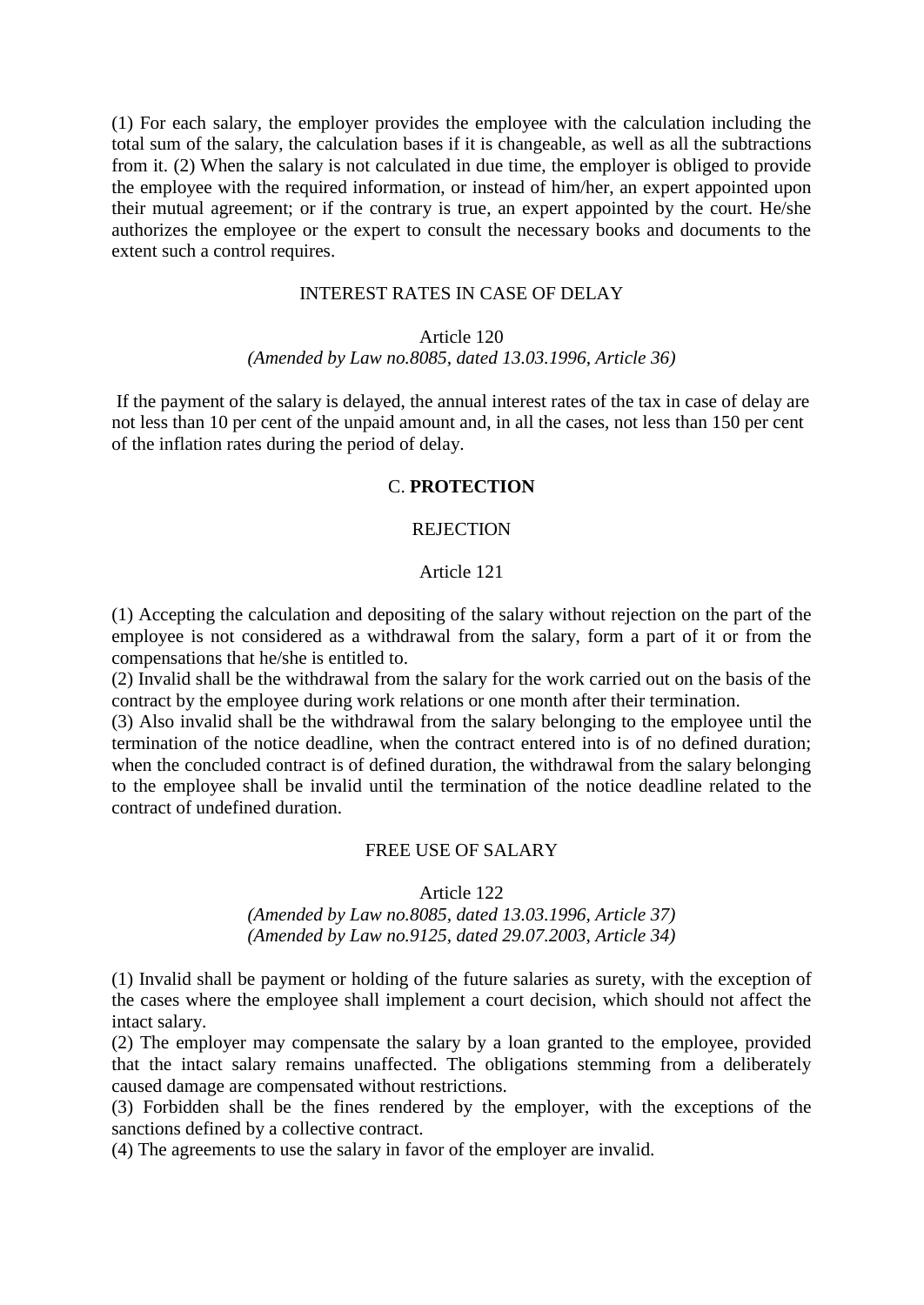## Article 123

# INTACT SALARY

# *(Amended by Law no.9125, dated 29.07.2003, Article 35)*

(1) Salary shall be considered intact to the extent that it is necessary to secure the living of the employee and of his/her family.

(2) The court shall fix the intact salary case by case. While deciding on this, the court considers the necessary expenses related to food, rent, clothes, as well as the fiscal obligations, or the compulsory social insurance contributions of the employee and of his/her family.

(3) If the court decides that it is unable to assess all the elements to fix the intact salary, the latter shall be equal to the minimum salary on domestic scale as defined by the Decision of the Council of Ministers.

## INCAPABILITY TO PAY

#### Article 124

## *(Amended by Law no.136/2015, dated 5.12.2015, Article 54)*

(1) By incapability to pay is meant the situation connected with the active assets of the employer and aims at paying back his/her creditors, as well as the cases where it is impossible to pay back the obligations to the employees because of the financial situation of the employer.

(2) In case of incapability to pay, the obligations of the employer to the employees shall take priority over all the other obligations even when these obligations shall be guaranteed by means of movable or immovable property and cover:

a) the claims of the employees on the salaries, for a period not less than three months before the termination of employment;

b) the claims of the employee for payments for the holidays, which belong to him, as a result of the work done over the year, during which the work relations were interrupted as well as during the previous year;

c) the payment for redundancy, which belongs to the employee after the termination of the employment.

(3) The obligations of priority of the employer to the employee are not suspended by the procedure of bankruptcy

# **D. WORK TOOLS AND EXPENSES**

#### WORK TOOLS AND MATERIALS

#### Article 125

(1) The employer provides the employee with the necessary work tools and materials, which are required to carry out the job, unless otherwise defined by the agreement.

(2) If the employee himself secures the work tools and materials in agreement with the employer, the latter shall be obliged to reward the employee in respect of the amount of expenses that the former has made.

# **EXPENSES**

#### Article 126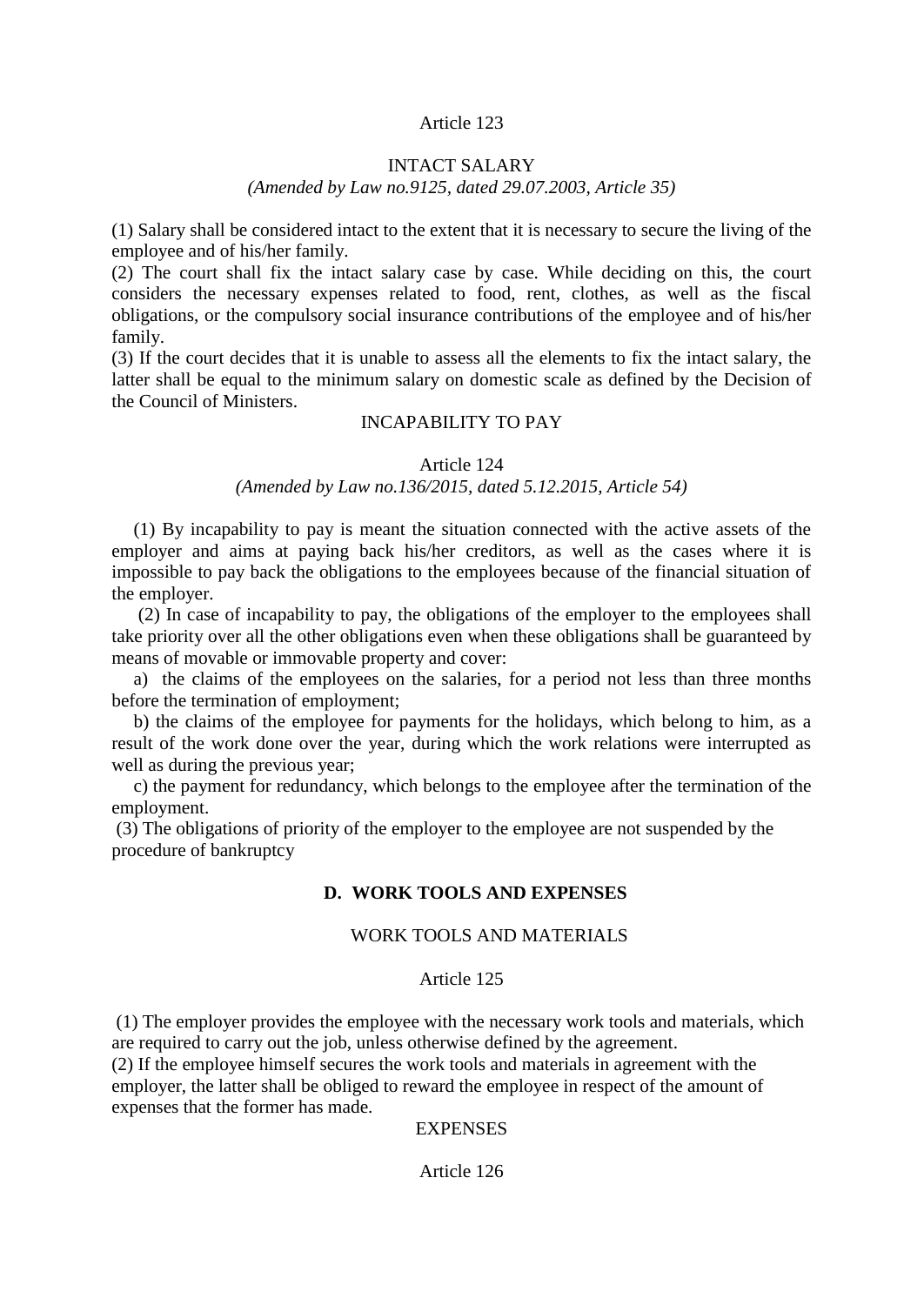## *(Amended by Law no.8085, dated 13.03.1996, Article 38)*

(1) The employer reimburses the employee for all the expenses resulting from the realization of the work. When the employee is sent to work outside his/her workplace, the employer shall pay him/her the expenses required for this case.

(2) The collective contract of employment or the written contract may provide that the expenses made by the employee himself/herself be paid in the form of a fixed sum as an advance payment calculated on the basis of a working day, working week, or working month. The arrangement of the calculation is valid only in the cases where it covers all the required expenses.

(3) Invalid shall be the contracts that provide for the partial or complete inclusion of the reimbursement in the employee's salary.

(4) Invalid shall be the contracts on the basis of which the employee himself/herself must cover all the expenses or a part of them.

## Article 127

# *(Amended by Law no.8085, dated 13.03.1996, Article 39)*

(1) If, in agreement with the employer and for reasons related to work, the employee uses his/her private vehicle or another one made available by the employer, it is the latter that shall cover the usual expenses for using or maintaining the vehicle.

(2) If, in agreement with the employer and for reasons related to work, the employee uses the vehicle, it is the employer that shall pay the taxes on the vehicle and the contributions of insurance against civil liability, as well as the damage related to the amortization.

# PAYMENT SCHEDULES

#### Article 128

(1) The reimbursement of expenses is given on the same day with the salary on the basis of the employer's calculation, with the exception of the cases where the agreement provides for schedules other than that.

(2) When the fulfillment of the contractual obligations regularly requires making of expenses on the part of the employee, the employer shall give him/her advance payments to cover the expenses at given time intervals and in each case on monthly basis.

#### Article 129

# REFUSAL OF GIVING WORK *(Title amended by Law no.8085, dated 13.03.1996, Article 40) (Amended by Law no.9125, dated 29.07.2003, Article 36)*

(1) If the employer refuses to engage the employee in work for any reason that is not related to him/her, the former shall be obliged to pay the employee even when the latter does not continue to work.

(2) The employer may subtract from the salary what the employee has saved because of the obstacle to work, or what the latter has gained by carrying out another job or making profits, which he/she has deliberately given up.

(3) Forces majeure as well as the case where the employee intentionally makes it impossible for the work to be carried out are exceptions.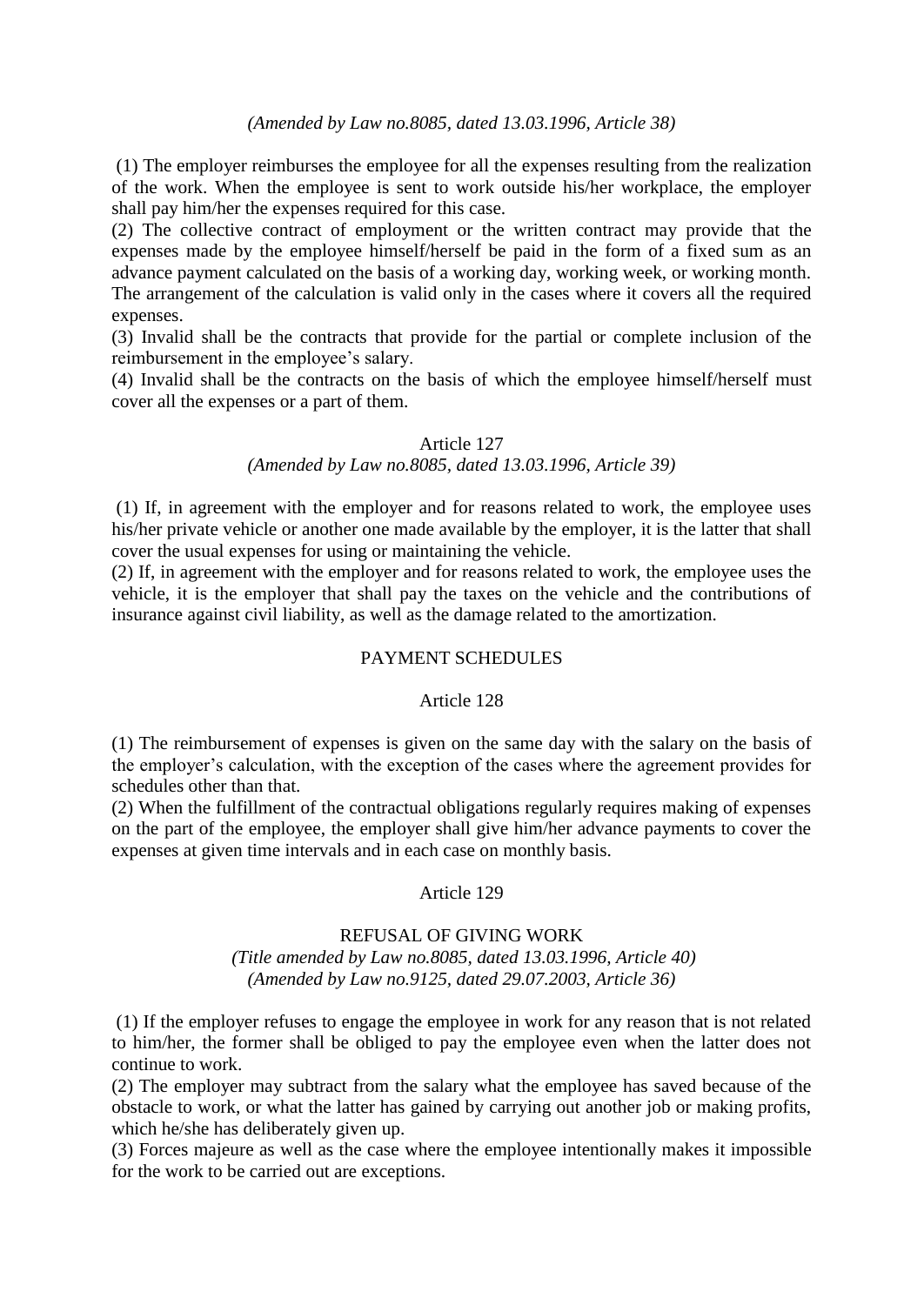# E. **ABSENCES OF THE EMPLOYEE**

# **SICKNESS**

# Article 130

# *(Amended by Law no.9125, dated 29.07.2003, Article 37)*

(1) When the employee cannot work because of sickness, the employer shall pay him/her 80 per cent of the salary for a period of 14 days, which is uncovered by Social Insurance (Article 23, paragraph 1 and Article 25 of the Law No 7703, dated 11.05.1993, "On Social Insurance in the Republic of Albania").

(2) The employee certifies his/her disability to work through a medical certificate issued by a doctor. Upon the request of the employer, the employee is obliged to become subject to examination by another doctor assigned by the employer; this doctor shall declare only the disability of the employee to work, preserving the medical secret.

(3) If there is an incompatibility between the viewpoints of the employee's doctor and those of the doctor assigned by the employer, the employee must become subject to an expertise that shall be trusted to a doctor assigned by the Labor Inspectorate.

(4) The employee loses the rights against the employer when the former unjustly refuses the verification of his/her disability to work.

(5) When the sickness is a consequence of serious negligence on the part of the employee, on the basis of an agreement between the parties, the right to salary is simplified or completely abrogated. In the absence of an agreement, the court shall define this right.

# ACCIDENT

# Article 131

# *(Amended by Law no.9125, dated 29.07.2003, Article 38)*

When the employee is not able to work because of an accident at work or of an occupational disease, he/she shall benefit compensations from Social Insurance.

# CARE FOR DEPENDENT CHILDREN

# Article 132

(1) In case of indispensable care for dependent children, the employee shall be entitled to his/her salary with a leave of absence equal to no more than 12 days a year. The employee with dependent children of up to 3 years of age is entitled to a paid leave not longer than 15 days, when his/her child is sick, and this has been proved by a medical report. He/she is entitled to an additional leave of absence without payment, which is not longer than 30 days a year.

(2) The leave is given to the spouse that effectively looks after the child. If such is not the case, then the leave shall be given to both the child's mother and father on alternative basis.

(3) The employer may verify the medical certification to look after the child by assigning another doctor. The provisions governing the verification of disability to work because of sickness shall be applied by analogy.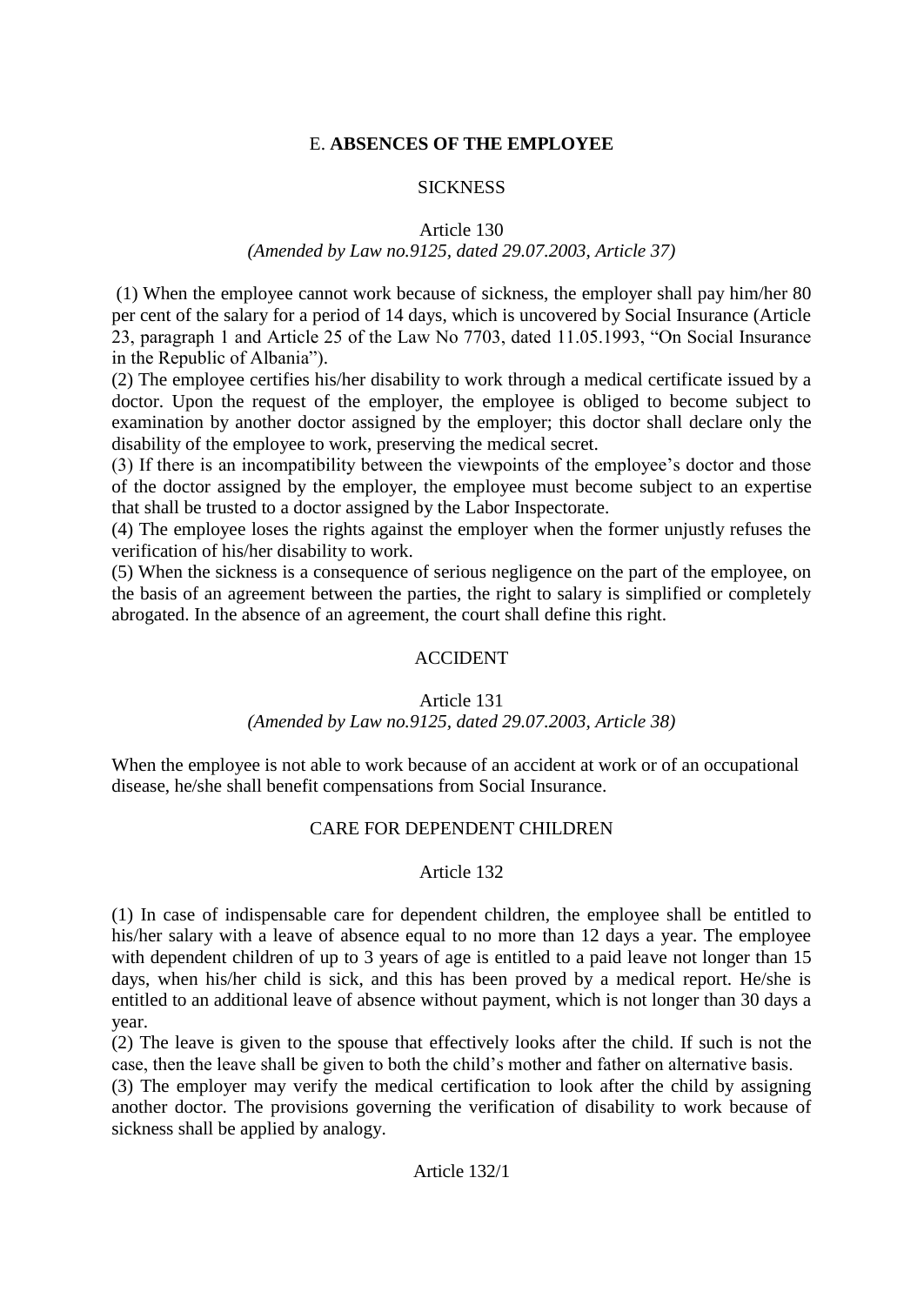## **Parental leave**

*(Added by Law no.136/2015, dated 5.12.2015, Article 55)*

- (1) The employee, who has worked for one consecutive year at the same employer, is entitled to an unpaid leave, not less than 4 months, until the child, he/she is in charge of, reaches 6 years of age. The right to claim the parental leave is individual per each parent and is not transferrable, except for the cases when one of the parents dies. The leave may be given separated, but not less than a week per year. The duration is stipulated by an agreement in writing between the employer and the employee.
- (2) In the case of the adoption, the parental leave is given within 6 years from the day of the adoption of the child, but not after the child has turned 12 years of age.
- (3) The employee shall notify the employer in writing at least two weeks before the commencement of the parental leave. After the consultation with the employee, the employer is entitled to postpone the commencement date of the leave, until six months, for reasons related to the operational need of the company, when the employee cannot be replaced temporarily, when this leave is claimed simultaneously by several employees or when the work position is of a special importance. The employer notifies the employee, on the reasons for the postponement of the parental leave, in writing, within two weeks from the date of the claim.

# FULFILEMENT OF LEGAL OBLIGATION

# Article 133

(1) The employer pays the salary for not more than 14 working days to the employee who is absent from work because of the fulfillment of legal obligations.

(2) The employer may subtract from the salary the rewards that the employee receives for the fulfillment of legal obligations.

# CLIMATE CONDITIONS

# Article 134

The rights of the employees in case of interrupting the work because of extraordinary climate conditions are defined by the decision of the Council of Ministers

# EMPLOYEE'S INVENTION COPYRIGHT

# CHAPTER XII

# INVENTIONS

### Article 135

(1) The inventions, be them patented or not, which the employee has made or been involved in during the exercise of his/her activity to the benefit of the employer and in compliance with his/her contractual obligations, belong to the employer.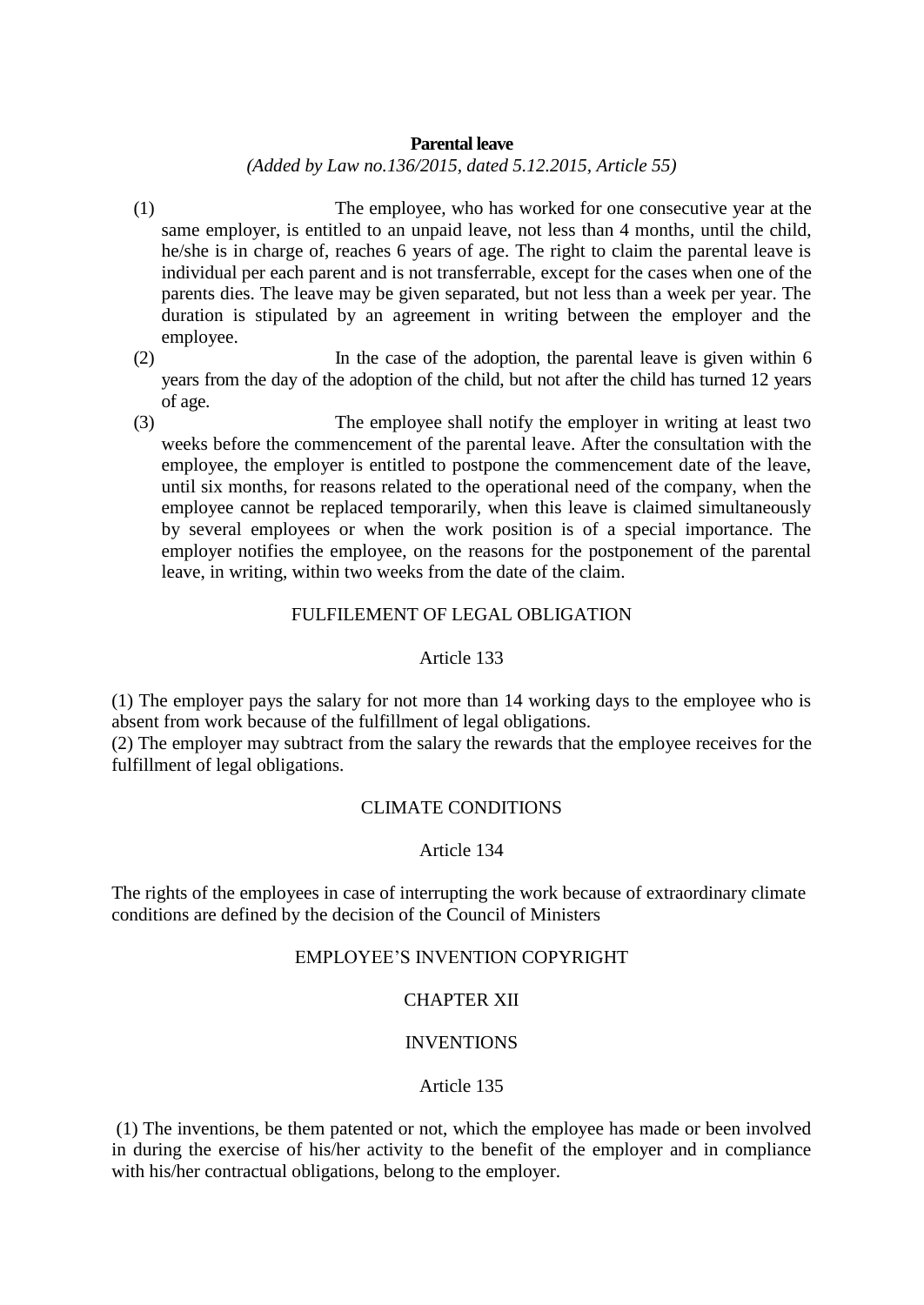(2) By means of a written agreement, the employer may exercise the copyright related to the inventions that the employee has made during the exercise of his/her activity to the benefit of the employer; however, this is excluded from the fulfillment of his/her contractual obligations.

(3) The employee, who has made an invention, as defined by the above-mentioned paragraph, informs the employer about this in writing; the latter, within 6 months, shall notify the employee in writing whether he/she wants to gain the invention copyright or leave it to him/her.

(4) If the invention is not left to the employee the employer shall pay him/her a fair reward, taking full consideration of all the circumstances, of the economic value of the invention, of the collaboration of the employer and his/her assistants, of the use of his/her equipment, of the expenses related to the employee and of his/her job in the enterprise.

# INDUSTRIAL DRAWINGS AND MODELS. LITERARY AND ARTISTIC WORKS.

# Article 136

- (1) When the employee creates a work during the exercise of his/her activity to the benefit of the employer and in compliance with his/her contractual obligations, be it protected or not, the employer may use it to the extent that the goal of the contract allows for.
- (2) The same rules are applied even to the industrial drawings and models as well as to the computer programs that the employee creates during the exercise of his/her activity to the benefit of the employer and in compliance with his/her contractual obligations.

# AVAILABILITY OF THE EMPLOYEES AND TRANSFER OF WORK RELATIONS

# CHAPTER XIII

# AVAILABILITY OF EMPLOYEES

# Article 137 *(Amended by Law no.8085, dated 13.03.1996, Article 41)*

(1) The employer may not put an employee at the disposal of another employer without the consent of the former. In this case, the first contract between the employer and the employee remains in force.

(2) When an employer puts his/her employee at the disposal of another employer, then the former employer is obliged to grant the employee at least the same working conditions as those that the latter employer has granted to the employees of his/her enterprise, who carry out the same work.

(3) The employer, at whose disposal the employee has been put, has the same obligations to him/her for health protection, insurance and hygiene as to his/her other employees.

(4) When the employer fails to fulfill his/her obligations to the employee who has been put at the disposal of another employer, then the latter, through solidarity with the former employer, shall be held liable for fulfilling the obligations to the employee.

# A.TRANSFERRING OF ENTERPRISE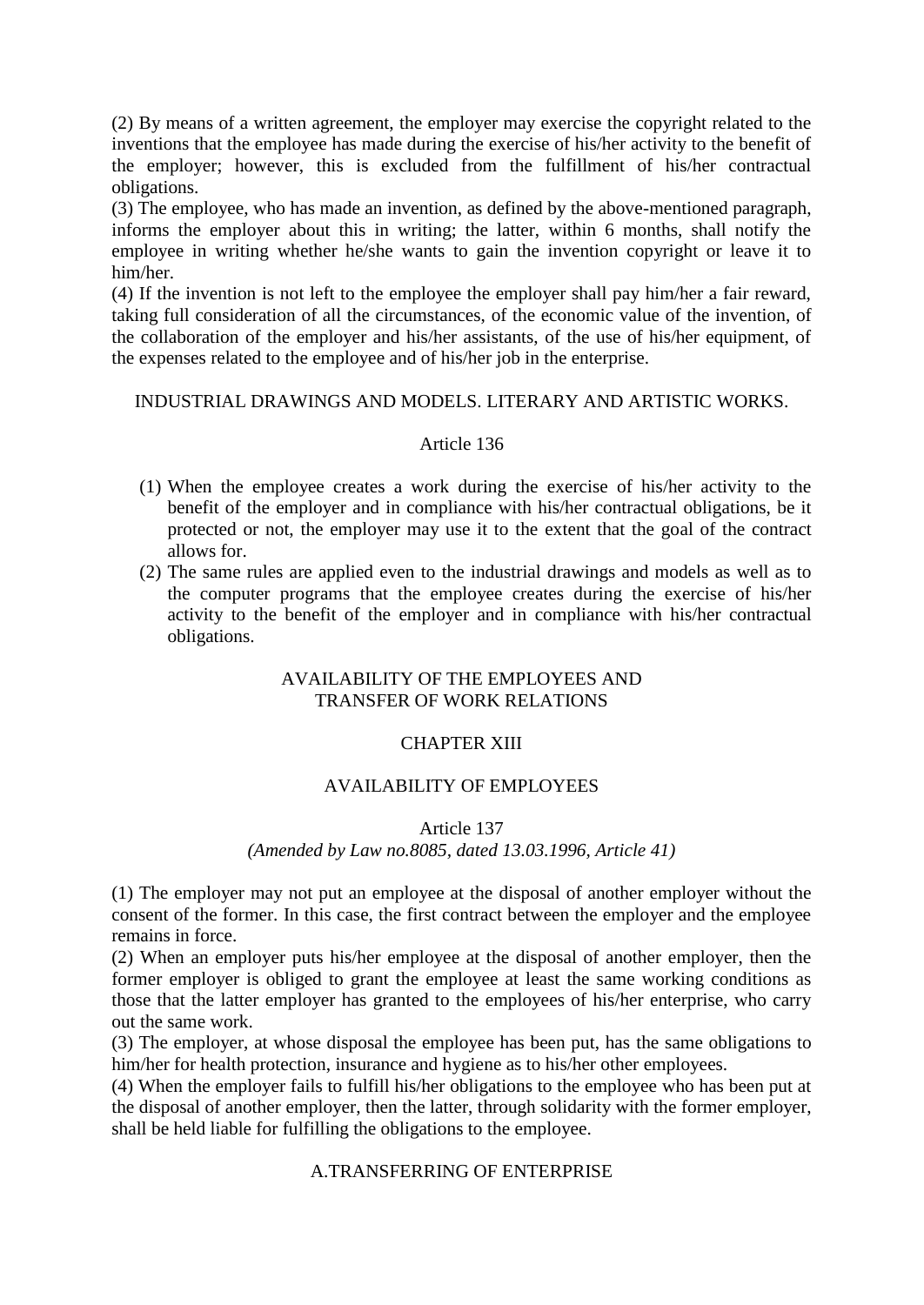# Article 138 PRESERVATION OF RIGHTS

*(Amended by Law no.8085, dated 13.03.1996, Article 42) (Amended by Law no.9125, dated 29.07.2003, Article 39) (Amended by Law no.136/2015, dated 5.12.2015, Article 56)*

- (1) The transfer of the enterprise or a part of it, means the transfer of the economic unit or part which preserves the identity, which means being an organised group of resources, which intend the realization of an economic activity, even though this activity is the main or the auxiliary one.
- (2) In the case of transferring of enterprise or a part of it, the rights and obligations stemming from that, on the basis of a contract of employment, which remains valid until the moment of transferring, shall pass on to the person subject to the transferring of these right. The employee, even when refusing to change the employer, remains tied to the new employer until the termination of the legal notice deadline.
- (3) The person who transfers the rights replies to the person who receives these rights, on the obligations which stem from the work contract, until the termination of the contractual time limit of the notification or of the time limit stipulated in the individual contract.
- (4) Dismissal from his/her job of the employee by the employer due to the transferring of the enterprise, shall be invalid. Excluded shall be the dismissals that take place due to economic, technical or structural reasons, which require the change of the employment plan. In this case, the dismissals must respect the rules as set in Chapter XIV.

# INFORMATION AND CONSULTATION

#### Article 139

## *(Amended by Law no.9125, dated 29.07.2003, Article 40) (Amended by Law no.136/2015, dated 5.12.2015, Article 57)*

(1) The person who transfers the rights and their recipient shall notify the trade union, recognized as the representative of the employees, or if such is not the case, the employee interested in the transfer, especially for the motif of the transfer, the legal, economic and social consequences of the employees and the measures that shall be taken towards them. The obligation for notification and consultation, according to this point, shall be enforced even though the decision which causes the transfer is taken by the employer or an entity, or an enterprise that poses control on it.

(2) The person who transfers the rights and the person who acquires them are obliged to provide this information at least 30 days before the transferring takes place.

(3) Within the same deadline, they shall make consultations in relation with the measures that affect the employees because of transferring.

(4) In the case of the employer terminating the contract to the detriment of the employee due to the disrespecting of these procedures, the employee, in addition to the salary he/she shall take during the deadline notice, is entitled to damage compensation equal to six monthly salaries.

# Article 139/1 *(Added by Law no.136/2015, dated 5.12.2015, Article 58)*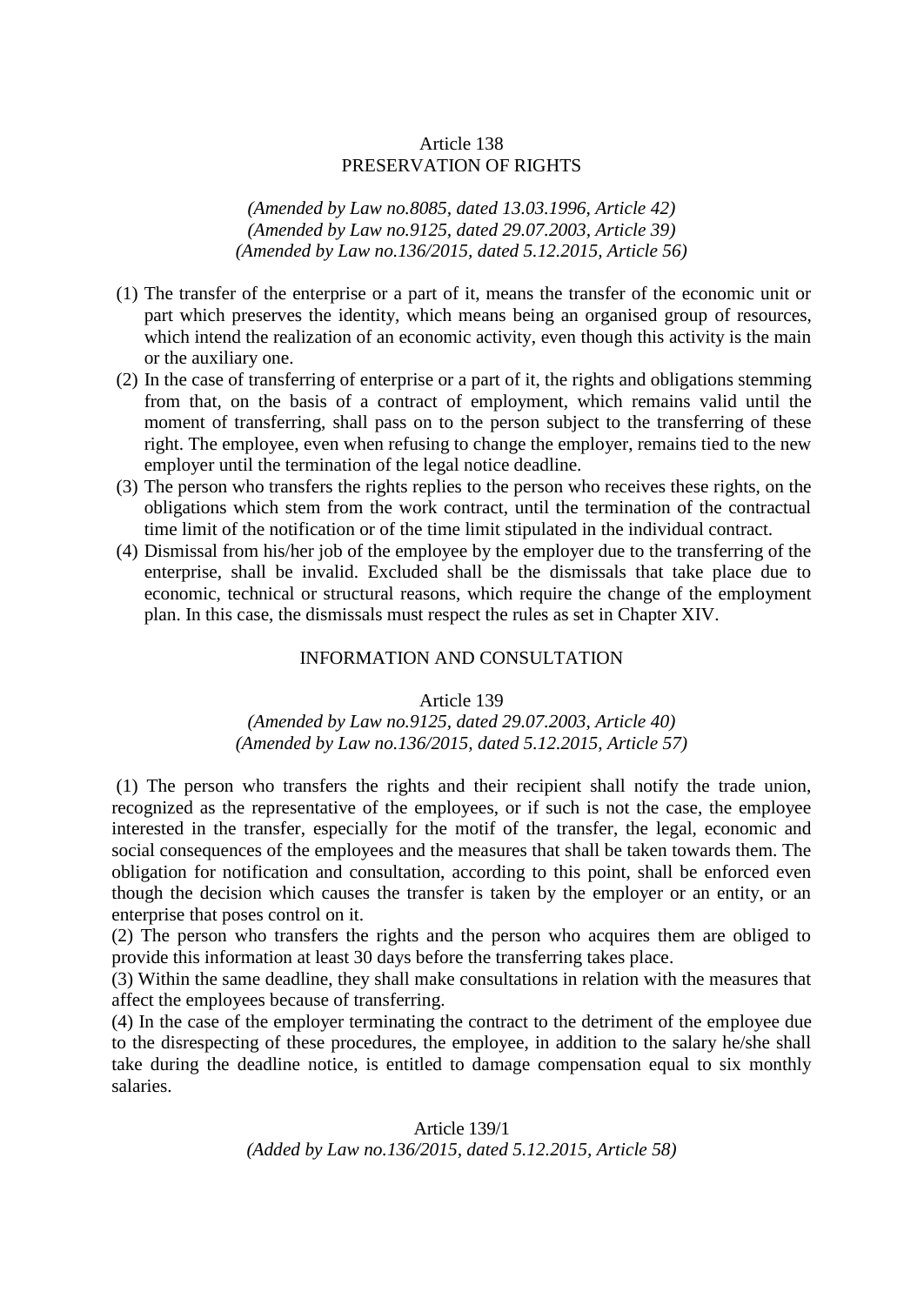The termination of the contract by the employer, because of the fact that the transfer, includes essential changes in the work conditions, against him, is considered as an unjustifiable termination of the work contract of the employer. The employee notifies in writing the employer, on the termination of the contract, within 30 days from the date of the transfer, by submitting the reasosns for terminating it.

# TERMIANTION OF WORK RELATIONS

## KREU XIV

# DURATION OF THE CONTRACT OF EMPLOYMENT

## Article 140

*(Amended by Law no.9125, dated 29.07.2003, Article 41) (Amended by Law no.136/2015, dated 5.12.2015, Article 59)*

(1) The contract of employment is entered into:

a - for an undefined duration;

b - for a defined duration.

(2) As a rule, the contract of employment is entered into for an undefined duration. Entering into a work contract for a certain period of time shall be justified with objective reasosn, related to the temporary nature of the work, where the employer shall be employed.

Failing to enforce this provision does not violate the validity of the contract but causes the liability of the employer, according to the stipulations in paragraph 2, Article 202 of this Code.

# A. CONTRACT OF UNDEFINED DURATION TERMINATION

# Article 141

The contract of undefined duration shall end, if one of the parties terminates it, or if the notice deadline expires.

# PROBATION PERIOD

# Article 142

(1) The first 3 months of work are considered as a probation period, except for the cases where the parties have entered into a contract to carry out the same work.

(2) The probation period me be reduced or removed by means of a written agreement or a collective contract.

(3) During the probation period, each of the parties may terminate the contract by informing the other party about its decision at least 5 days in advance.

# NOTICE DEADLINES FOLLOWING THE PROBATION PERIOD

Article 143

*(Amended by Law no.9125, dated 29.07.2003, Article 42) (Amended by Law no.136/2015, dated 5.12.2015, Article 60)*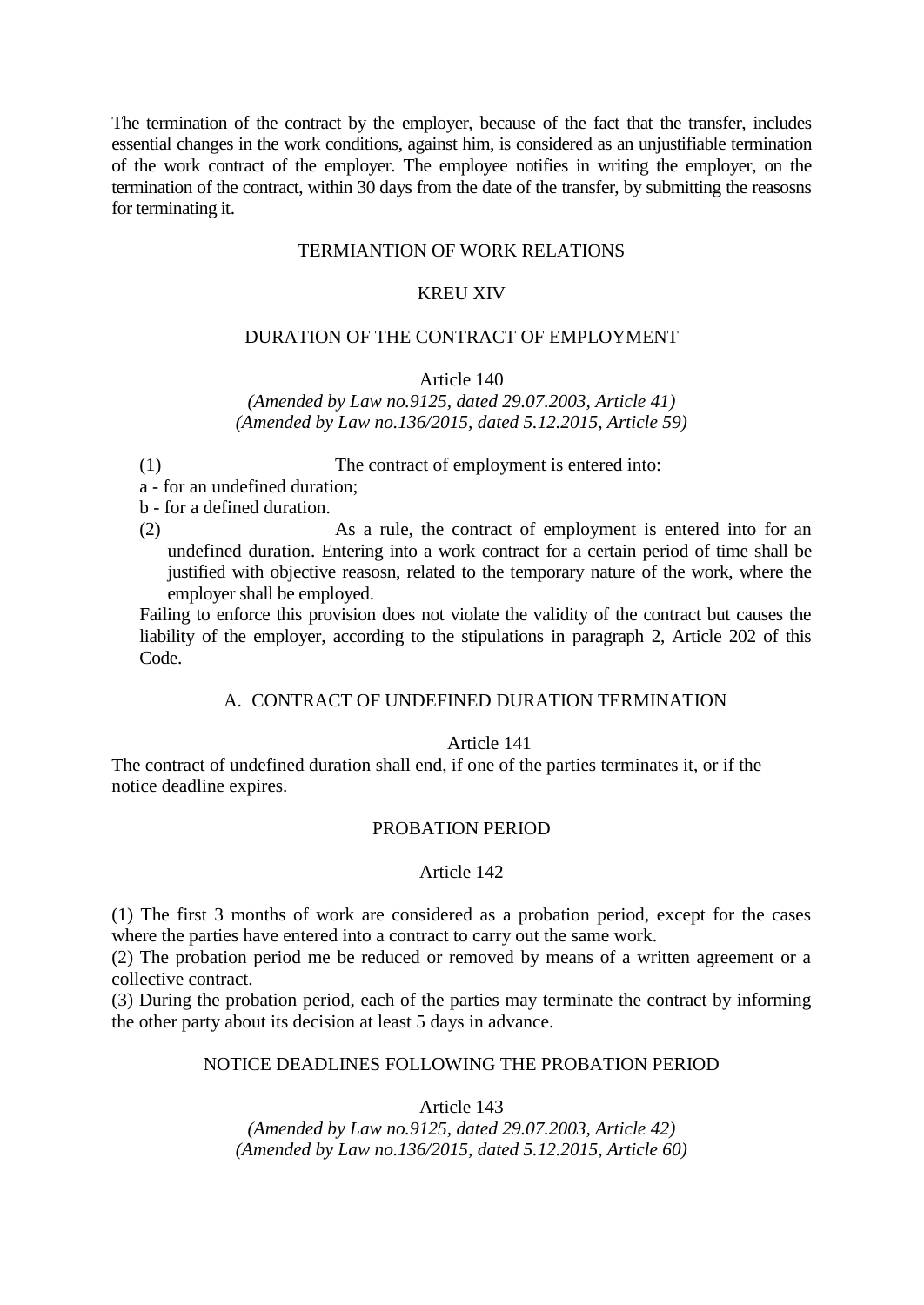(1) After the probation period, to terminate the contract of undefined duration, the parties shall respect a notice deadline of two weeks, when the employment relation has lasted up to six months, of a month, for the duration of over six months up to two years, of two months for the duration of more than five years.

(2) Repealed.

(3) The deadline notice to terminate the contract shall be extended up to the end of the month. The same rule shall be applied, when the notification deadline is suspended during the period of disability to work or pregnancy (break at inappropriate moment).

(4) When one of the parties terminates the contract without respecting the deadline notice, then the termination shall be considered as a termination of contract with immediate effect.

(5) During the notification period, when the work contract is terminated by the employer, the employee benefits at least 20 hours of payable leave per week to look for a new job. The duration of the leave and the procedures for receiving and using it shall be stipulated in the collective or individual work contract.

#### Article 144

## PROCEDURE OF EMPLOYMENT CONTRACT TERMINATION BY THE EMPLOYER

*(Amended by Law no.8085, dated 13.03.1996, Article 44) (Amended by Law no.9125, dated 29.07.2003, Article 43) (Amended by Law no.136/2015, dated 5.12.2015, Article 61)*

(1) After the probation period, when the employer thinks to terminate the contract of employment, he/she must inform the employee in writing at least 72 hours before the meeting, and talk with him/her.

(2) The employer, during the conversation, shall present to the employee the reasons concerning the decision planned to be taken, and offer him/her the opportunity to express himself/herself.

(3) The termination of the contract shall be made known to the employee within a time limit of 48 hours up to one week after the appointment. In the written notification, the employer stipulates the reasons for terminating the contract , which are related to the grounds such as the capability, the conduct of the employee or the operational request of the company. It shall be made in writing.

(4) When the employer deems that that it is the case of fair motives of immediate dismissal, he can suspend the employee during the procedure.

(5) The employer failing to respect the procedure provided for by this Article, shall be obliged to pay the employee a damage compensation equal to a salary of two months, which is added to other possible damage compensations.

(5/1) It's up to the employer to prove that the procedure provided for by this Article has been respected.

(6) This provision does not apply to the cases of collective dismissals from work, but the reasons in writing on the termination of the contract shall be given to the employee, according to the time limits provided for in paragraph 5, Article 148, of this Code.

## SENIORITY-RELATED REWARD Article 145

(1) The employee shall benefit the seniority-related reward, if the employer terminates the contract, and the labor relations have lasted not less than three years. The employee shall lose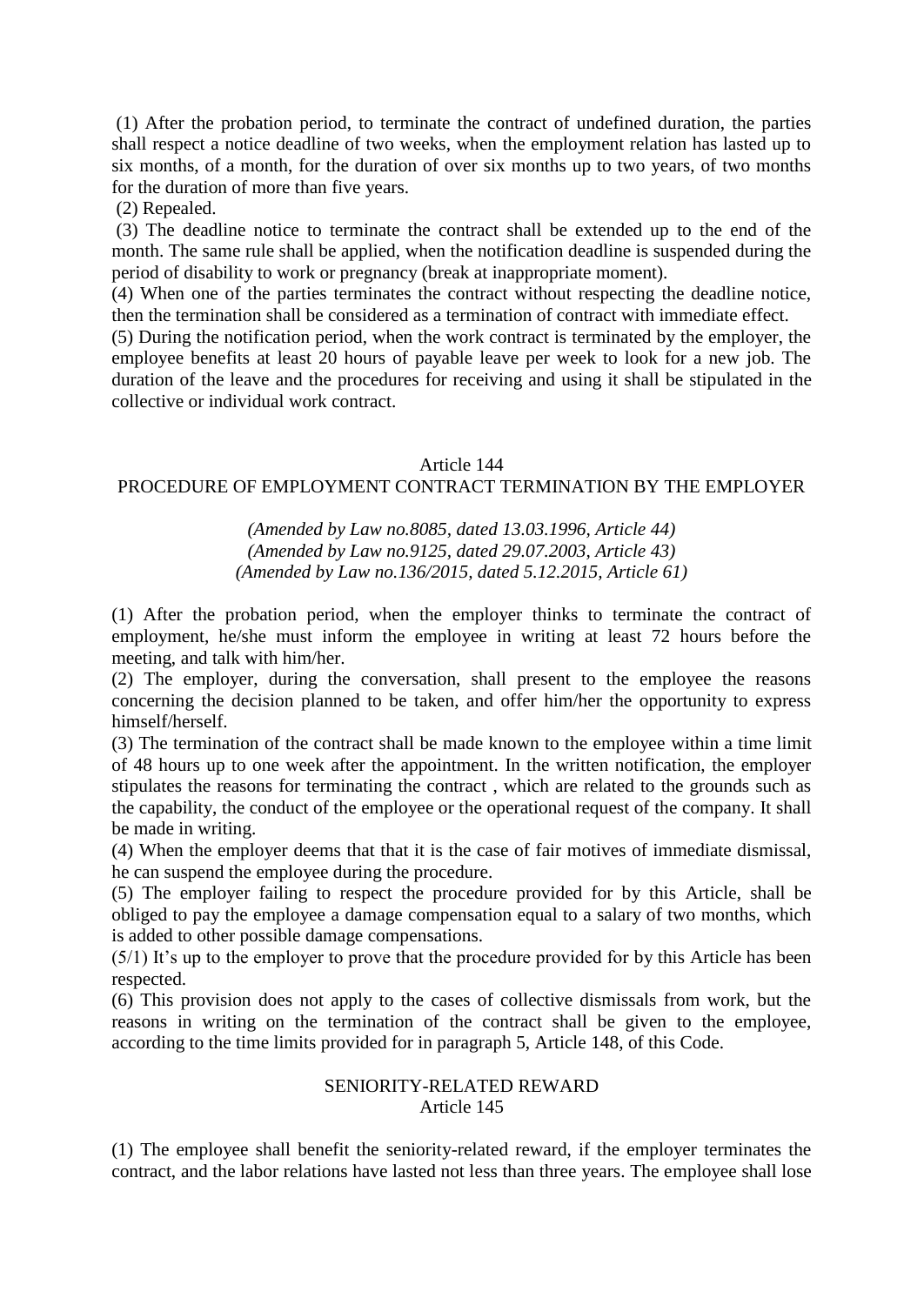the right to the seniority-related reward, if his/her dismissal from work is of immediate effect and based on reasonable causes.

(2) The seniority-related compensation equals at least to the salary of 15 days of work for each complete working year, which is calculated on the bases of the salary existing at the end of the termination of labor relations. If the salary is changeable, the reward shall be calculated on the average salary of the preceding year, and it shall be indexed.

(3) The seniority-related reward shall be added to the reward, which is given in the case of the termination of contract for reasonable causes, or in the case of the termination of contract of immediate effect for no reasonable causes.

# TERMINATION OF CONTRACT FOR NO REASONABLE CAUSES Article 146

*(Amended by Law no.9125, dated 29.07.2003, Article 44) (Amended by Law no.136/2015, dated 5.12.2015, Article 62)*

(1) The termination of the contract by the employer shall be considered of no reasonable causes, when:

a) The employee has claims that result from the contract of employment;

b) The employee has fulfilled a legal obligation;

c) It violates the prohibition of discrimination according to the stipulations in this code and in the special law for the protection from discrimination;

d) It is done for motives that are connected with the employee's exercise of a constitutional right, which however does not lead to the violation of the obligations resulting from the contract of employment;

e) It is done for motives that are connected with the employee's being or not a member of Trade Unions created as defined by law, or because of his/her participation in Trade Union activities on the basis of law;

f) The employee is a member of the steering body of the trade union and the employer does not have a motif to dismiss him;

g) The employee violates the rules for consultation with the trade union recognized as the representative, or with the employer on the transfer of the company and the collective dismissal;

gj) It is done in contradiction to the provision of paragraph 3, article 144 of this Code, related to the reasons for the termination of the work contract.

(2) If the contract is terminated for no reasonable cause, then the employee has the right to sue the employer at the court within 180 days, starting from the day on which the notice deadline has expired.

(3) The termination of the contract for unreasonable causes shall be invalid. The employer who has terminated the contract for unreasonable causes is obliged to pay the employee a damage that may amount up to the salary of one year, which is added to the salary he/she shall receive during the notice deadline. As concerns the employers of the Public Administration, where there is an irrevocable court decision on returning to the same workplace, the employer is obliged to execute this decision

# TERMINATION OF CONTRACT IN AN INAPPROPRIATE TIME

# Article 147

*(Amended by Law no.9125, dated 29.07.2003, Article 45) (Amended by Law no.136/2015, dated 5.12.2015, Article 63)*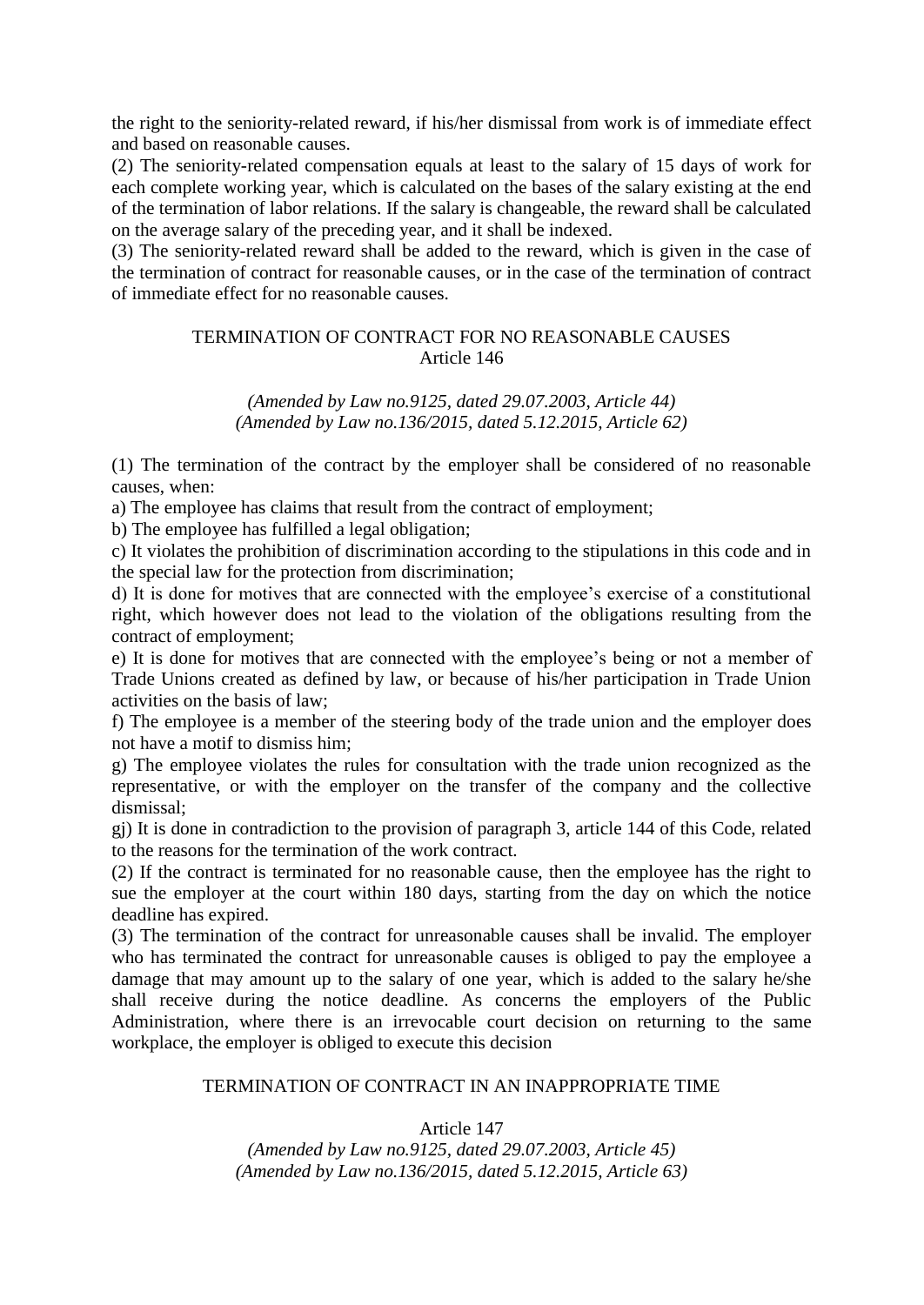- (1) The employer may not terminate the contract in the case where, according to the legislation in force, the employee is completing his/her military service, benefits payment related to temporary disability to work from the employer or Social Insurance for a period not longer than one year, as well as in the case where the employee is on holiday given to him/her by the employer.
- (2) When the termination of the contract takes place before the employee becomes subject to military service, or to temporary disability to work, or to vocations given by the employer and the notice deadline has not expired yet, such a deadline shall be suspended with respect to the period of his/her completion of the military service, of the temporary disability to work, or of vocations given by the employer, and it shall restart after the ending of this period.

## COLLECTIVE DISMISSAL FROM WORK

#### Article 148

## *(Amended by Law no.9125, dated 29.07.2003, Article 46) (Amended by Law no.136/2015, dated 5.12.2015, Article 64)*

- (1) The collective dismissal from work shall be considered to be the termination of labor relations by the employer for reasons that have not to do with the employees, when the number of dismissals from work within 90 days is at least 10 for the enterprises employing up to 100 employees; 15 for the enterprises employing over 100 up to 200 employees; 20 for the enterprises employing over 200 employees.
- (2) When the employer plans to execute collective dismissals from work, he/she is obliged to inform in writing the employees organization recognized as the representative of the employees. In absence of this, the employer informs his/her employee through advertisements put on the workplace, which can be easily seen. The notice shall contain especially the reasons of dismissal from work, the number of the employees to be dismissed, the number of the employees normally employed, as well as the time during which it is planned to execute these dismissals. The employer submits to the Ministry of Labor and Social Affairs a copy of this notice.
- (3) The employer makes consultations with the employees organization, recognized as the representative of the employees, for the purpose of reaching an agreement. In absence of this, the employer gives the opportunity to the employees to participate in the consultations. They are made in order to take measures to avoid or reduce the collective dismissals from work and to soften their consequences. The consultations are made within 30 days, starting on the day of notice as defined by point 2 of this Article, except for the case where the employer accepts a longer duration.
- (4) The employer informs in writing the respective ministry concerning the completion of the consultations and sends a copy of this notice to the concerned party. If the parties have failed to agree, the respective ministry helps them to reach an agreement within 30 days, starting from the day of notice as defined by this point, except for the case where the employer accepts a longer duration. The Ministry of Labor and Social Affairs can by no means stop the collective dismissals from work.
- (5) The employer notifies the employees that shall be dismissed, respecting the notification time limits, stipulated in article 143 of this Code, after the expiration of the period determined in paragraph 3 of article, when there is an agreement between the parties and when the respective ministry intervenes, after the expiration of the period stipulated in paragraph 4 of this Article.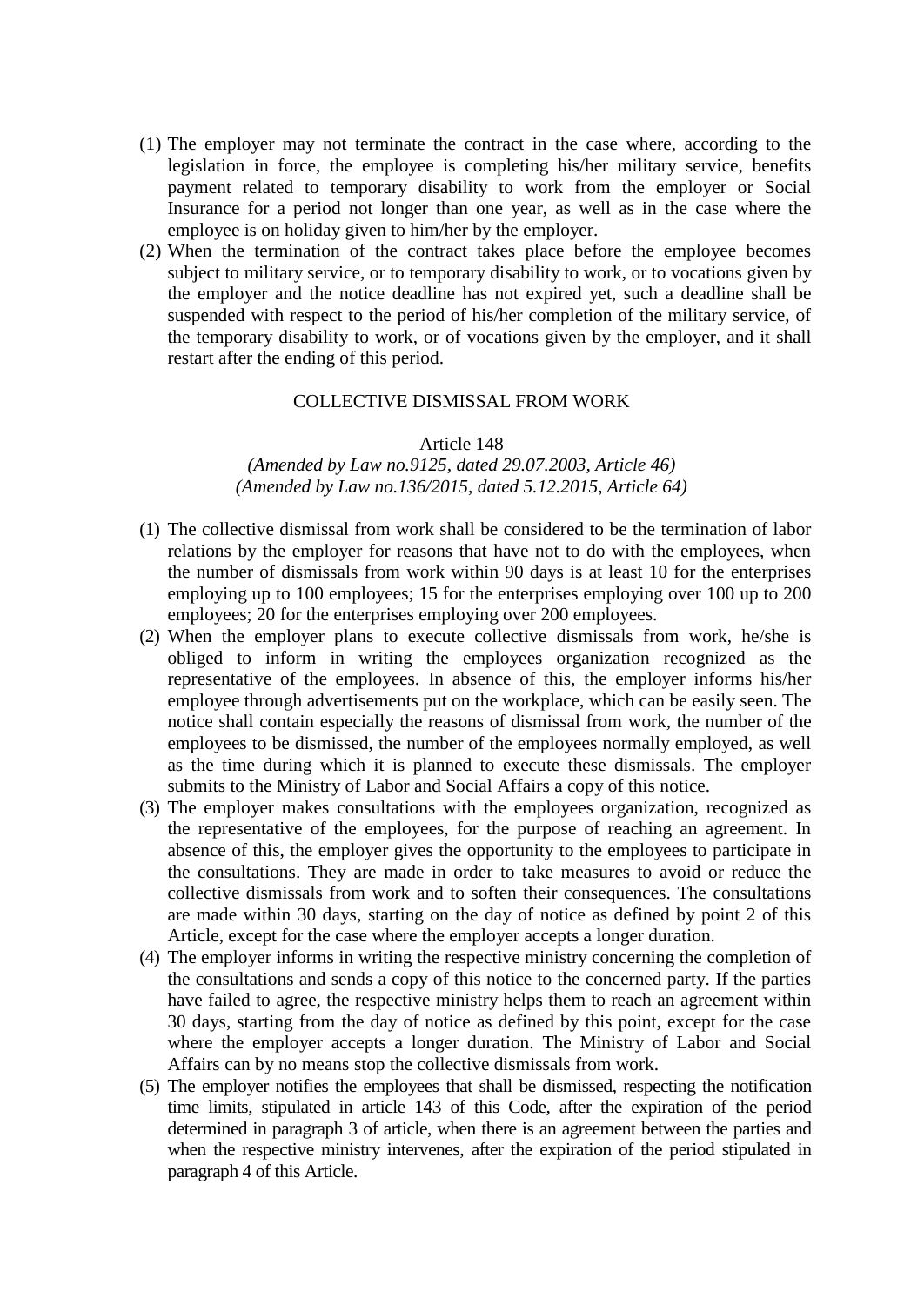- (6) The employer failing to respect the procedure of the collective dismissals from work as defined by points 1, 2, 3, and 4 of this Article, is obliged to pay the employee a damage, which equals up to six months of salary, and is added to the salary during the notice deadline, or to the damage compensation, which is received in the case where this deadline fails to be respected as defined by Article 143.
- (7) The employer shall give priority to the reemployment of the employees dismissed from work for reasons that are not related with the employees, if he/she employs employees of comparable qualification.

# B.CONTRACT OF FIXED DURATION

## **EXPIRY**

#### Article 149

### *(Amended by Law no.136/2015, dated 5.12.2015, Article 65)*

- (1) The contract of fixed duration shall expire at the end of the stipulated time limit, without a preliminary termination.
- (2) In case, after the termination of the fixed time limit, the contract is extended in silence beyond this time limit, it is considered as a contract with an indefinite duration.
- (3) In case the fixed duration contract is terminated before the time limit, the procedure provided for in Article 144 of this Code is enforced.

# Article 149/1

# **Information on the vcancies and job opportunities**

#### *(Added by Law no.136/2015, dated 5.12.2015, Article 66)*

- 1. The employer informs the employee employed through a contract of fixed duration on the vacancies and ensures to him equal opportunities with the other employees to be employed in a job of undefined duration.
- 2. The employer facilitates the employees with a fixed duration contract and provides appropriate trainings to increase their skills, career development and movability at work.

## Article 149/2 **Equal treatment**

#### *(Added by Law no.136/2015, dated 5.12.2015, Article 66)*

The employees with a fixed duration contract cannot be treated in a less favourable way than the employees with an indefinite duration contract, regarding the employment conditions, treatment and career opportunities at work. The employees with a fixed duration contract enjoy the same rights, proportionally, with the employees with an indefinite duration contract.

# PROBATION PERIOD

# Article 150 *(Amended by Law no.9125, dated 29.07.2003, Article 47)*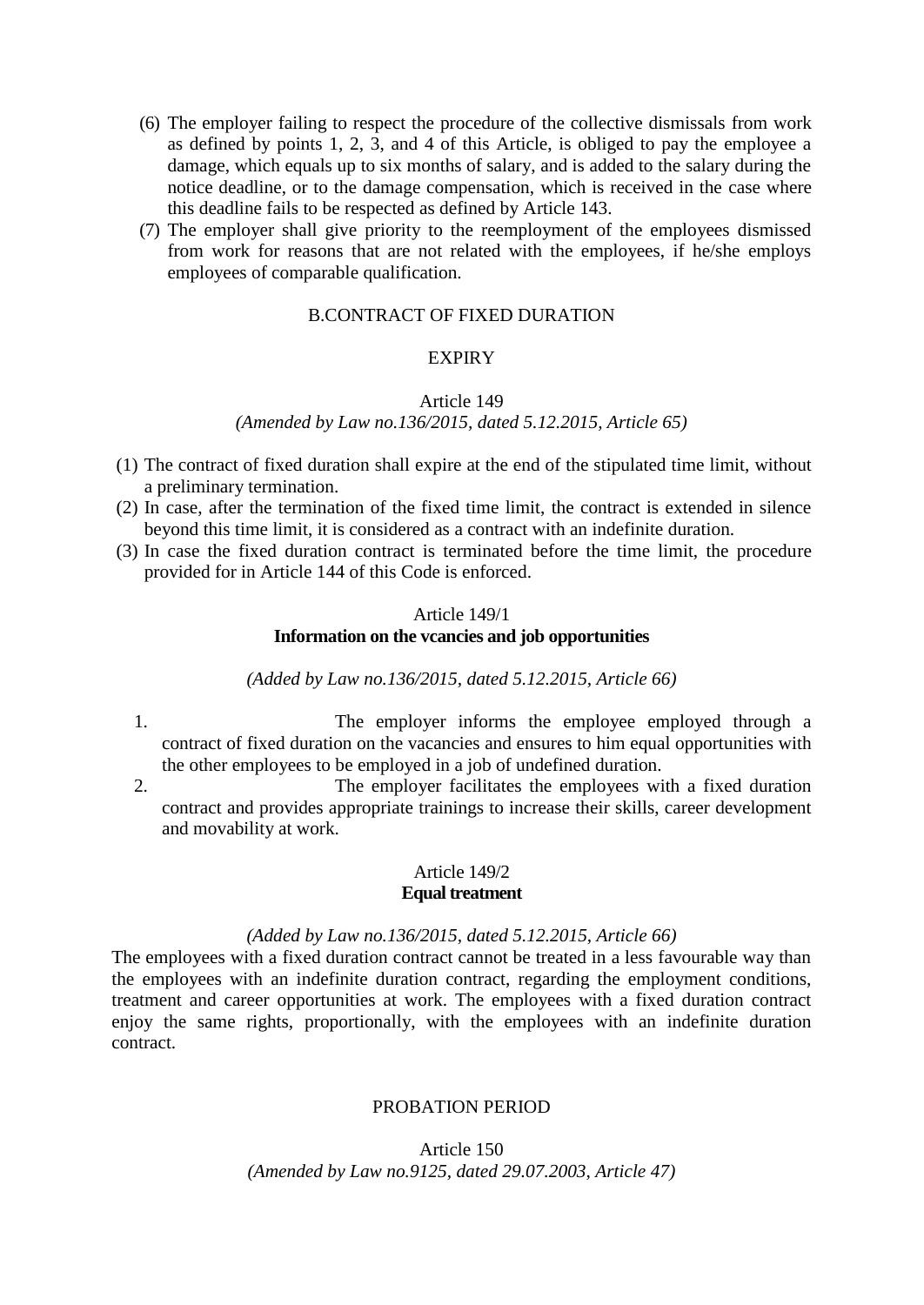(1) The parties envisage in writing a probation period, which lasts not longer than three months. The probation period may not be envisaged in the cases where the parties have been bound on a contract of employment, of which the object was the carrying out of the same job. (2) During the probation period, the notice deadline extends to 5 days. If the contract does not become invalid during the probation period, then this shall be included in the duration of the contract of fixed duration.

### LONG-TERM CONTRACT

## Article 151

*(Amended by Law no.9125, dated 29.07.2003, Article 48) (Amended by Law no.136/2015, dated 5.12.2015, Article 67)*

- (1) When the parties have been bound on one or more successive contracts of fixed duration for not less than three years, the non-renewal of the final contract by the employer shall be considered as the termination of the contract of indefinite duration. The fixed term contract between the same parties shall be considered as successive even in those cases when there is a short interruption, not longer than three months, after the termination of a contract and the conclusion of the other contract.
- (2) When the contract is entered into for more than three to five years, the employee may terminate it after three years. In this case, the deadline notice is two months, and it is extended until the end of the second month. When the contract is entered into for more than five years, the employee may terminate it after five years. In this case the deadline notice is three months, and it is extended until the end of the third month.

# SENIORITY-RELATED REWARD Article 152

With the termination of labor relations that have lasted not less than three years, the employee benefits a seniority-related reward as in the case of the termination of contract of undefined duration by the employer.

# C. **IMMEDIATE TERMINATION OF THE CONTRACT**

## Article 153 JUSTIFIED GROUNDS

## *(Amended by Law no.9125, dated 29.07.2003, Article 49)*

- (1) At any time the employer and the employee may immediately terminate their contract for justified grounds.
- (2) Justified grounds shall be considered all the serious circumstances that, in accordance of the principle of mutual trust, do not allow for asking the one who has terminated the contract to continue the labor relations
- (3) The court decides itself whether there have been justified grounds for the immediate termination of the contract. Justified grounds shall be considered only those cases where the employee violates the contractual obligations of serious offence, as well as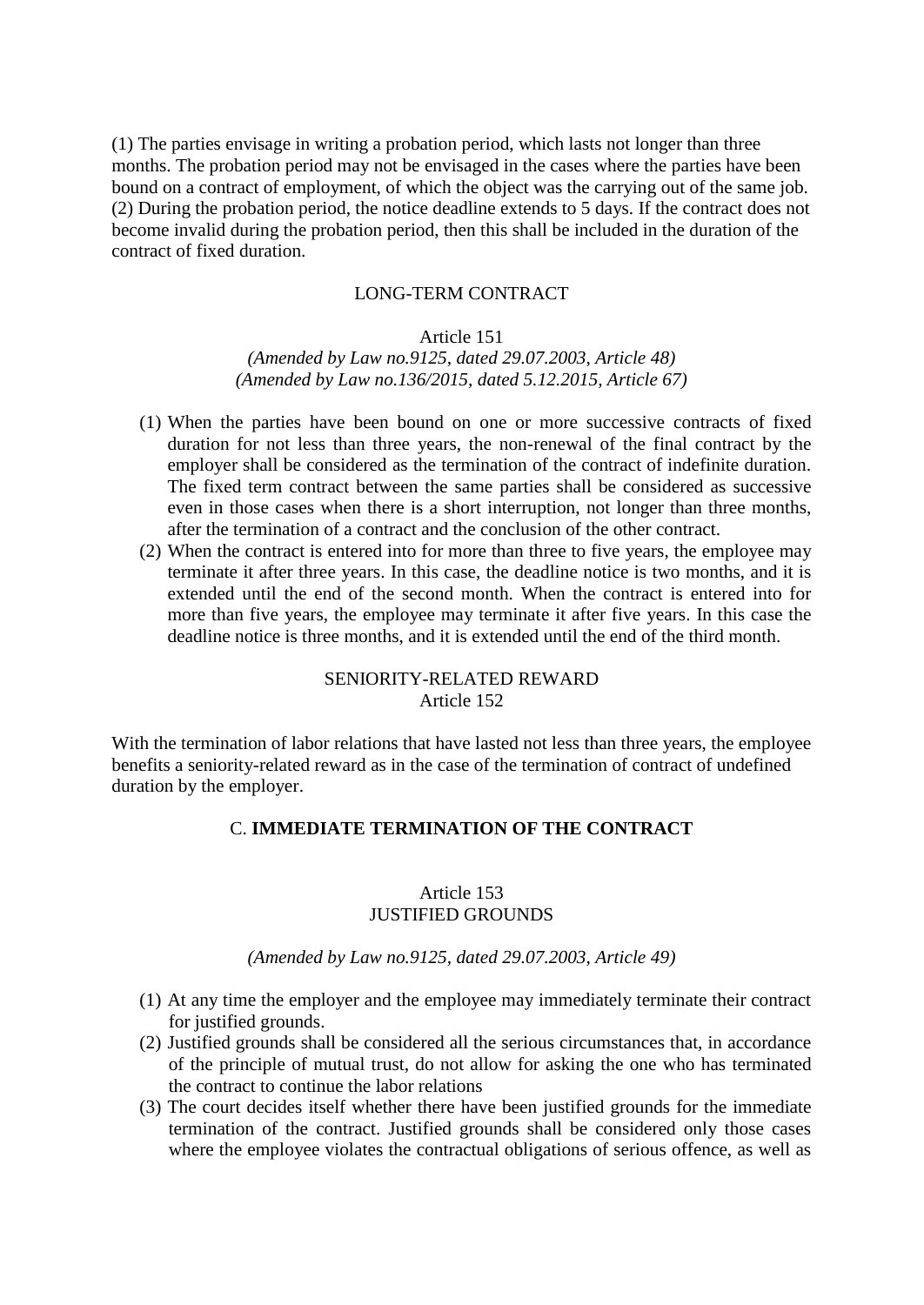the cases where the employee repeatedly violates the contractual obligations of nonserious offence, regardless of the employer's written warning.

# IMMEDIATE AND JUSTIFIED TERMINATION OF CONTRACT BY THE EMPLOYER OR THE EMPLOYEE

# Article 154

### *(Amended by Law no.9125, dated 29.07.2003, Article 50)*

(1) The contract of employment expires with its immediate termination.

(2) When the reasonable causes for the contract termination of immediate effect are connected with the violation of the contract by one party, it shall completely pay the damages to the injured party, as a result of failing to respect the notice deadline.

(3) The court, in the cases where the employee violates the contractual obligations of serious offence, decides that the employer shall not pay the damage as defined by Article 144, paragraph 5.

(4) The employee, who is immediately dismissed from work for reasonable causes, loses the right to seniority-related reward, but he/she preserves the right to the reward for unconsumed holidays. Any other claim, which results from labor relations, may become subject to court examination.

# IMMEDIATE AND UNJUSTIFIED TERMINATION OF THE CONTRACT OF EMPLOYMENT BY THE EMPLOYER

# Article 155

# *(Amended by Law no.9125, dated 29.07.2003, Article 51) (Amended by Law no.136/2015, dated 5.12.2015, Article 68)*

(1) The employee enjoys the right to the salary that he/she would have gained if the labor relations had expired at the end of the notice deadline defined by law or contract or with the expiry of the contract of defined duration.

(2) The employer may subtract from the salary the income that the employee has saved as a result of work interruption, the income from another job, or the income that he/she has deliberately waived.

(3) In the cases of the immediate and unjustified termination of the contract of employment by the employer, the court, after having assessed all the circumstances, shall decide to oblige the employer to pay the employee damages that equal to not more than the salary of a working year. With regard to the employees of the Public Administration, when there is an irrevocable decision on returning to the previous workplace, the employer is obliged to execute this decision.

(4) If the contract is terminated without justified grounds, the employee is entitled to sue the employer at the competent court within 180 days from the day when the work relations are terminated. In the case when the unjustified motif is revealed after this time limit has expired, the employee submits a claim within 30 days from the day when this motif is revealed.

# MMEDIATE AND UNJUSTIFIED TERMINATION OF THE CONTRACT BY THE EMPLOYEE

# Article 156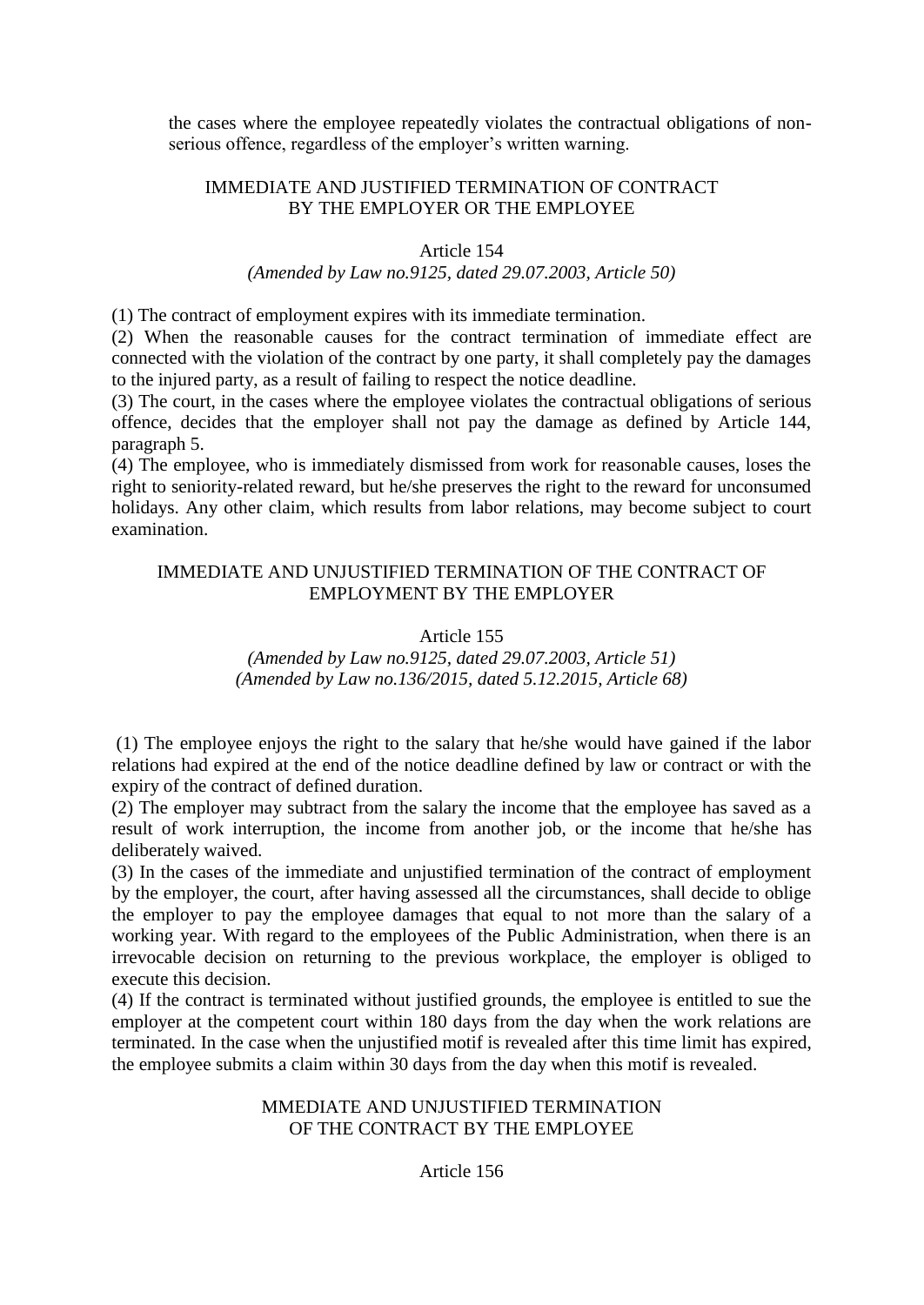# *(Amended by Law no.136/2015, dated 5.12.2015, Article 69)*

(1) When the work contract is terminated by the employer, because it is proved that the employee is not present at the work-place determined at the work contract, or abandons it immediately, without reasonable grounds, and has not notified in writing within 7 days the employer, this is considered as unjustified termination of the work contract by the employee. The employee shall be liable towards the employer financially not more than the salary of a week. He/she shall be liable even for the additional damage, which is the difference between the damage and the salary of a week.

(2) The court may decide on the decrease of the payment of damages if the employer has not suffered any damage, or if the damage is smaller than the amount of damages to be paid as defined by the above-mentioned paragraph of this Article.

(3) When the right to asking to be paid the damages does not expire because of compensation, it shall remain valid for thirty days, starting from the date on which the employee has refused to begin work or abandoned it.

## EMPLOYEE'S DEATH

#### Article 157

#### *(Amended by Law no.9125, dated 29.07.2003, Article 52)*

(1) The contract expires with the death of the employee.

(2) In this case, the employer shall pay for the employee the salary of one month, starting from the day of the latter's death, the salary of two months, whereas if the labor relations have lasted for more than three years, and if the employee leaves his/her spouse and juvenile children, or in absence of them, other persons, as defined by the Code of Family.

#### EMPLOYER'S DEATH Article 158

(1) With the death of the employer, the contract shall pass on to his/her heirs without undergoing changes; each party may terminate the contract by respecting the legal notice deadline.

(2) The contract entered into mainly because of the employer's qualities shall expire with his/her death; in this case, the employee shall benefit his/her salary until the legal notice deadline expires.

### COLLECTIVE CONTRACT OF EMPLOYMENT

# CHAPTER XV

#### CONTENT

#### Article 159

(1) The collective contract contains the provisions governing the conditions of employment, the entering into contracts, the content and concluding of individual contracts of employment, the vocational training as well as the relations between the contracting parties.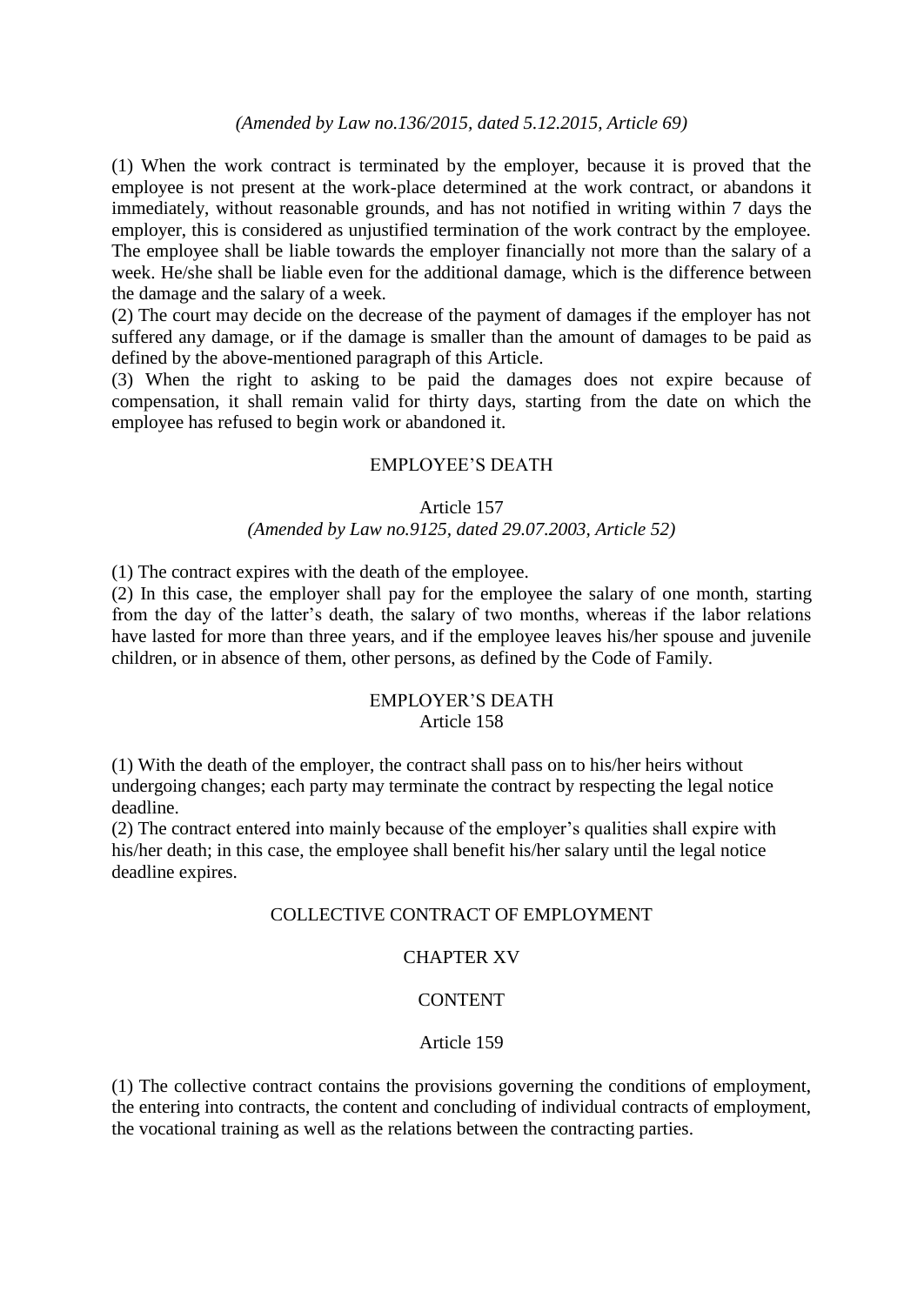(2) The collective contract may contain provisions that place the employers and the employees in compulsory relations established by the parties through a collective agreement towards the juridical persons.

(3) The collective contract may not contain provisions that are less favorable for the employees than those of the laws and sub-legal acts in force, with the exception of the cases expressly defined by the law.

## PARTIES

#### Article 160

The collective contract of employment is entered into by one or more employers or organizations of employers, on one side, and one or two Trade Unions, on the other side.

#### **SCOPE**

#### Article 161

(1) The collective contract defines the territorial and occupational scope of its application. (2) The collective contract is entered into on enterprise or branch level in accordance with the agreement between the contracting parties.

# RELATED SUBJECTS

#### Article 162

*(Amended by Law no.8085, dated 13.03.1996, Article 45) (Amended by Law no.136/2015, dated 5.12.2015, Article 70)*

(1) Any employer who has signed the collective contract or any member of a contracting organization is bound on the collective contract. The latter shall apply to all the employees of the employer, who are, are not, members of the contracting Trade Union organization.

(2) When the employer resigns from the signing organization, he/she shall remain bound on the collective contract until its expiry, but not longer than three years.

(3) When the employer alienates the enterprise, the collective contract shall equally apply to the new owner until the termination of the time during which it is valid, or for the period when another collective contract with the new owner has been signed or is enforced.

(4) Upon the order of the Minister of Labor, the effects of the collective contract may include all the employers of the branch when the employers bound through the collective contract employ at least half of the employees of the branch. The procedure is regulated by the Decision of the Council of Ministers.

### Article 163

*(Amended by Law no 9125, dated 29.07.2003, Article 53) (Amended by Law no 136/2015, dated 5.12.2015, Article 71)*

# REQUEST TO CONDUCT TALKS FOR ENTERING INTO COLLECTIVE CONTRACT

1. Any representative organization of employees, which is created in compliance with law, may ask from any employer or organization of employers to start the negotiations on entering into the collective contract at enterprise, enterprises, and branch or industry level in favor of one or several occupational categories. Many organizations of employees may exercise this right jointly.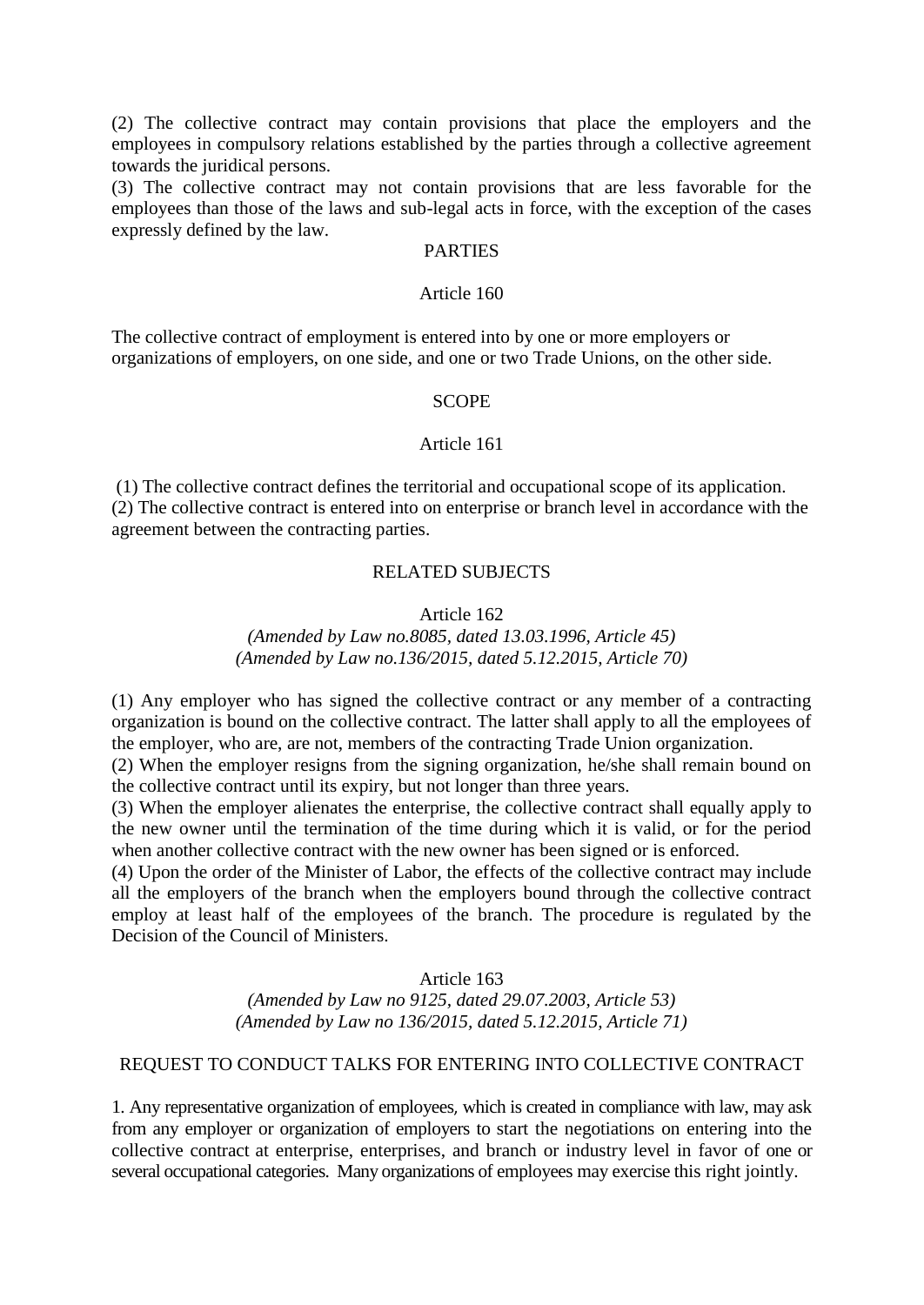2. The trade union organisations are entitled to seek information regarding all the issues regarding all the issues pertaining to negotiations. The information should be provided within 1 calendar week, starting from the day having been requested, unless the parties or their representatives have agreed to another timing.

3. The request for beginning the negotiations on entering into the collective contract is made in writing. It is accompanied with the copy of the statute of the organization or of the organizations of the requesting employees, as well as with the necessary indices that prove their representation in the enterprise, enterprises, or in the given branch.

4. The employer who has been asked to begin the negotiations must make the request public by posting it on an exposed place at his/her enterprise within two weeks. If the request is made on a branch level, it should be posted on all the enterprises or branches. The organization or the organizations of the employees, which demand the beginning of negotiations, must see to it that the posting gets done properly

5. If the representation of the organization or of organizations of the employees who have demanded the beginning of the negotiations is not objected, it should be acted as defined by Article 165 of this Code. In this case, the representation of the organization or of the organizations of the employees may not be objected for a period of two years.

6. If the signing of the collective agreement has not been preceded by a proper posting of the request, the employers or the organization of the employers may not object the beginning of a new procedure of having the representation of the organization or of the organizations of employees recognized, aiming at the opening of the negotiations for signing another collective agreement. The first collective agreement, having been entered into, without respecting the obligation of making it public through posting, shall be invalid from the moment of the entering into force of the second agreement, which is bound by respecting the procedures as defined by this Code.

7. Prior to the working plans being approved and seeking the services of the employees during the night, the employer should consult the representatives of the interested employees regarding the details of these plans and the forms of organising the work over night, being more appropriate for the enterprise and its personnel, as well as for the measures for the health at work and the necessary social services. The consultation should occur appropriately at the enterprises having the employees working over night.

# RECOGNITION PROCEDURE OF THE MOST REPRESENTED ORGANIZATION OR ORGANIZATIONS OF THE EMPLOYEES

Article 164

# *(Amended by Law no 8085, dated 13.03.1996, Article 46) (Amended by Law no 9125, dated 29.07.2003, Article 54)*

1. If the representation of the organization or organizations of the employees who have demanded the beginning of the negotiations is objected, any concerned organization of employees should submit to the employer or the organization of the employers, at its own expenses, the evidence of representation. This evidence is presented in the form of a notary certificate by virtue of which the notary public certifies the number of the members of the organization of the employees on the basis of the membership fees paid during the last two years, or of the personal, written and oral, statements of the member employees. 2. The organization proving that it has the greatest number of member employees at the enterprise, or branch, shall be considered as the most represented organization. If some organizations of employees are presented together, then the group of the organizations, which has the greatest number of members, shall be considered to be the most represented.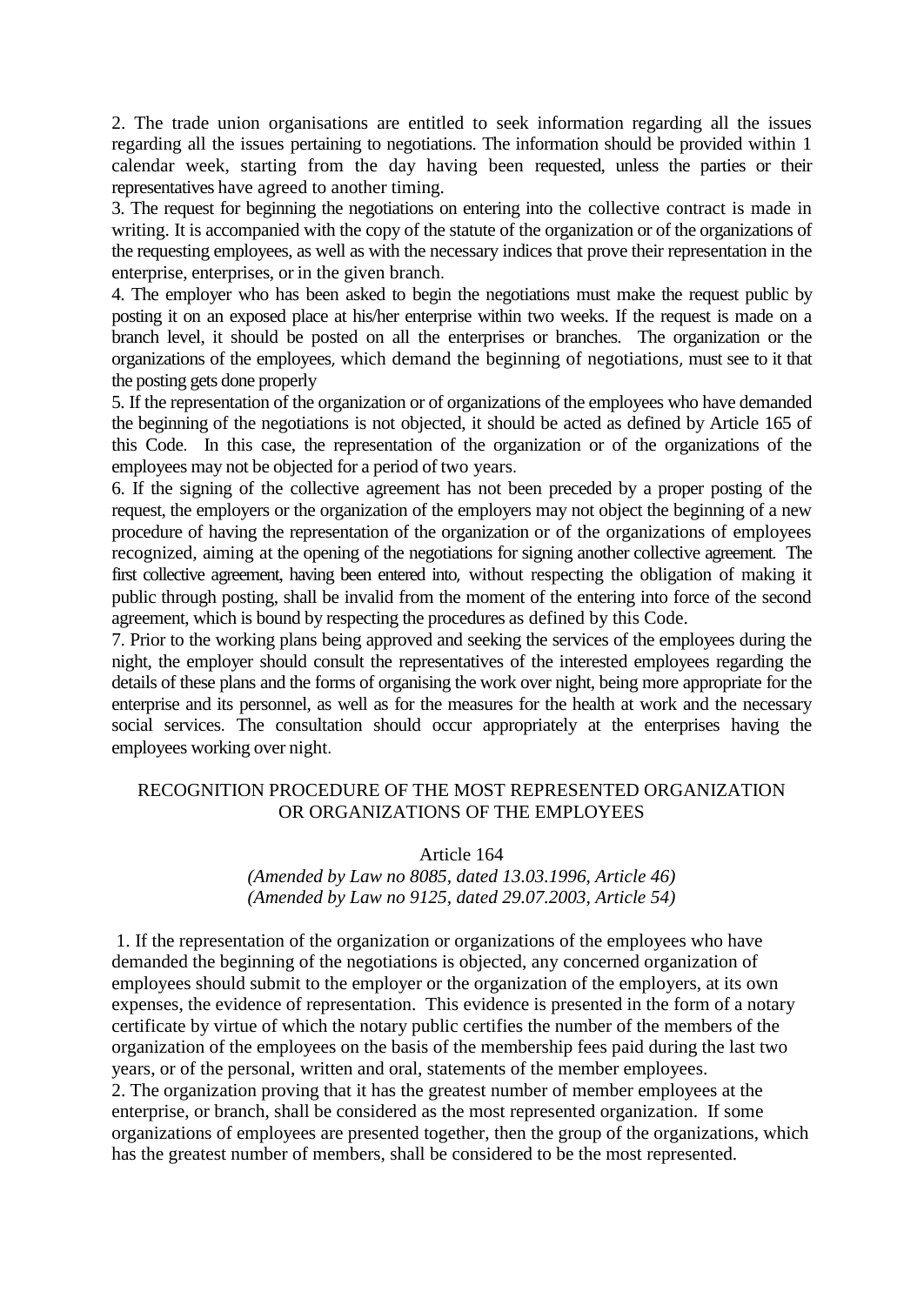3. If the employer, the organization of the employers, or the organizations of the employees, object to the notary certificate, then they should submit a complaint at the District Reconciliation Office (if the negotiations on the collective contract do not extend beyond the borders of a district), or at the National Reconciliation Office (if the negotiations on the collective contract extend beyond the borders of more than one district). This complaint must be submitted within weeks, starting from the day of the announcement of the results in compliance with the notary certificate. The Reconciliation Office examines all the evidence and decides on the representation of the organization, or of the organizations of the employees, and announces it within two weeks, starting from the day of its involvement with the issue. When the employer, or the organization of the employers rejects the decision of the Reconciliation Office, they have the right to seek the organization of a secret ballot within two weeks, starting from the day of the announcement of the decision.

The manner of the organization and the voting procedure are regulated by Decision of the Council of Ministers.

4. The representation of the organization, or of the organizations of the employees, cannot be objected to for a period of two years, starting from the date of the announcement of the decision by the Reconciliation Office, which has been accepted by the parties, or of the result by the voting commission.

Paragraph 5 shall be repealed.

# NEGOTIATIONS. MEDIATION ARBITRATION

#### Article 165 *(Amended by Law no 8085, dated 13.03.1996, Article 47)*

(1) When the representation of the organization, or organizations has not been objected, or when an organisation or group of organisations has been recognized as representatives upon the occasion of a voting organised by the Ministry of Labour, the employer or the organization of the employers must receive the party demanding the negotiations within two weeks of the request being received or, in the event of balloting, of the announcement of the outcome by the Minister of Labour; parties have to negotiate in good faith regarding the entering into the contract.

(2) Where the negotiations are not completed within 30 days of the request being received or, in the event of balloting, of the announcement of the outcome by the Minister of Labour, the employer or the employers' organisation should be bound to the procedure of mediation, upon the request of the most interested party.

(3) If the negotiations fail to end within 30 days as of the date of the request being received by the Reconciliation Office and the parties have not agreed to resort to arbitration for resolving the dispute, they may make use of other legitimate means.

#### FORM

# Article 166

(1) The collective contract will be valid only if in a written form. All the parties must sign it. When a party is an organization, the representatives of the latter are assigned in compliance with the statute.

(2) The collective contract may be terminated or changed only in writing.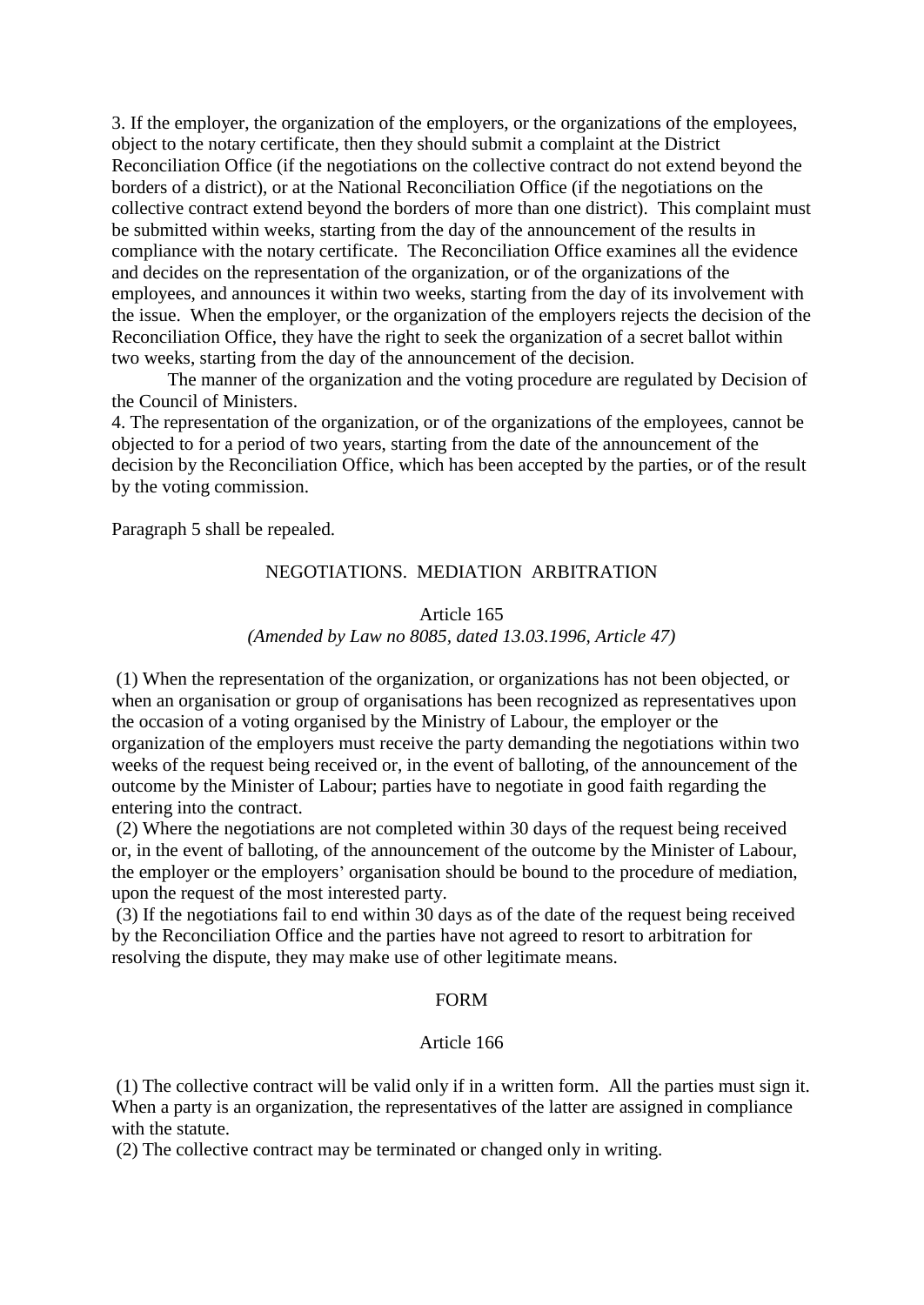(3) The collective contract will be valid only if it is made in the form of a written decision given by the Reconciliation Office, which the parties have assigned through an agreement.

## **DEPOSITION**

Article 167

## *(Amended by Law no 136/2015, dated 5.12.2015, Article 72)*

1. The employer must deposit the original copy of the collective contract within 5 days, starting from the date of the conclusion of this contract between the parties, at: a) at the regional employment office regarding the collective contracts at enterprise level; b) at the ministry being responsible for labour, for the collective contracts at branch or enterprise level, as long as the enterprise is carrying out its activity in more than one region. (2) The deposition of the contract provided by Paragraph (1) of this Article will not condition the validity of the collective contract.

## AMENDMENT AND RENEWAL

# Article 168

In the cases of the changing or renewal of the collective contract, the provisions 164, 165 of this Code will be applicable by way of analogy.

## EFFECTS ON THE RELATIONSHIPS BETWEEN THE CONTRACTING PARTIES AND THE THIRD PARTIES

Article 169

*(Amended by Law no 8085, dated 13.03.1996, Article 48) (Amended by Law no 136/2015, dated 5.12.2015, Article 73)*

(1) Each of the contracting parties shall implement the contract; when the party is an organization, it will see to it that its members implement the contract.

(2) Each of the parties shall abide by the obligation of work peace only when the parties have agreed upon it explicitly and in writing.

(3) The imposition of work peace, as defined by Paragraph (2) of this provision, will be executed by any Trade Union being or not contracting organization, within the territorial and occupational scope of implementation of the collective contract, and by any person bound on the latter.

# SETTLEMENT OF DISPUTES

#### Article 170

*(Amended by Law no 9125, dated 29.07.2003, Article 56) (Amended by Law no 136/2015, dated 5.12.2015, Article 74)*

(1) When one party violates the collective contract, the other party will address to the court or Court of Arbitration, where the latter has been provided for in the collective contract. (2) When the contract is violated, the court or the Court of Arbitration will decide on

imposing the party that has been found guilty to pay the damages caused to the other party.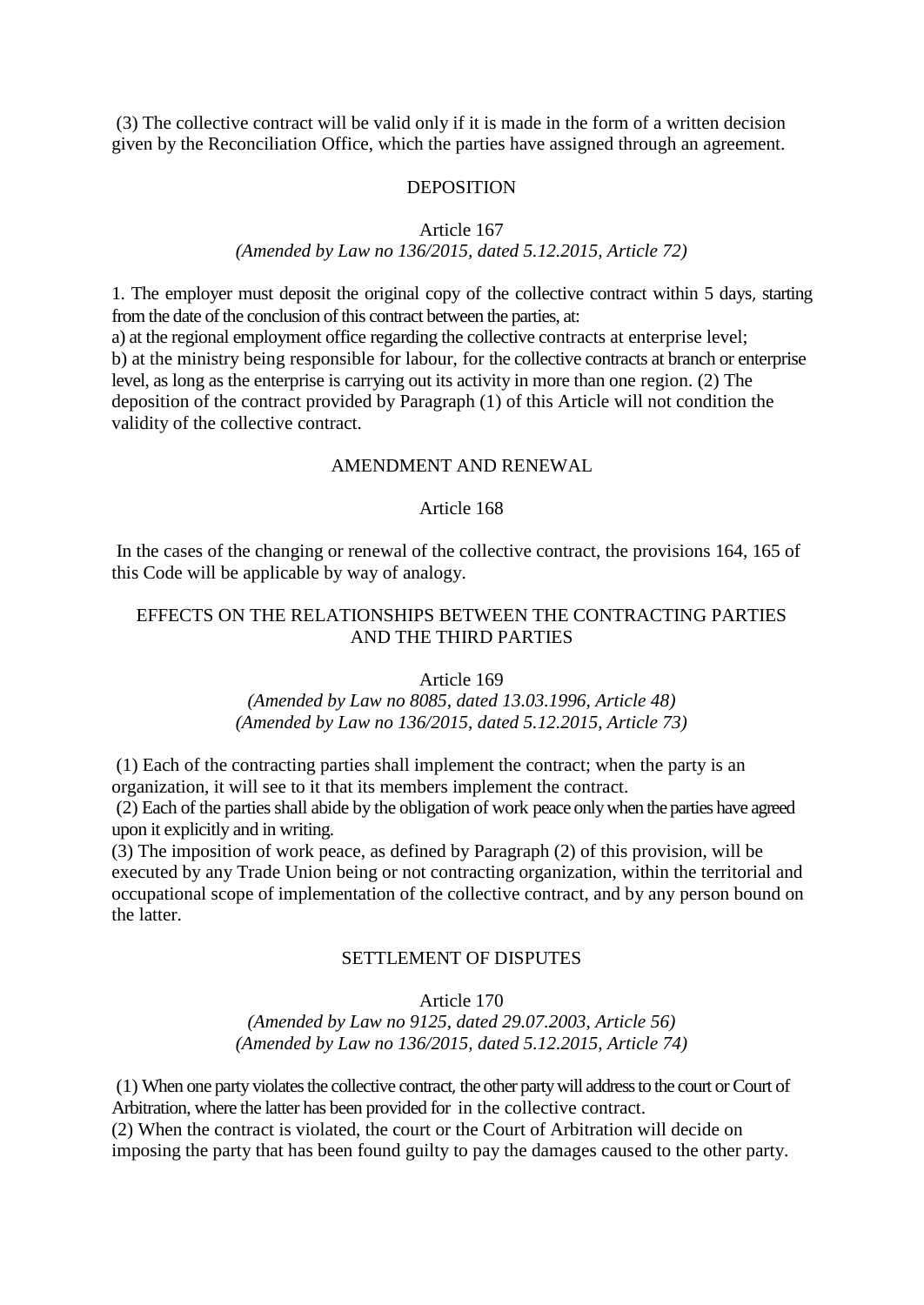(3) When any member of the contracting party has committed the violation, the court will decide on imposing him/her to pay the damages that the other party or any of its affected members has suffered.

(4) In addition to the damage compensation as defined by the above point, the court will decide on the amount of fine that the party, which has been found guilty, must pay to the benefit of the harmed party, in the cases where this amount has not been set by the collective contract.

#### EFFECTS ON THE INDIVIDUAL CONTRACTS OF EMPLOYMENT

# Article 171

(1) The provisions of the collective contract pertaining to employment conditions shall directly regulate the individual contracts of employment, which are concluded by any employer who has concluded the contract.

(2) Any provision of the individual contract of employment, which is less favorable for the employee than the provision of the collective contract is invalid, and will be substituted for this provision.

# SETTLEMENT OF CONFLICTS

# Article 172

The court has the authority to settle any individual or collective dispute concerning the implementation of the contract.

#### DURATION

## Article 173

(1) The collective contract is entered into for a defined or undefined duration.

(2) Each party may terminate the collective contract which has been entered into for an undefined duration. In this case, the notice deadline spans six months.

(3) Each party may terminate the collective contract being entered into for a defined duration lasting more than three years, once the deadline has expired. In this case, the notice deadline spans six months.

(4) When several employers or employees enter into the collective contract, the termination of the collective contract by any of them does not affect the collective contract between the rest of them.

(5) The collective contract may not be reasonably kept in force, when the circumstances change considerably and cannot be foreseen at the moment of binding it. In this case, the most concerned party may approach the court to have the early termination decided.

# VARIETY OF COLLECTIVE CONTRACTS

## Article 174

(1) When, at the same enterprise, there is an inclination to implement two collective contracts, one concluded at enterprise level or at the level of a group of enterprises, whereas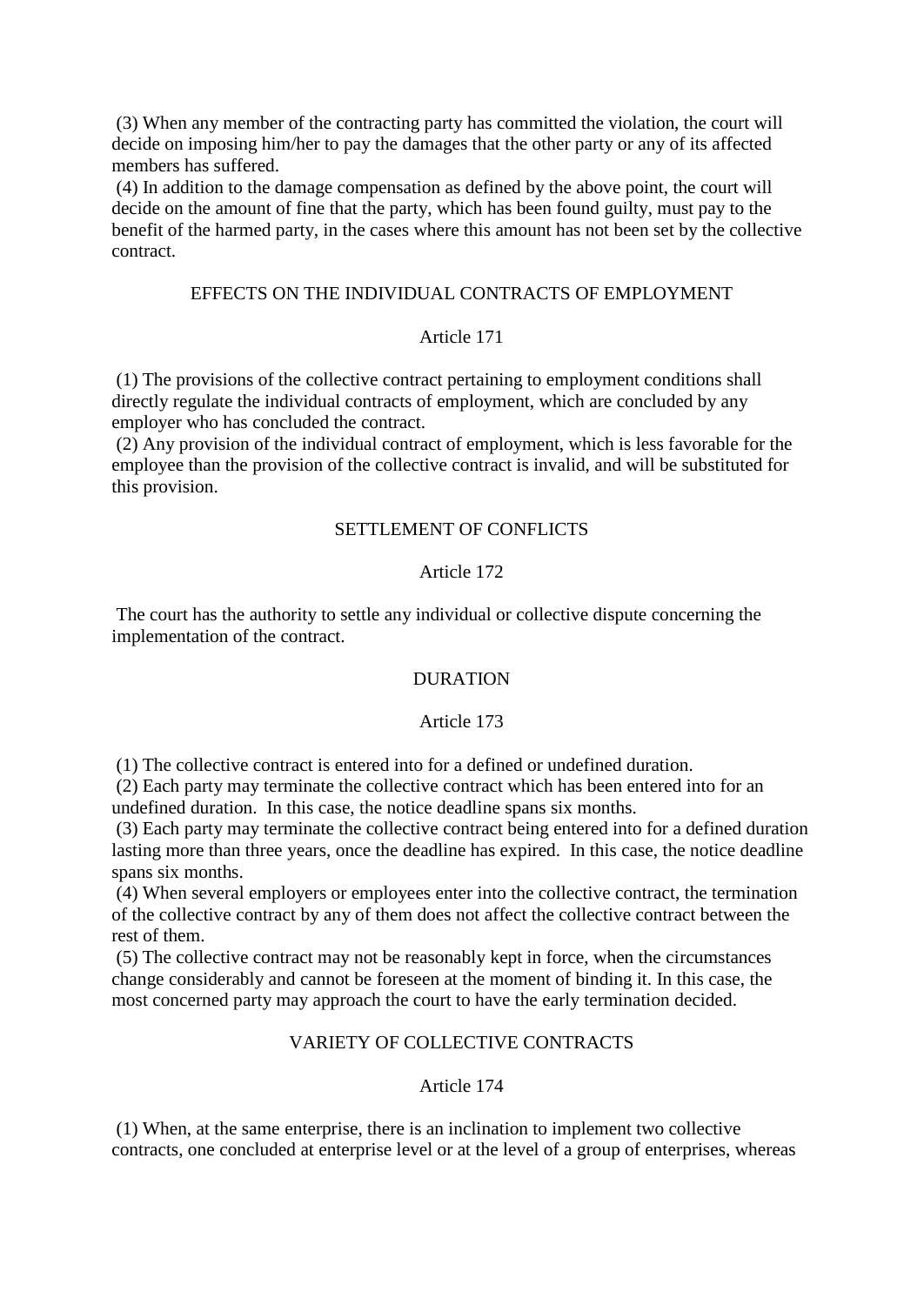the other one at branch level, any employee may demand the implementation of the most favourable provision.

(2) If, at the moment of concluding the collective contract on branch level, the employer has been bound on a collective contract on enterprise level or on the level of a group of enterprises, he/she may announce himself/herself free from the latter, once the contract entered into at branch level enters into force, unless otherwise defined by the collective contract at branch level.

## CONSEQUENCES OF THE TERMINATION OF THE COLLECTIVE CONTRACT

# Article 175

(1) The collective contract ceases to exert its effects on the contractual parties, when the deadline to terminate it has been reached.

(2) Any individual contract of employment included within the scope of the implementation of the collective contract continues to be regulated by the provisions of this contract, with the exception of the cases where it has been changed through an agreement between the employer and the employee or when they have terminated it. The same rule applies to the relations between the employer and the employee and any juridical person as defined in the collective contract by the parties.

(3) The collective contract may provide that all the benefits or a part of them resulting from it are valid during the duration of the contract. The right to benefit becomes null and void once the contract terminates.

## TRADE UNION ORGANIZATIONS

#### CHAPTER XVI

## A. CREATION

## PRINCIPLES

Article 176

## **Trade union organisations and organisations of employees**

*(Amended by Law no 8085, dated 13.03.1996, Article 49) (Amended by Law no 9125, dated 29.07.2003, Article 57) (Amended by Law no 136/2015, dated 5.12.2015, Article 75)*

1. Trade Unions and the Organizations of Employers are independent social organisations , being established as voluntary unions of employees or employers, the aim of which is the representation and protection of the professional, social and economic interests and rights of their members.

2. The trade union organizations and the organisation of employers have the right to create federations, confederations and to accede them. The federation is created as a result of the voluntary union of two or more professional organizations. The confederation is created as a result of the voluntary union of two or more federations. Any organization, federation or confederation has the right to accede international organizations of employees or of employers.

3. In the sense of this provision, the pensioners and the unemployed may accede the organizations of the employees.

# **STATUTE**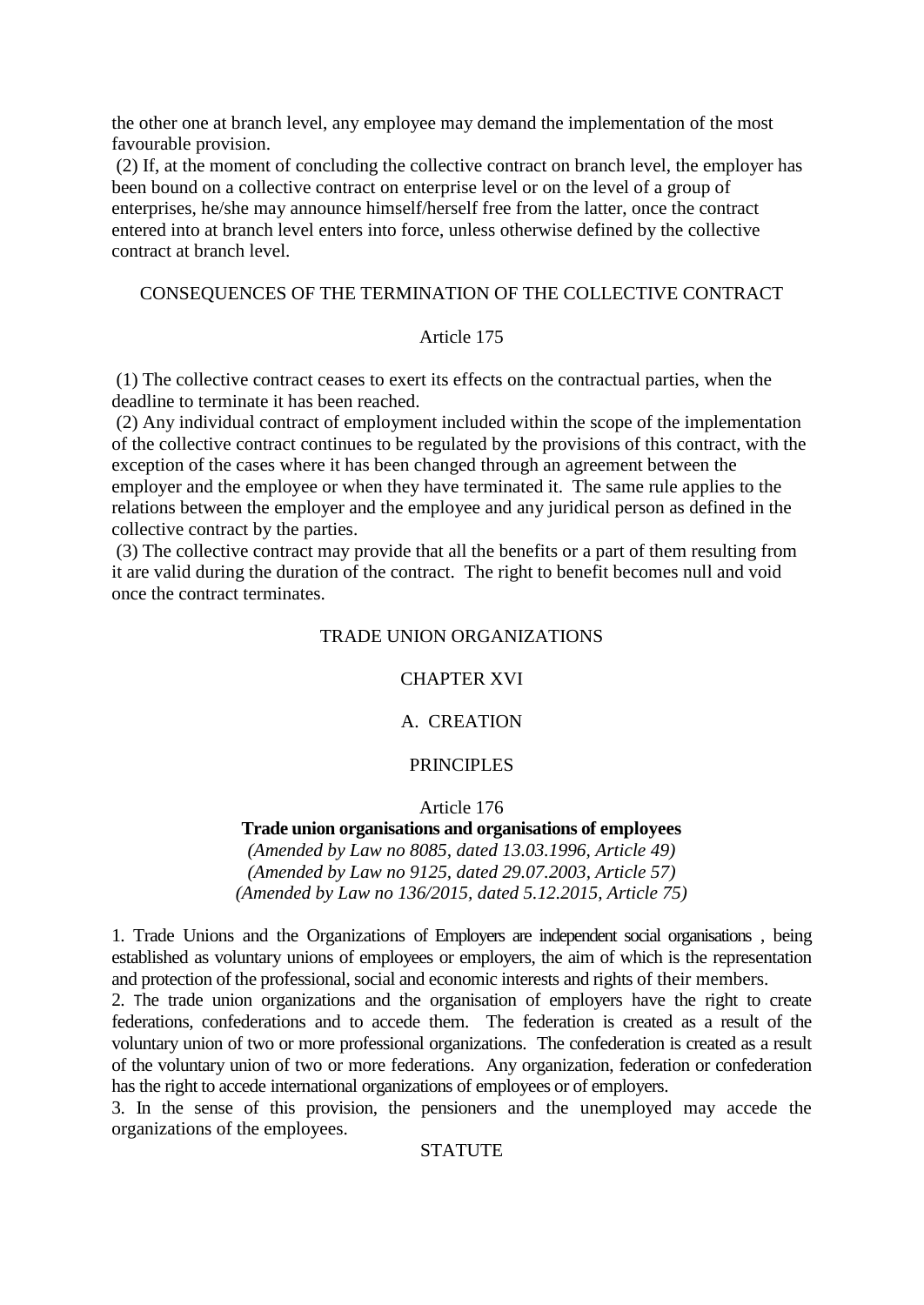## Article 177

# *(Amended by Law no 9125, dated 29.07.2003, Article 58) (Amended by Law no 136/2015, dated 5.12.2015, Article 76)*

(1) The act of incorporation and the articles of association of any organization must be signed by not less than five signatory members representing the organization of employers, and by not less than twenty signatory members representing the organization of employees.

- (2) The articles of association must always contain:
- a) the name of the organization;
- b) the place where its seat is located;

c) its goals;

d) the conditions of admission, resignation and expelling the members;

e) the rights and duties of the members;

f) the composition and functioning of the steering bodies as well as the duration of mandates;

g) as the case might be, affiliation to the federation or confederation;

h) the measures to be taken in case of its dissolution.

(3) The highest body of the organization determines the rate of membership fees.

# ACQUIRING OF LEGAL PERSONALITY

# Article 178

## *(Amended by Law no 9125, dated 29.07.2003, Article 59) (Amended by Law no 136/2015, dated 5.12.2015, Article 77)*

(1) The Trade Union organizations and the organisation of employers, federations and confederations must submit their respective articles of association to the Court of Tirana, so that they can be recognized as legal entities.

(2) The Trade Union organization acquires the legal personality after 60 days as of the date on which it has submitted its articles of association to the Court of Tirana, unless otherwise decided by the court.

#### NAME

# Article 179 *(Amended by Law no 136/2015, dated 5.12.2015, Article 78)*

No Trade Union organization and organisation of employers can bear the name of any existing organization.

#### DEPOSITING OF THE STATUTE

### Article 180 *(Amended by Law no 136/2015, dated 5.12.2015, Article 79)*

Any Trade Union organization or employers' organisation must deposit a copy of its statute and of the decision of the court at the Ministry being responsible for labour.

## B. TRADE UNION LIBERTIES

#### PRINCIPLES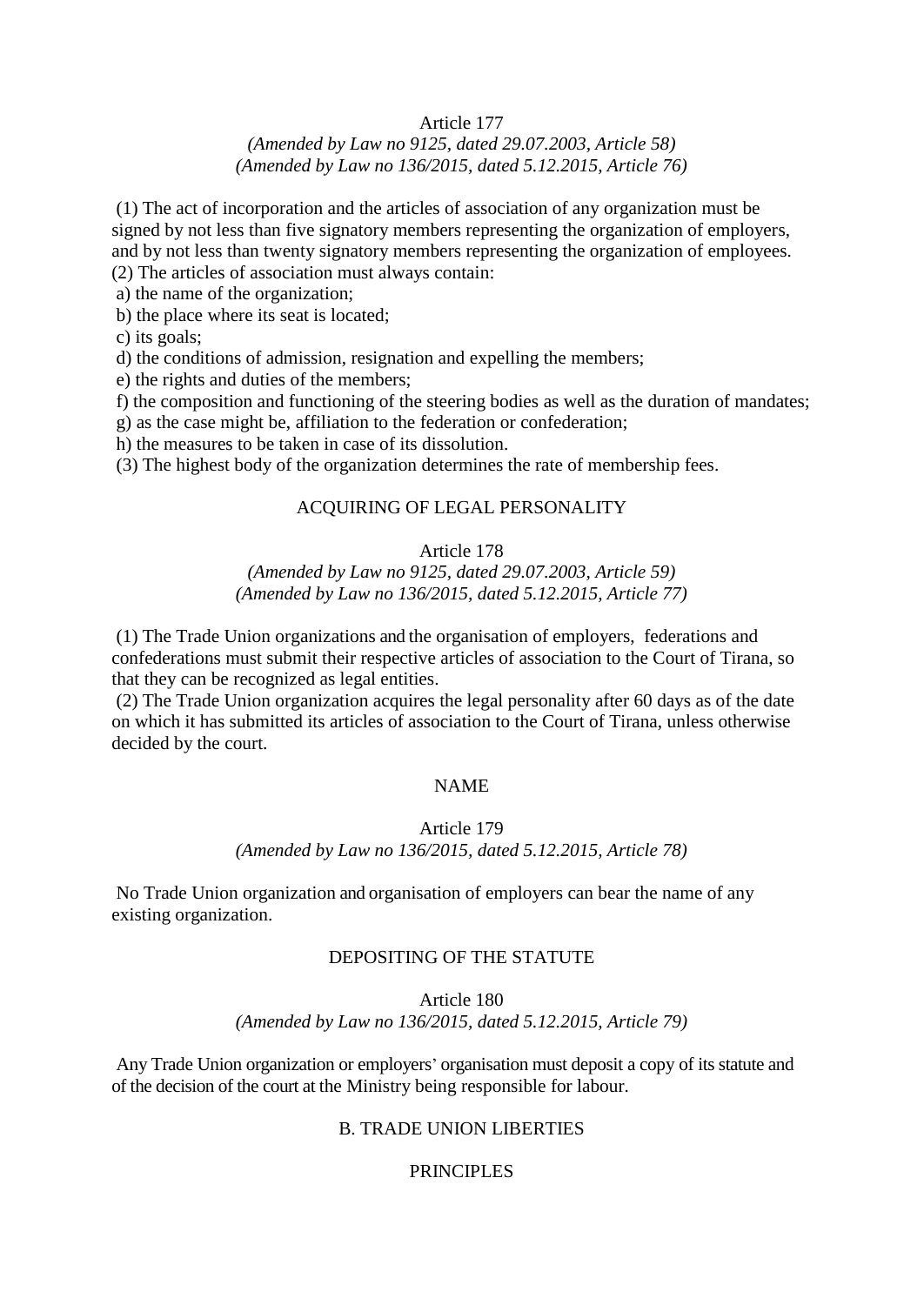# Article 181

*(Amended by Law no 9125, dated 29.07.2003, Article 60) (Amended by Law no 136/2015, dated 5.12.2015, Article 80)*

(1) The Trade Union organization freely organizes the administration and activity; it freely drafts its program.

(2) Any Trade Union organization must carry out its activity in compliance with the legislation in force.

(3) The discrimination against the Trade Union representatives is prohibited.

(4) The termination by the employer of the contract of employment of representatives of the organization of the employees without the consent of this organization shall be invalid. The representatives of the trade union organisation may not grant their consent for the termination of the contract, as long astermination of the contract violates the principles of equal treatment or upon seriously aggrieving or making impossible the normal functioning of the trade union. The request of the employer on granting the consent of the trade union organisation shall be responded to within 8 days by the respective body of the organisation. The employer may terminate the labour contract as long as the trade union organisation grants its consent or where the court determines the withholding of this consent ungrounded. Where the employer does not observe the procedure provided for in this paragraph, the termination of the labour contract shall be invalid.

5. The change of the conditions of the contract of employment of the representatives of the organization of employees may be made only with the consent of the employee and of this organization. The employer may not change the workplace of the representatives of the organization of employees, even if this change is provided for by the contract of employment, without the consent of the employee and of this organization, except for the cases where the change is absolutely indispensable for the economic activity of the enterprise.

6. If the representatives of the organization of employees, acting at national scale, during their mandate work and get paid by these organizations, their contracts of employment with the employer shall be suspended. At the end of the mandate, suspension ceases to exist and the contract of employment shall re-enter into force. From this moment on, the parties shall enjoy all the rights and obligations, which stem from the contract of employment.

7. The employer must create all the necessary conditions and facilities for the elected representatives of the organizations of employees to normally exercise their functions, which are defined in the collective contract of employment. To this effect, the employer must: a) allow them to enter into working premises;

b) allow the distribution of notices, of brochures, publications and other documents, which belong to the organization of employees;

c) give them the required time to participate in the activities of these organizations inside and outside the country;

ç) allow them to enter into working premises and create facilities for them to collect the membership fees of the organization, as well as to organise meetings and appointments.

8. The trade union rights being benefited based on more than two consecutive collective contracts can not be contested by the employer.

9. The representatives of the trade union enjoy the protection provided for in this Article even subsequent to end of the mandate, for a period not less than 1 year.".

# PROTECTION OF THE RIGHTS OF THE MEMBERS AT COURT

## Article 182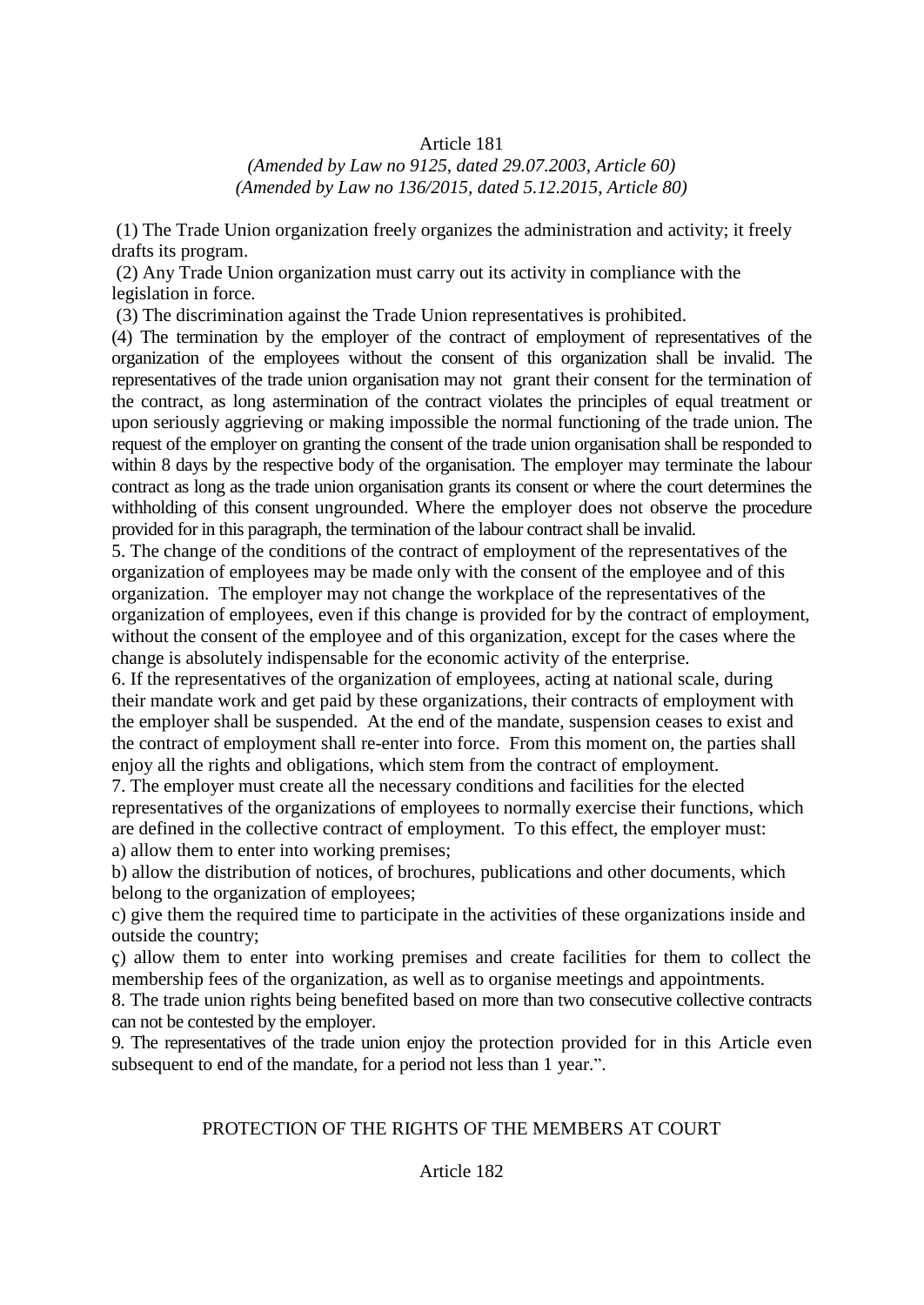## *(Amended by Law no 8085, dated 13.03.1996, Article 50)*

Any organization of employees, which is recognized as a legal entity may approach the court for the protection of the interests of each of its members, and to get the employer abide by legal provisions, by collective and individual contracts of employment.

### **RESOURCES**

### Article 183

(1) The financial sources of the Trade Union organizations consist of membership fees, of donations, and of the income from social, economic or cultural activities.

(2) The incomes obtained by the Trade Union organizations are exempted from taxes to the extent provided by the fiscal law.

## C. PROHIBITION AGAINST INTERVENTION

## PRINCIPLES

#### Article 184

## *(Amended by Law no 9125, dated 29.07.2003, Article 62)*

1. Forbidden shall be any act of intervention in the creation, functioning and administration of the professional organizations, on the part of the State bodies.

2. Forbidden will be any act of intervention in the creation, functioning and administration of the organizations of employees by the employers, or the organizations of employers.

## ACTIONS OF INTERVENTION OF THE STATE BODY

# Article 185

(1) The State body does not intervene in the cases that restrict the rights provided by Article 182 of this Code, or that hinder their legal assumption, with the exception of the cases where legitimacy has been violated.

(2) The Trade Union organization may approach the court to prevent any act of intervention or threat to it.

# ACTIONS OF INTERVENTION OF THE EMPLOYER OR OF THE ORGANIZATION OF EMPLOYERS

### Article 186

(1) Actions of intervention on the part of the employer, or of an organization of employers, shall be considered the measures that:

a) encourage the creation of the organizations of employees, which are dominated by an employer or an organization of employers, or support organizations of employees with financial means or through other ways, for the purpose of placing these organizations under the control of an employer, or of an organization of employers;

b) prevent the creation, functioning or administration of an organization of employees;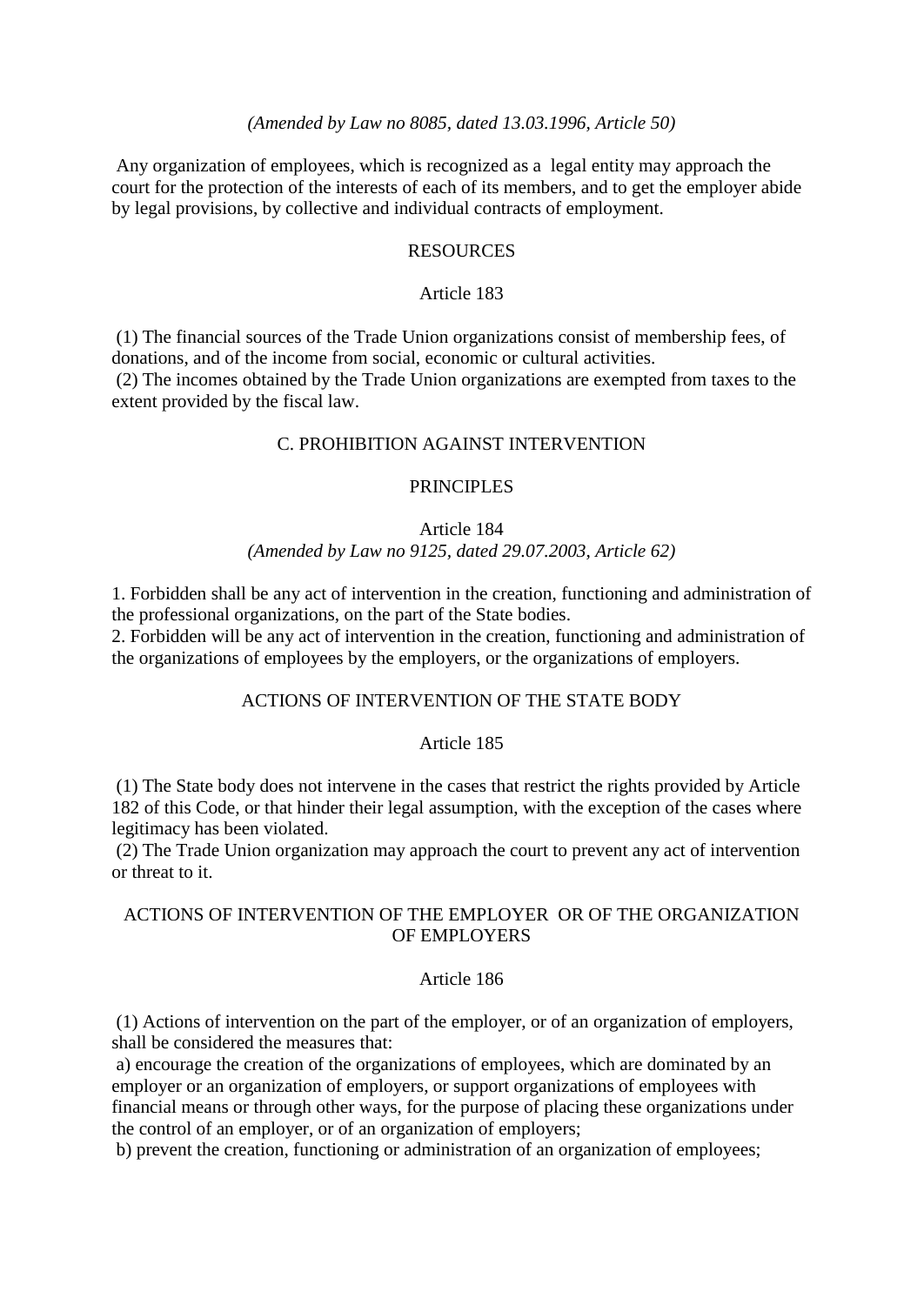c) harm the employee because of his/her Trade Union membership or activity, by way of discriminating against him/her.

#### DISSOLUTION

### Article 187

(1) The dissolution of a Trade Union organization is decided in compliance with the ways defined in the articles of association.

(2) Upon the request of the Minister of Labor or of any other body assigned on the basis of law, the Court of Tirana may decide to dissolve the Trade Union organization, whenever it carries out activities that openly run contrary the law.

### CHAPTER XVII

# MEDIATION, RECONCILIATION, ARBITRATION *(Title of Chapter amended by Law no 9125, dated 29.07.2003, Article 63)*

## **DEFINITION**

# Article 188 *(Amended by Law no 8085, dated 13.03.1996, Article 51)*

By collective conflict is meant any conflict between some employees, one or several organizations of employees, on one hand, and one or several employers, or one or several organizations of employers, on the other hand.

# Article 188/a

#### *(Amended by Law no 9125, dated 29.07.2003, Article 64)*

The mediator is assigned by the Minister of Labor and Social Affairs, or by the administrative body authorized by the former, within the public administration of the Ministry of Labor and Social Affairs.

# Article 189 STATE RECONCILIATION OFFICE *(Amended by Law no 9125, dated 29.07.2003, Article 65)*

(1) The Reconciliation Office is set up in every district. The Reconciliation Office is set up upon the order of the Minister of Labor and Social Affairs.

(2) The National Reconciliation Office is set up in Tirana.

(3) The Reconciliation Office consists of its Chairman and two members who are representatives of the most represented organizations of employees, and of two other members who are representatives of the most represented organizations of employers.

(4) The Chairman and the members are rewarded by the state at the amount as determined by the Decision of the Council of Ministers.

(5) The reconciliation procedure is free of charge and regulated by the Decision of the Council of Ministers.

### TERRITORIAL COMPETENCES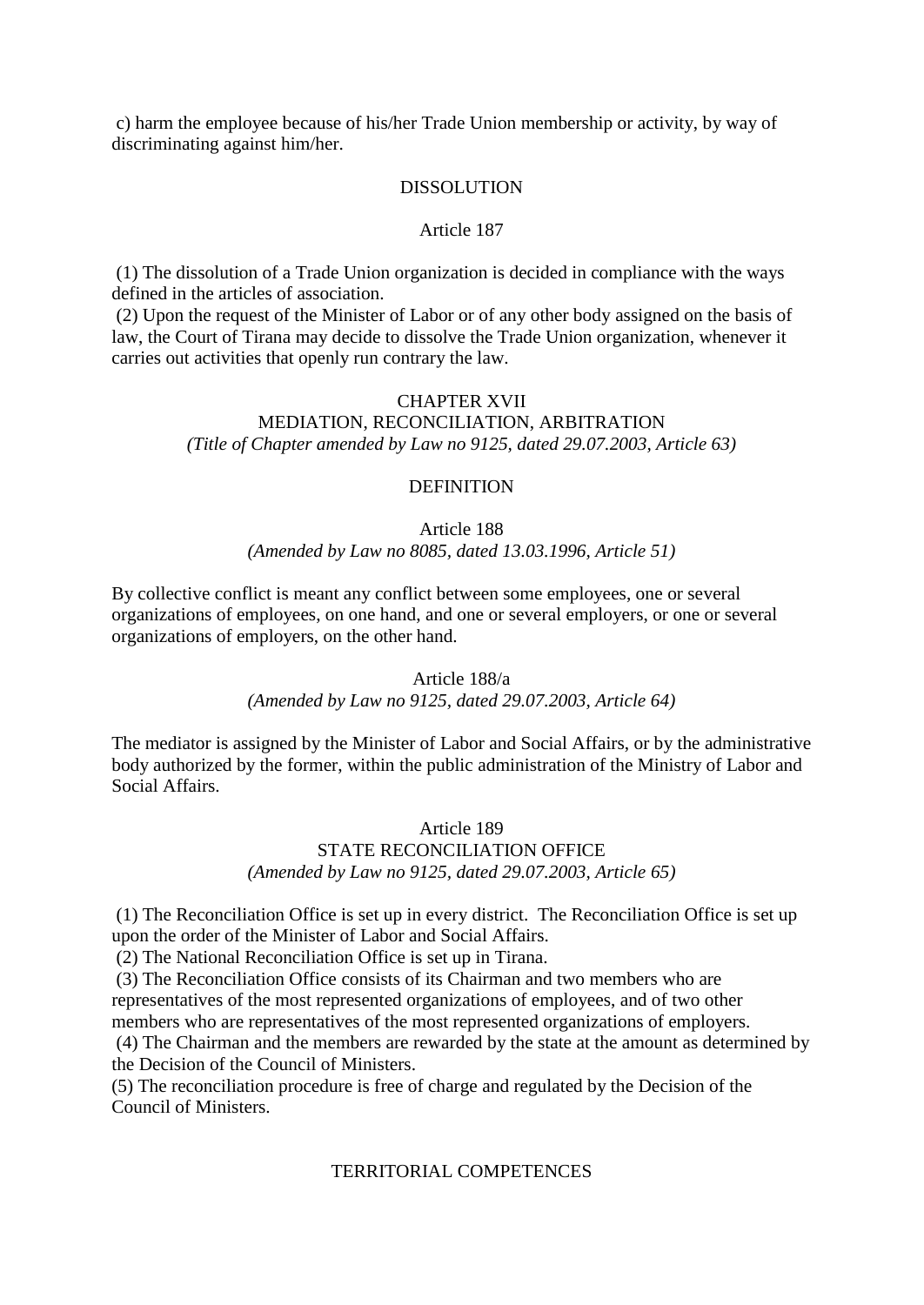### Article 190

# *(Amended by Law no 8085, dated 13.03.1996, Article 52) (Amended by Law no 9125, dated 29.07.2003, Article 66)*

1. The Reconciliation Office in the districts is responsible for settling any conflict arising within the district where it is located.

2. The National Reconciliation Office is responsible for settling any conflict that affects more than one district.

3. The Minister of Labor and Social Affairs, whenever the circumstances justify it, may resort to the National Reconciliation Office to deal with any conflict arising within a district. 4. The National Reconciliation Office may decide to convene even outside Tirana.

#### SUBSTANTIVE COMPETENCES

Article 191

*(Amended by Law no 8085, dated 13.03.1996, Article 53) (Amended by Law no 9125, dated 29.07.2003, Article 67)*

1. The mediator and the Reconciliation Office may be seized of any collective conflict. They may declare their lack of authority, as long as the parties have entered into a collective contract which is in force, which provides for a sufficient reconciliation procedure. 2. The conflicts related to the interpretation or implementation of law, in principal, are examined by the court, or by the Court of Arbitration. If the mediator or the Reconciliation Office has been seized of, they may give up the reconciliation procedure. Each party reserves the right to address the court, or the Court of Arbitration.

3. Where the circumstances justify, the Chairman may accept that the Reconciliation Office be seized of a conflict between two or several organizations of employees and two or several organizations of employers.

# Article 192

### MEDIATOR *(Amended by Law no 9125, dated 29.07.2003, Article 68)*

1. The mediator is engaged in cases of any collective conflict, upon the request of any concerned party, addressed to the Minister of Labor and Social Affairs, or to the State Labor Inspectorate.

2. When engaged in dealing with a collective conflict, the mediator must intervene without delay to help the parties to find a solution through good understanding.

3. The mediation procedure is obligatory and shall last up to 10 days.

# Article 193 RECONCILIATION OFFICE *(Amended by Law no 9125, dated 29.07.2003, Article 69) (Amended by Law no 136/2015, dated 5.12.2015, Article 81)*

1. If the mediator declares the failure of mediation, the Minister of Labor or the administrative body authorized by him shall put into motion the Reconciliation Office.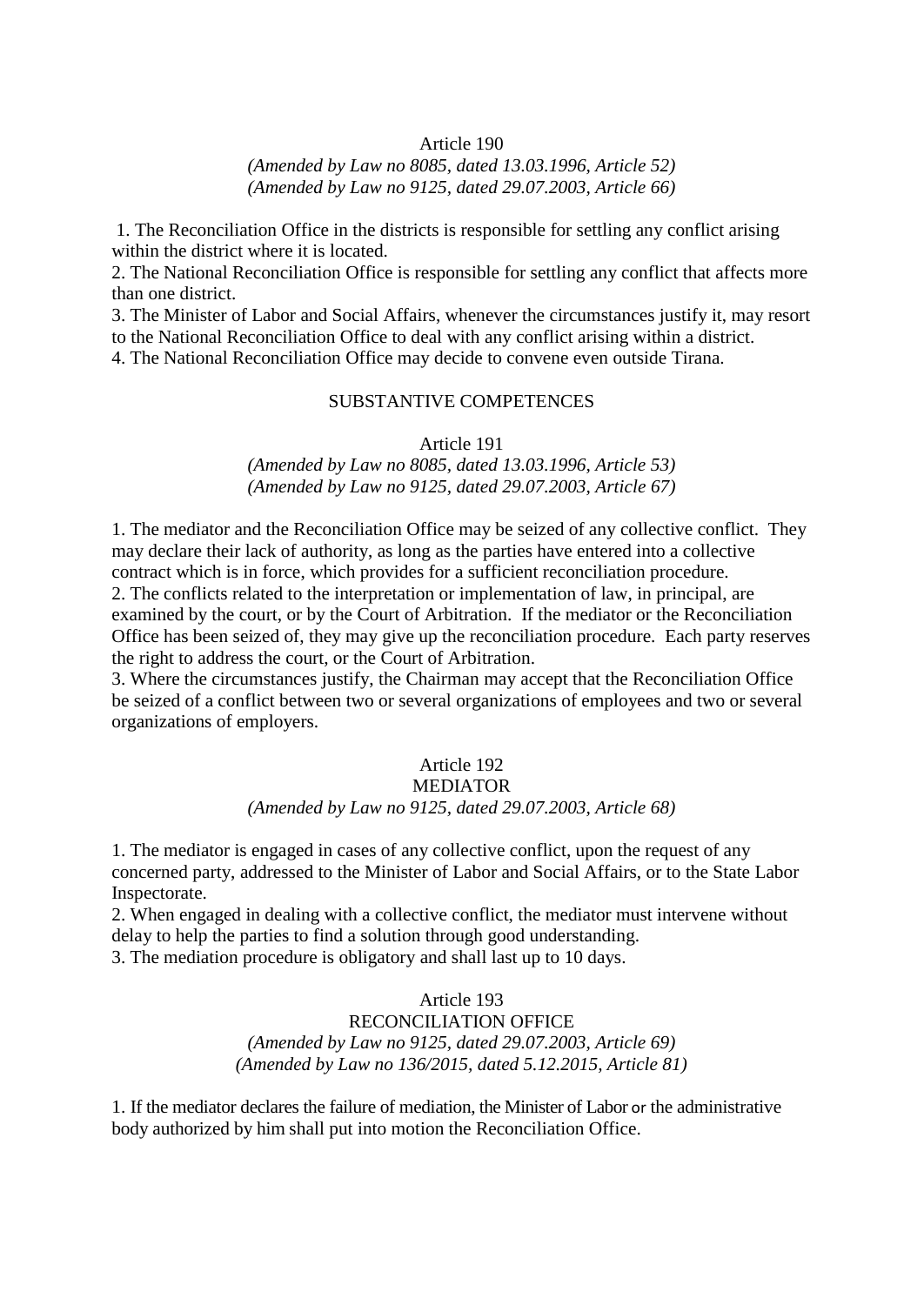2. The Office may summon any concerned party. The parties have the obligation to be present at the examination session and participate in the debates, presenting the data that the Office requests.

3. Upon the motivated request of one of the parties, only the Chairman receives the data related to the documents presented by this party. Afterwards, he makes them known to the members of the Reconciliation Office to the extent that he deems to be reasonable.

4. The Reconciliation Office tries to help the parties to reconcile.

5. The Reconciliation Office presents a reconciliation proposal to the parties, which it may make public provided that both parties agree to this.

6. The parties may be assisted by any person assigned by them.

7. The reconciliation procedure is obligatory and lasts up to 20 days.

8. The other procedural regulations are set by the Chairman of the Reconciliation Office.

## Article 194

# COURT OF ORBITRATION *(Amended by Law no 8085, dated 13.03.1996, Article 54) (Amended by Law no 9125, dated 29.07.2003, Article 70)*

1. If the reconciliation fails, both parties together may address to the Court of Arbitration. The parties, by way of agreement and free of any form, appoint one or three arbitrators. To the effect of helping and advising the parties, the Ministry of Labor and Social Affairs shall make available to them a list of arbiters.

2. The decision of the Court of Arbitration is an executive title, on the basis of the rules governing arbitration, which are provided for in the Code of Civil Procedure.

3. The arbitrators shall be paid by the parties.

4. Arbitration must end within 3 weeks, as of the date the Court of Arbitration has been seized of.

#### Article 195

SPECIAL REGIMES PROVIDED THROUGH A COLLECTIVE CONTRACT *(Amended by Law no 8085, dated 13.03.1996, Article 55) (Amended by Law no 9125, dated 29.07.2003, Article 71)*

1. The parties bound by a collective contract may assign a mediator, a Reconciliation Office or a Court of Arbitration, to settle the disputes between them.

2. In this case, the mediator and the State Reconciliation Office provided for by this Code shall not be responsible to resolve a conflict. Excluded shall be the cases where the mediator and the Reconciliation Office, as defined by the agreement, are unable to be seized of in due time.

### Article 196

ARBITRATION IN THE SERVICES OF VITAL IMPORTANCE *(Amended by Law no 9125, dated 29.07.2003, Article 72) (Amended by Law no 136/2015, dated 5.12.2015, Article 82)*

In the services of vital importance, as defined by this Code, the conflicts shall be resolved in an obligatory way and finally, following the procedure of mediation and reconciliation, by a Court of Arbitration consisting of arbitrators being appointed by the parties. If the parties fail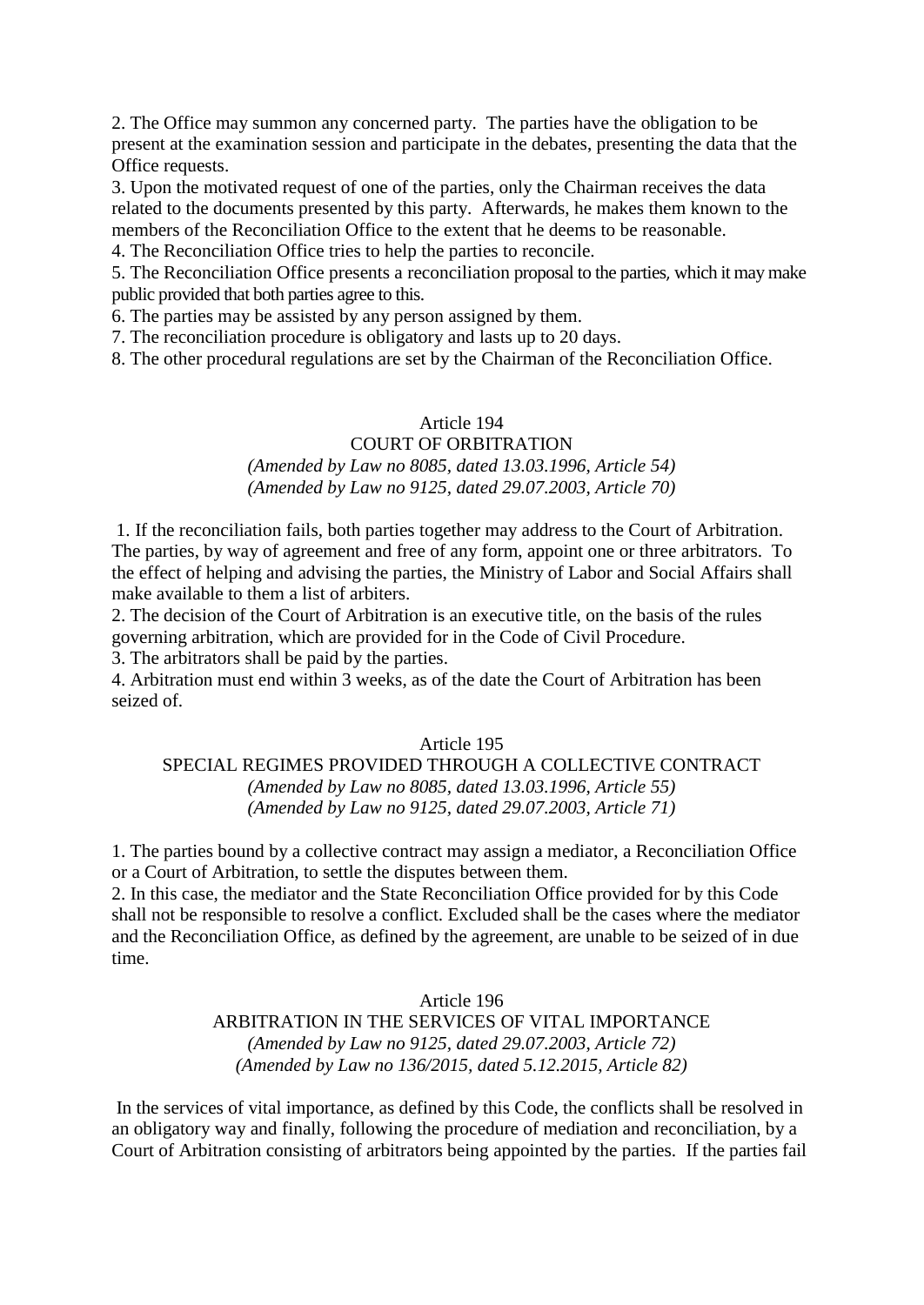to agree, the arbitrators are assigned by lots out of the list of arbitrators by the court within five days, starting from the date of the request of one of the parties.

# Article 197 RIGHT TO STRIKE GENERAL CONSIDERATIONS *(Amended by Law no 9125, dated 29.07.2003, Article 73)*

1. The right to strike is guaranteed by the Constitution of the Republic of Albania.

2. The Trade Unions are entitled to exercise the right of strike for the purpose of solving their economic and social demands in compliance with the rules as defined by this Code.

3. Participation in the strike is voluntary. No one may be forced to participate in a strike against his/her own will.

4. Any action that includes compelling, infringing or discrimination of the workers because of their participation or not in a strike shall be prohibited.

5. While the strike is taking place, the parties must make efforts, through negotiations, to reach a common understanding and sign the relevant agreement.

## Article 197/1

## ENTITY ENTITLED TO GO TO STRIKE *(Amended by Law no 9125, dated 29.07.2003, Article 74)*

Only the Trade Unions shall enjoy the right to organize and announce the strike.

# PROTECTION OF THE RIGHT TO WORK AND OF THE RIGHT TO STRIKE Article 197/2 *(Amended by Law no 9125, dated 29.07.2003, Article 74)*

1. The use of force to interrupt the lawful strike of the workers is prohibited.

2. The organizations of employees may undertake actions through peaceful means in order to persuade the workers to participate in strike, without violating the right of the workers not participating in strike to work.

3. The employer, during the time that the strike is taking place, shall be forbidden to replace the strikers with other persons at work, who, in the time of the announcement of the strike, have not been his/her employees; likewise, he/she shall be forbidden to employ new employees after this date.

# LAWFULNESS OF STRIKE

Article 197/3

GENERAL CONDITIONS *(Amended by Law no 9125, dated 29.07.2003, Article 74) (Amended by Law no 136/2015, dated 05.12.2015, Article 83)*

The strike shall be lawful if it fulfils the following conditions:

1. It is organized by a Trade Union, which enjoys legal personality, or is affiliated to an organization of employees with such personality.

2. It aims at reaching the signing of a collective agreement of employment, or, if this already exists, the fulfilment of the demands resulting from the labor relations, which are not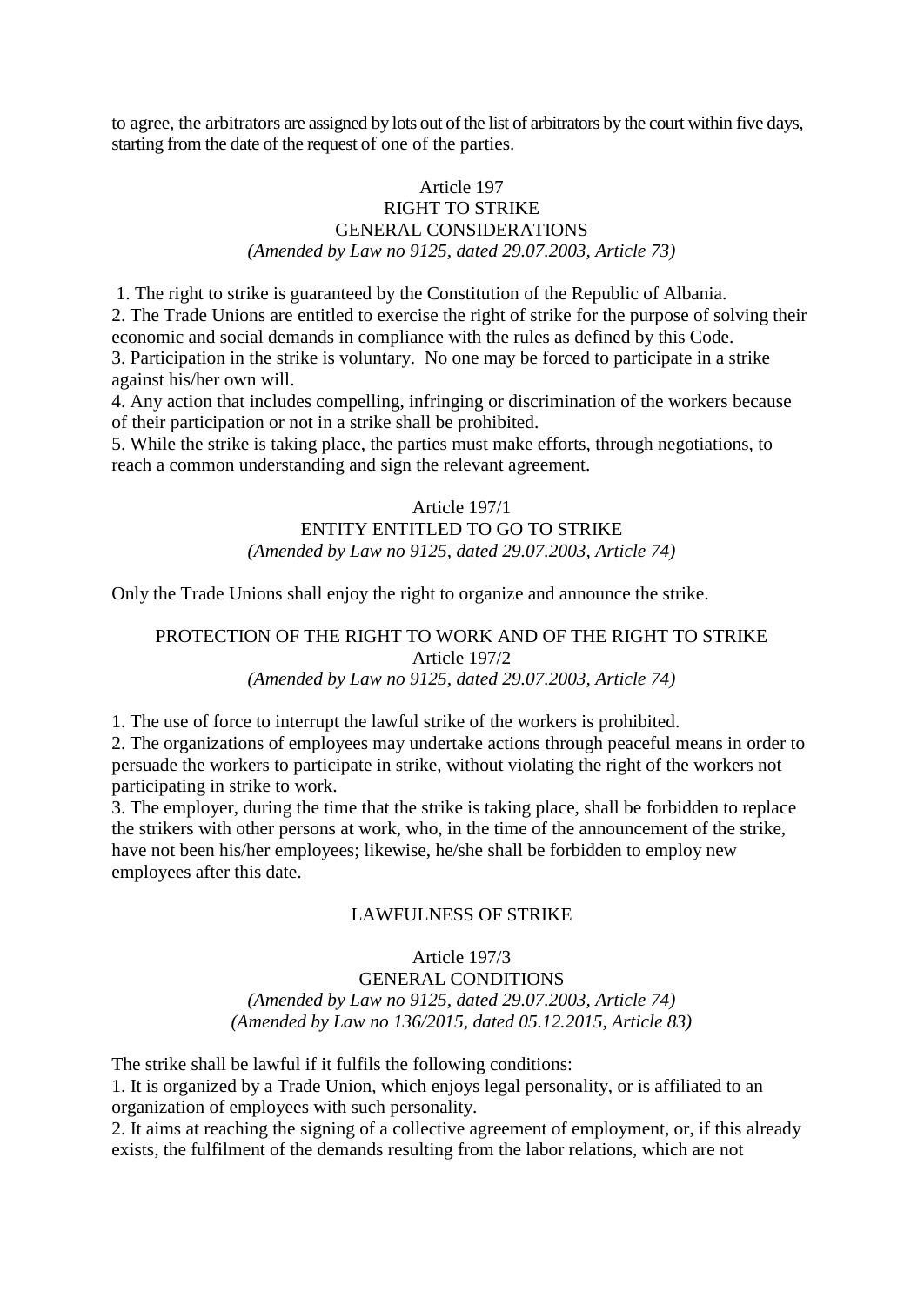regulated by this contract, with the exception of the cases where the latter provides for the absolute obligation of paying the salaries as defined by Article 169, point 2.

3. One or more Trade Unions, on one side, and one or more organizations of employers, on the other side, have made efforts to come to an agreement, by becoming subject to the procedure of mediation and reconciliation.

4. It does run contrary to the legislation in force.

#### SPECIAL SITUATIONS

## Article 197/4

## *(Amended by Law no 9125, dated 29.07.2003, Article 74)*

1. The strike cannot not be exercised, or if it has begun, it can be suspended in certain cases, for as long as this situation continues to prevail.

2. The following shall be considered as special cases:

- a) Natural catastrophes.
- b) State of war.
- c) Extraordinary situation.

d) The cases where the freedom of elections is put at stake.

# SERVICES OF VITAL IMPORTANCE

# Article 197/5

## *(Amended by Law no 9125, dated 29.07.2003, Article 74) (Amended by Law no 136/2015, dated 05.12.2015, Article 84)*

1. Strike cannot be applied to the services of vital importance where the interruption of work would jeopardize the life, the personal security, or the health of a part or of the entire population. In this case, the collective conflicts are solved finally and mandatorily, in accordance with Article 196 of this Code.

2. The following are considered to be services of vital importance:

a) indispensable medical and hospital services;

b) repealed;

c) repealed;

d) air traffic control services;

e) indispensable services of protection from fire;

f) services at prisons.

# MINIMUM SERVICES

### Article 197/6 *(Amended by Law no 9125, dated 29.07.2003, Article 74) (Amended by Law no 136/2015, dated 05.12.2015, Article 85)*

1. The strike cannot be exercised if there is a failure in providing minimum services. 2. The minimum services maybe required in the sector of water utilities, electrical power utility, as well as in sectors of other services , for meeting the needs of fundamental relevance of the population, in order to ensure meeting of such needs.

3. To provide minimum services, the Trade Unions, while the strike is taking place, must assign and ensure the workers necessary for guarding and maintaining the machinery and equipment.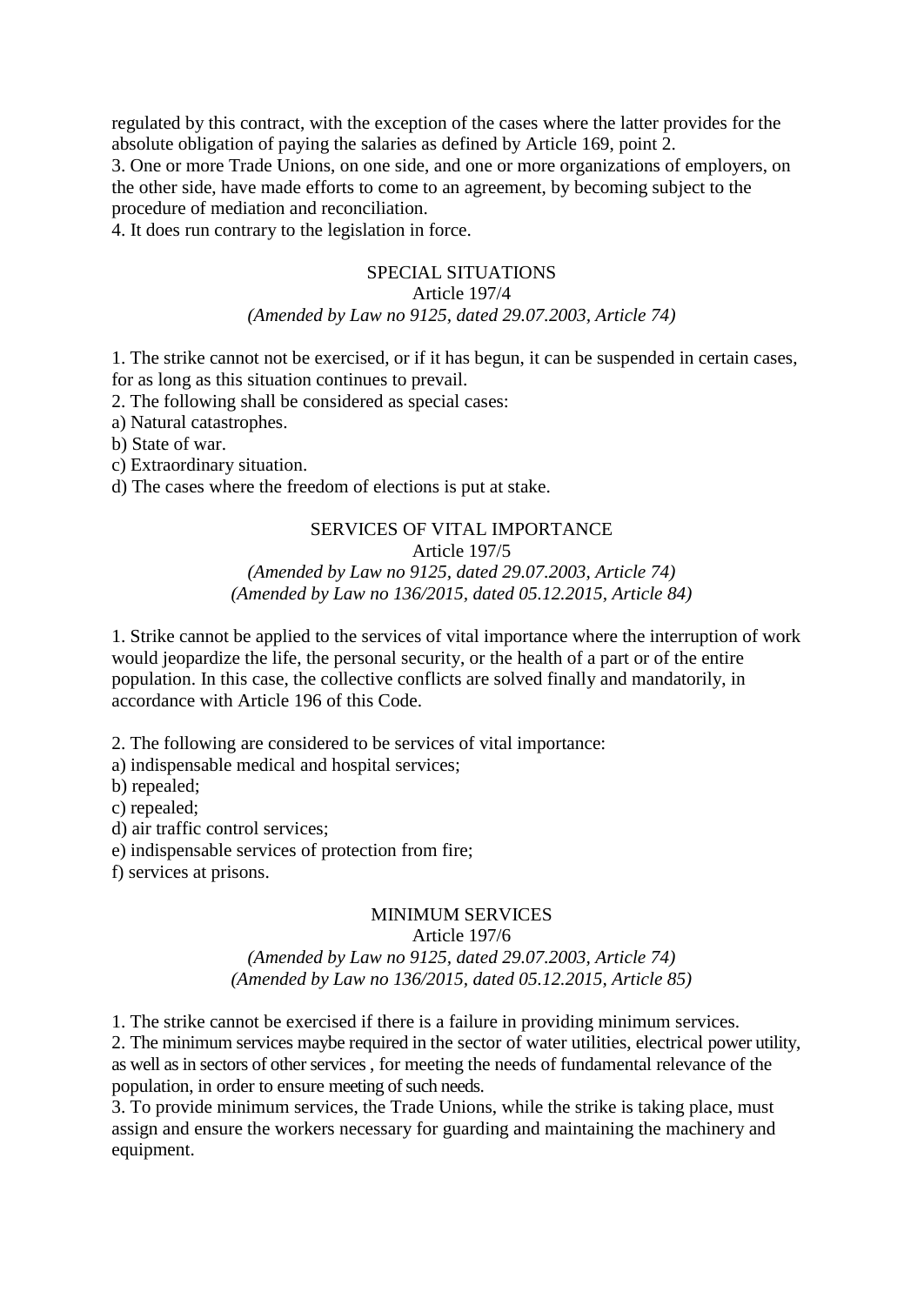4. The workers mentioned in point 3 are assigned through an agreement between the employer and the respective Trade Union or Trade Unions of the employees. When the parties fail to come to a mutual understanding about the number and duties of the respective workers necessary for providing minimum services, the dispute shall be settled finally and mandatorily within 24 hours by an arbitrator assigned based on lots by the court out of the list of arbitrators, based on the request of one of the parties.

#### SOLIDARITY STRIKE

Article 197/7 *(Amended by Law no 9125, dated 29.07.2003, Article 74) (Amended by Law no 136/2015, dated 05.12.2015, Article 86)*

The solidarity strike shall be lawful as long as it relies on a lawful strike. The solidarity strike shall immediately be terminated as long as the strike whereon it relies is declared illegal upon court decision and from this moment on even the solidarity strike is considered illegal.

The representatives of the trade union organisations, prior to the start of the strike, shall submit in writing, to the employer the notification for the start of the strike, the grounds, venues and time of start of strike. The solidarity strike may start not earlier than two days as of the notification date

### EFFECTS OF STRIKE

### Article 197/8 EFFECTS OF THE LAWFUL STRIKE *(Amended by Law no 9125, dated 29.07.2003, Article 74)*

1. While the strike is taking place, the obligations and rights resulting from the employment contract, including the right to salary and obedience imposition at work, shall be suspended. 2. The provisions of par 1 shall not affect the rights defined by law concerning social care, accidents at work and occupational diseases.

3. The suspension period shall not affect seniority and its related effects.

4. Dismissal from work due to participation in a lawful strike shall be invalid.

This provision shall be inapplicable when the employee, during the strike, commits an act, which runs contrary to law.

# Article 197/8/a **General Strike**

*(Amended by Law no 136/2015, dated 05.12.2015, Article 87)*

The general strike being at national or regional level shall be legitimate as long as: a) it does not run counter to the provisions of Articles 197/4, 197/5, 197/6, of this code and the other legal provisos being in effect; and

b) aim at objecting to economic and social policies and measures of the government and/or local government unit, having an impact on the interests of employees.

> Article 197/9 EFFECTS OF THE UNLAWFUL STRIKE *(Amended by Law no 9125, dated 29.07.2003, Article 74) (Amended by Law no 136/2015, dated 05.12.2015, Article 88)*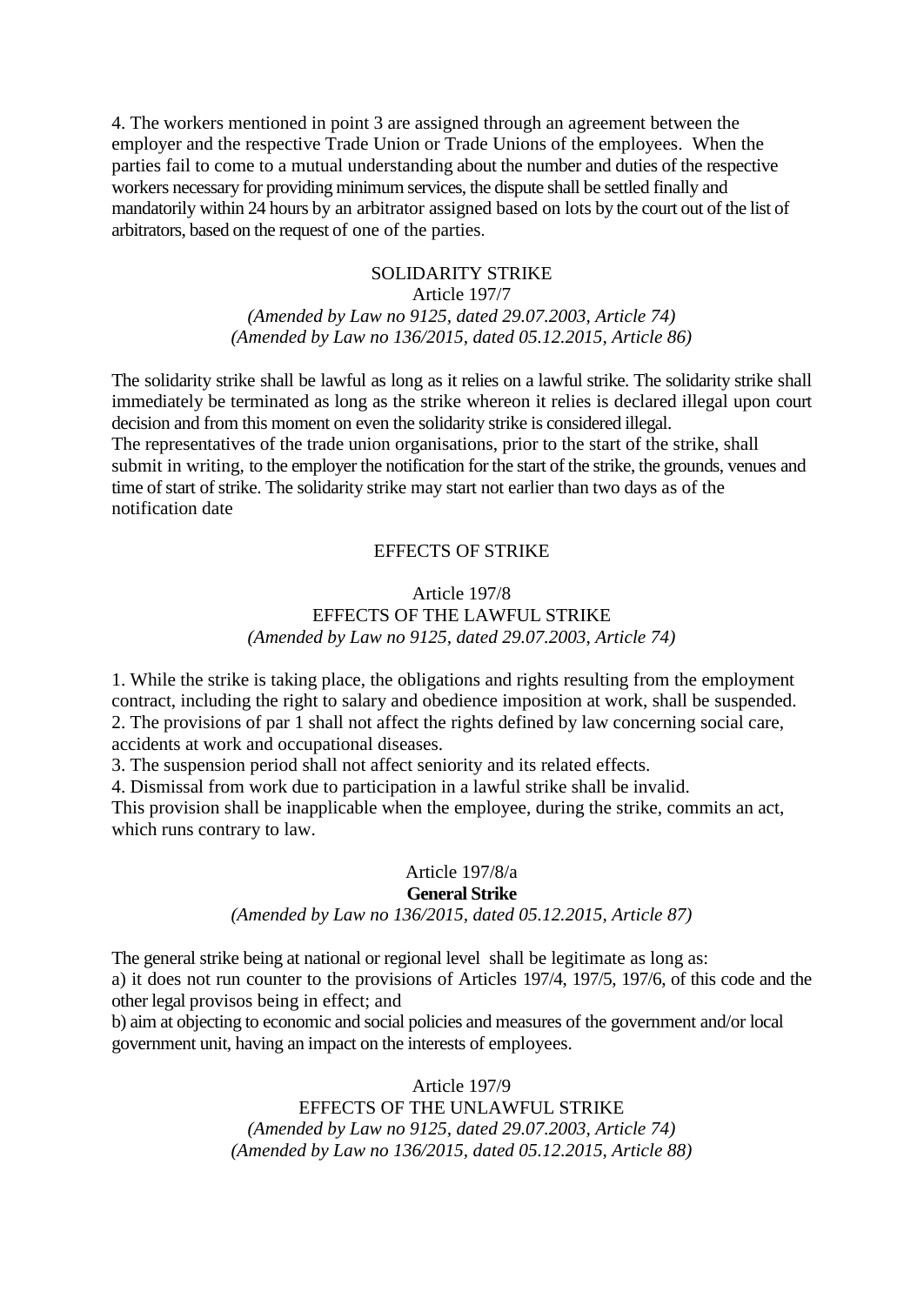1. When the strike is unlawful, the employer may terminate the employment relations with the strikers. He/she enjoys the right to terminate the contract of employment with the workers that will not restart to work within three days, this being of immediate effect, and demand from them to pay him/her for the damage they have caused. In this case, the provisions governing the procedures of dismissal from work shall not be applicable. 2. The demand for paying the damages may also be addressed against the Trade Union, which is organizing the strike.

3. When the strike is accompanied with unlawful actions, the parties approach the court, the latter determining the responsibilities of the parties, the actions that they must carry out, and it also determines the damage caused and the obligation of the party to redress. 4. If the circumstances permit, the Court may decide on resuming the work

### ENDING OF STRIKE Article 197/10 *(Amended by Law no 9125, dated 29.07.2003, Article 74)*

The strike shall end when the parties reach an agreement, or when the Trade Union that has announced the strike decides to interrupt it.

### RIGHT TO STRIKE

#### Article 198

The right to strike is determined based on the law no 7458, dated 12/02/1991 "On the right to strike'.

#### LABOR ADMINISTRATION

### CHAPTER XVIII

### MINISTER OF LABOR

#### Article 199

(1) The Minister of Labor is the administrative body responsible for the Labor Administration.

(2) The Minister of Labor is the administrative body that has the power to prepare and implement labor legislation and policies.

(3) The Minister of Labor manages to represent the State in the field of the international labor relations.

### NATIONAL COUNCIL OF LABOR

Article 200 *(Amended by Law no 8085, dated 13.03.1996, Article 56) (Amended by Law no 9125, dated 29.07.2003, Article 75)*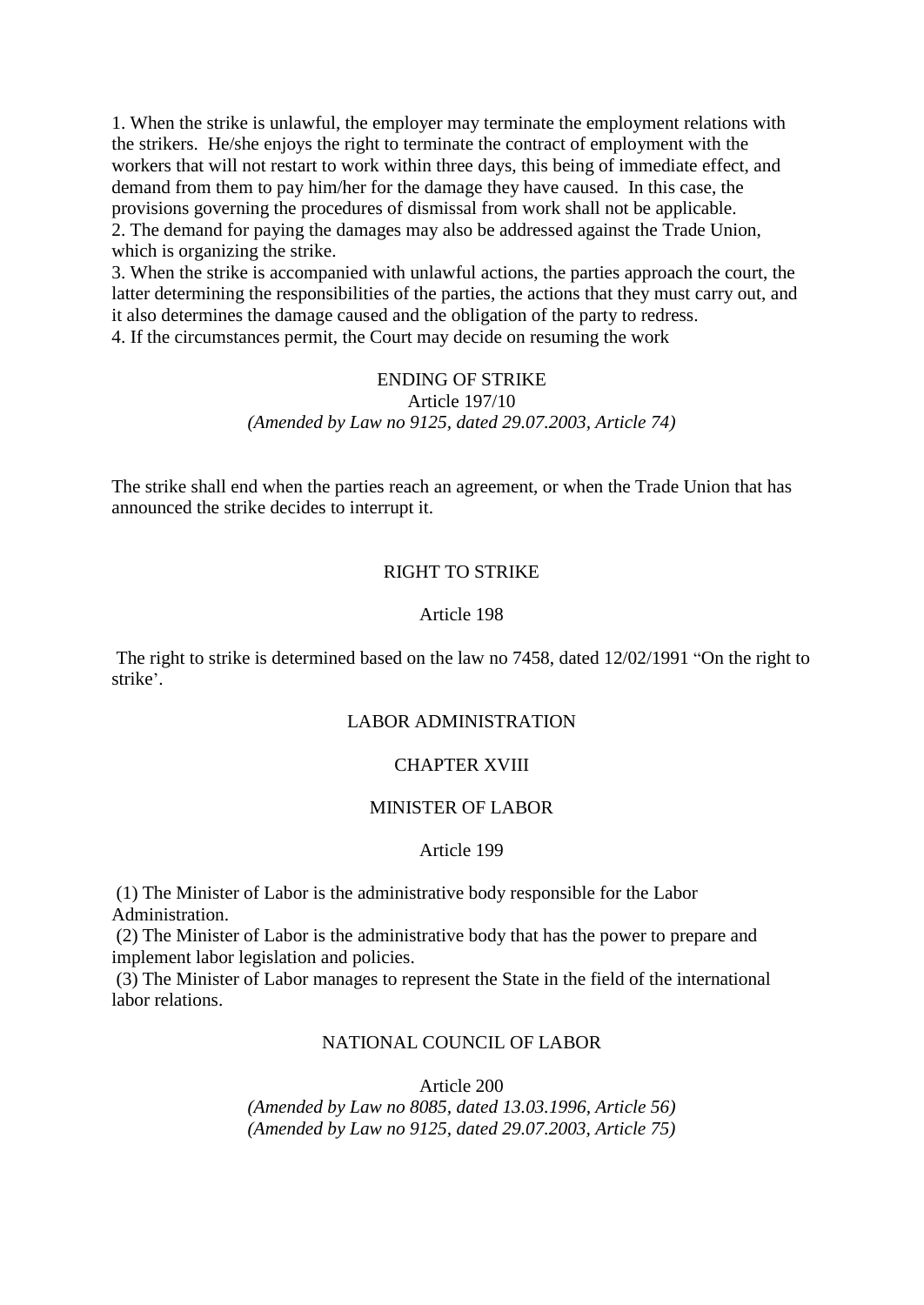(1) The National Council of Labor consisting of representatives of employers, employees, and Government shall be established.

(2) The Council examines issues of common interests for the organizations of the employers and employees in order to find an acceptable solution for the parties.

(3) The consultations are made especially concerning the preparation and implementation of the labor legislation, the amendments to this Code and the content of the sub-legal acts, the policies and national organizations dealing with employment, vocational training, protection of the employees, hygiene and technical safety, production, well-being, programs of economic and social development, as well as with the application of the norms of the International Labor Organization. 4. The National Council of Labor consists of 27 members and 27 candidate members, out of which 10 members and 10 candidate members represent the organizations of the employers, 10 members and 10 candidate members represent the organizations of the employees, and 7 members and 7 candidate members represent the Council of Ministers. The representative candidate members will attend the sessions of the Council, if the representative members are absent.

5. This Council will be made up of the most represented organizations of employers and employees, as defined by the Council of Ministers, every three years.

6. The Council of Ministers, in consultation with social partners, assigns permanent tripartite specialized commissions.

7. The Minister of Labor and Social Affairs appoints the members and the candidate members of the National Council of Labor, who are representatives of the organizations of employers and employees, upon the proposals coming from the latter and in compliance with par 5 of this Article.

8. The National Council of Labor may create specialized commissions, temporary working groups to provide advice and study special issues of common interest.

9. The National Council of Labor has its own independent budget, which is determined upon the Decision of the Council of Ministers.

10. The functioning rules of the National Council of Labor are regulated by the Decision of the Council of Minister

### Article 200/1

## **Regional Three-party Consultation Council**

*(Amended by Law no 136/2015, dated 5.12.2015, Article 89)*

1. The Three-Party Regional Consultation Council shall be set up in each region (hereunder Council), consisting of representatives of the employers' organisation, trade unions organisations and representatives of state structures.

2. The Council shall examine issues of common interest for the organisations of employers and trade unions organisations, in order to reach an acceptable solution to parties at regional level.

3. The Three-Party Regional Consultation Council consists of 15 members and 15 alternate members, with the following composition:

- 5 members and 5 alternate members from the trade union organisations;

- 5 members and 5 alternate members from the organisations of employers;
- 5 members and 5 alternate members representing the local governance bodies.

The alternate members shall attend the hearing of the Council in absence of the member representatives.

4. The representation of the trade union organisations and of employers at the Three Party Regional Consultation Council shall be determined based on the following indicators: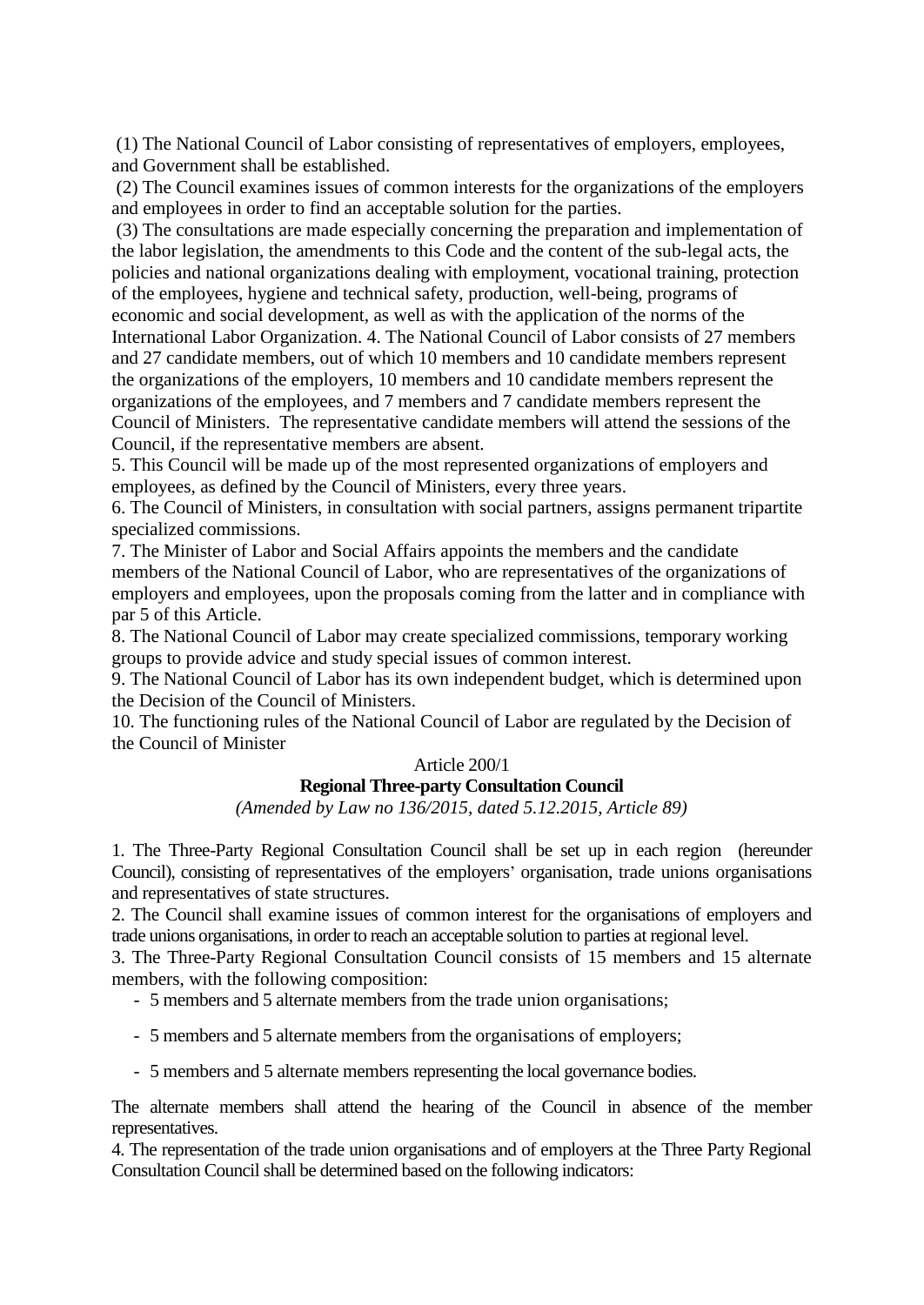For the organisations of employees:

a) number of members, established based on the personal statements, membership fees or notary certificates;

b) number of collective labour contracts having been entered into and the number of employees covered by these contracts;

c) number of branches / professional and/or territorial organisations;

ç) opportunity to get involved in negotiations for accomplishing the collective contracts and settling the conflicts by way of mediation;

d) membership in international organisations.

For the organisations of employers:

a) number of the acceded enterprises;

b) number of employees being employed a the acceded enterprises;

c) number of branches / professional and/or territorial organisations;

ç) budget of organisations for social issues;

d. opportunity of organisations to get involved in negotiations for accomplishing the collective contracts and settling the conflicts by way of mediation;

dh) membership in international organisations.

5. Sitting on the Council shall be the most represented trade union organisations and those of employers at regional level, being set out upon the decision of the prefect of the region, every 3 years, according to the indicators set out in point 4 of this Article.

6. The Council of Ministers shall, upon decision, determine the rules of organisation, functioning and way of representation of the local governance bodies at the Three Party Regional Consultation Council."

### **SANCTIONS**

### CHAPTER XIX

### CIVIL SANCTIONS

#### Article 201

(1) If his/her rights are violated, the injured person has the right to demand to be paid the damages that he/she has suffered.

(2) The employer or the employee may not demand the payment of damages in kind, with the exception of the cases explicitly defined by law.

#### FINE

#### Article 202

*(Amended by Law no 8085, dated 13.03.1996, Article 57) (Amended by Law no 9125, dated 29.07.2003, Article 76) (Amended by Law no 136/2015, dated 5.12.2015, Article 90)*

(1) The violation of Articles (9,10,39,40,41,43,44 (second paragraph), 68, par 3, 69,75,98,100,101,103, 104,108, 181 part 3, 5 and 7 letters "a", "b" and "c", 182-184 provided for in this Code, will be punished with a fine amounting to 100 times the minimum monthly wage.

(2) The violation of Articles 21 (the third and the fourth Paragraph), 333,34,36,38,42,70 - 74,78 par 1, 2 and 3, 79 (second paragraph), 80 (second paragraph), 81,83, 85 - 88, 91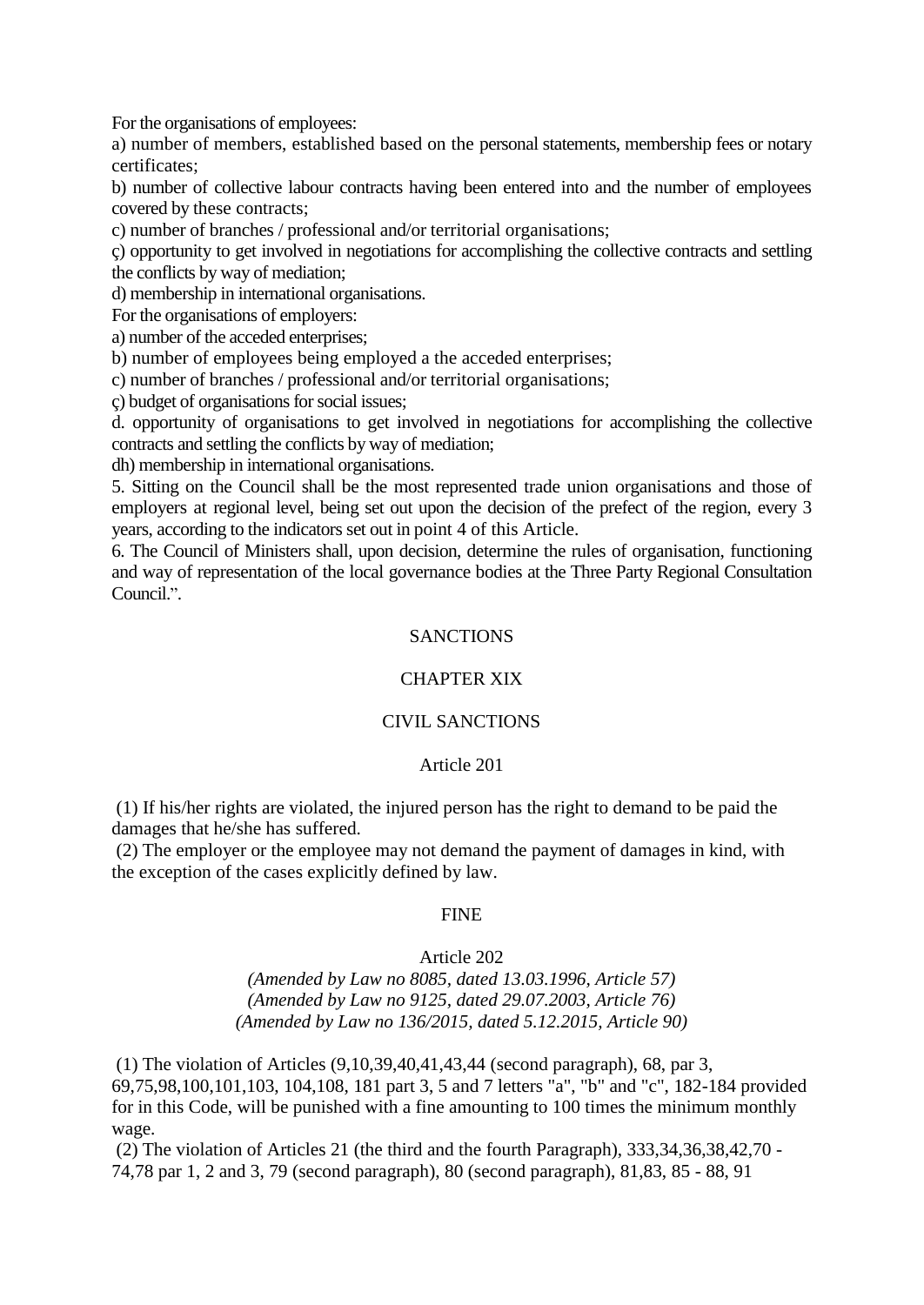(second and third paragraph), 91-96, Articles 99 par 1, l05/a, 193 par2, 197/2 par 3, 111,116,119 (first paragraph), 137,146 par 7, 163 (first and second paragraph), 165 par 1,191, 206 of this Code will be punished with a fine amounting to 50 times the minimum monthly wage.

(3) The violation of Articles 26 (fourth paragraph), 44 (first paragraph), and 49 (fourth paragraph), and 50, will be punished with a fine amounting to 25 times the minimum monthly wage.

(4) Repealed

(5) Any violation will be punished with fine. Where the violation recurs to the detriment of several employees, the total amount of fines given will not be greater than 5 times of the maximum fine.

(6) The employer shall be held accountable to perform the obligation brought about by the employee whom he has assigned certain tasks for managing the enterprise.

(7) The violations of the provisions of this Code, if they amount to criminal offences, will be punished in compliance with the provisions of the Penal Code.

### STATUTE OF LIMITATIONS

#### Article 203

#### *(Amended by Law no 136/2015, dated 5.12.2015, Article 91)*

(1) The lapsing period concerning the rights of the employee toward the employer, and of the employer to the employee spans three years. This duration begins on the date of the emergence of the right. When the right is based on the violation of a provision of the Penal Code, the lapsing period concerning the criminal offence will apply to the torts as well. The lapsing period for the disciplinary measure is one year starting from the moment of disciplinary measure, being notified in writing to the employee.

(2) The employer waives his right to request the payment of the damages caused by the employee, if he/she fails to demand this right in writing within six months, starting on the day of his/her being notified.

(3) The employer will be considered to have given up any right that he/she has acquired during the labor relations, if he/she, until the end of the contract, fails to inform the employee in writing about the reserves he/she has as concerns the facts about which he/she has been informed, and which he/she claims.

(4) The investigation of the criminal infringements lapses in two years, starting from the day on which the infringment has been committed, with the exception of the investigations defined in the Penal Code.

#### Article 204

The entering of this Code into force invalidates the Law No 6200, dated 27.06.1981, "On the Labor Code in the People's Socialist Republic of Albania", the Law No 7526, dated 03.12.1991, "On Labor Relations", the Law No 7724, dated 21.06.1993, "On the Regulation of the Working Time and Leave", the Law No 7516, dated 07.10.1993, "On Trade Unions", the Law No 7673, dated 17.02.1993, "On the Collective Contract of Employment", as well as any other provision running contrary to this Code.

### Article 205

This Code shall enter into effect 15 days following its publication in the Official Journal.